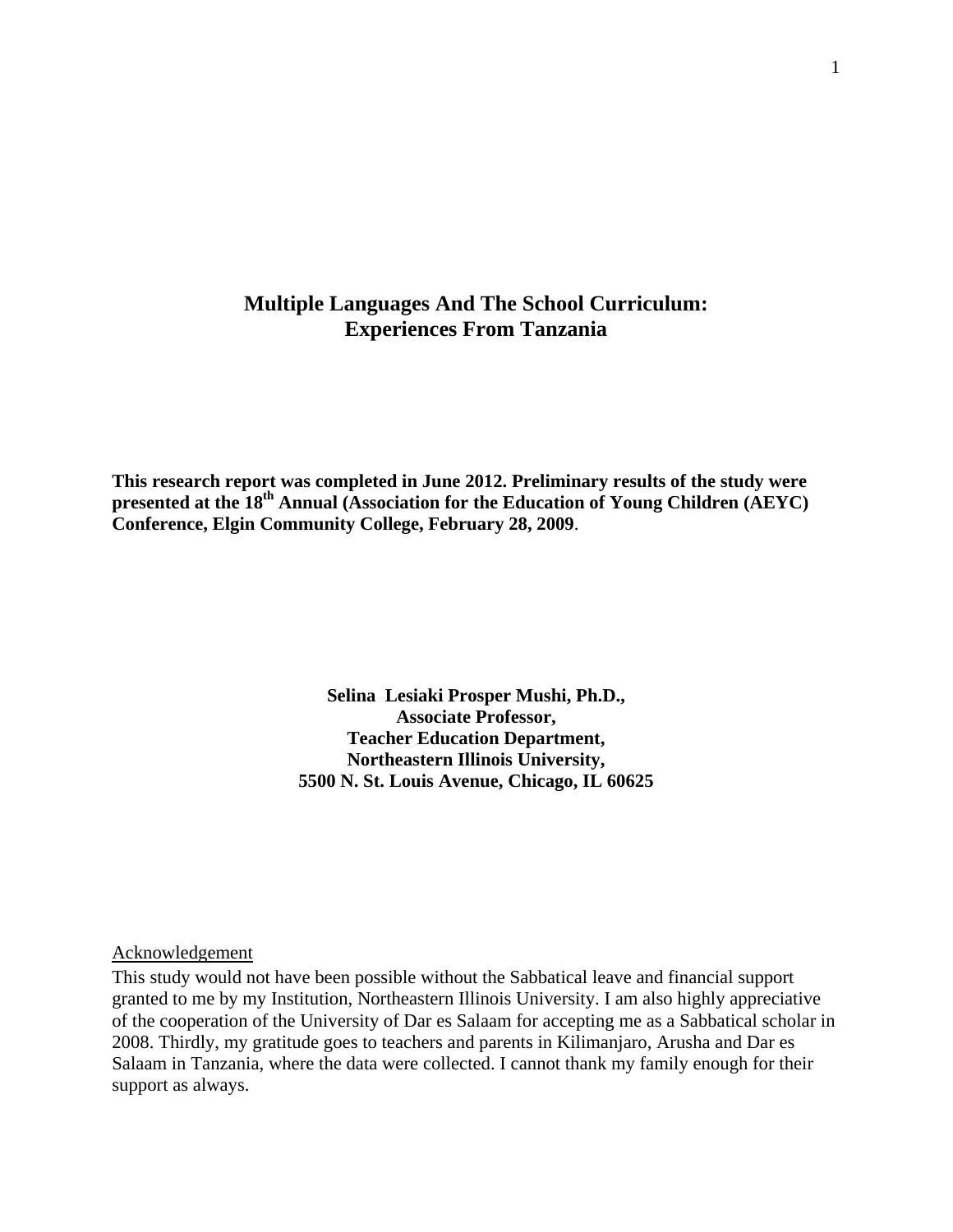### Abstract

This is a research report on children's use of multiple languages and the school curriculum. The study explored factors that trigger use of, and fluency in, multiple languages; and how fluency in multiple languages relates to thought processes and school performance. Advantages and disadvantages of using only one of the languages spoken were explored. Data were collected in five schools in three regions in Tanzania. This context provided multilingual children for the study. Data included faculty and parent questionnaires, parent interview notes, teacher observation notes on children's interactions, and performance scores as secondary data. The data were processed using the Statistical Package for the Social Sciences (SPSS 15.0) as well as content analysis. Results revealed school related and family related factors that trigger and support childhood multilingualism, as well as consistently high ranking of performance in math, science, and language assignments for the multilingual and bilingual children compared to their monolingual classmates. Implications for further, more controlled research are drawn on the basis of this study.

Key Words Multilingualism Bilingualism Cultural Content and school curriculum Language and Cognition Language Attitudes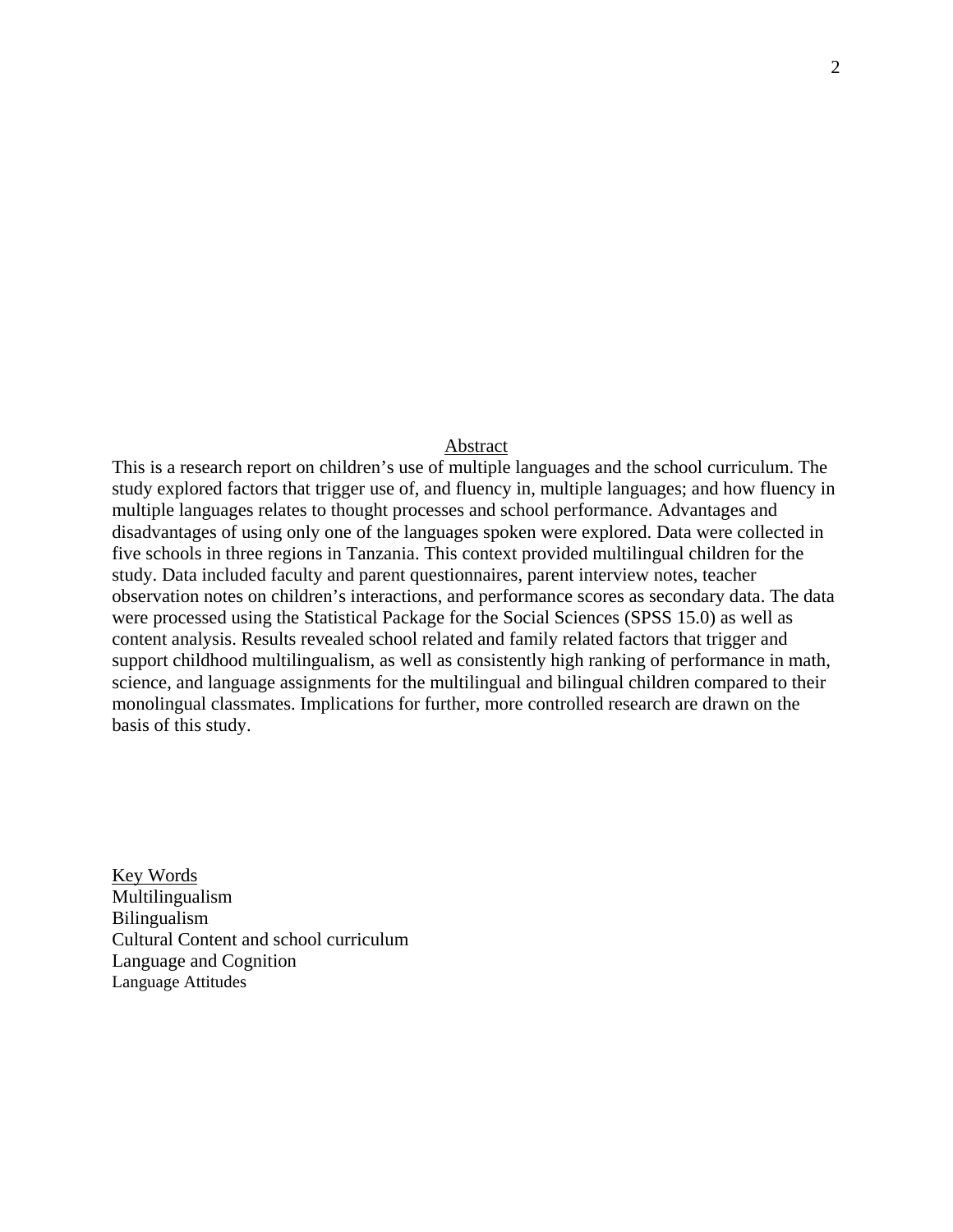#### **1. Introduction**

Language and cognition are inextricably linked. From the time children begin to acquire language, predispositions of which are present by the  $29<sup>th</sup>$  week of gestation (Eliot and Sharon, 2001), all aspects of their mental development are affected (Piper 1998). Language development is rooted in cognitive maturity; and a certain level of cognitive maturity has to be reached before the first word is uttered (Owens, Jr. 2008; McLean, and Snyder-McLean, 1978; Bowerman 1974). But it also happens that children with normal cognitive development may lack language; or children with less than normal cognitive development may acquire language, or multiple languages to a considerable extent. While cognitive maturity seems to be pre-requisite for verbal expression of language, it does not guarantee language development.

To express thought, a child needs to draw on the language faculty in the brain and project the intended or experienced thought onto someone else's attention by use of verbal production, physical reaction or gesture. This requires mental processing which depends on cognitive functioning. Language and thought support each other but cognitive abilities do not depend entirely on language. Perhaps the ability of children with autism to execute some logical functions intelligently tells us that a certain amount of cognitive functioning is not heavily dependent on language. However, in typically developing children, speech language is the primary mode of exchanging meanings and it shows the child's level of cognitive functioning. As reading and writing emerge at a later time, the child uses these abilities to absorb and express meanings. Ability to read and write is evidence of the child's advanced cognitive functioning. Language becomes an expanded medium for acquiring, embodying and expressing thought.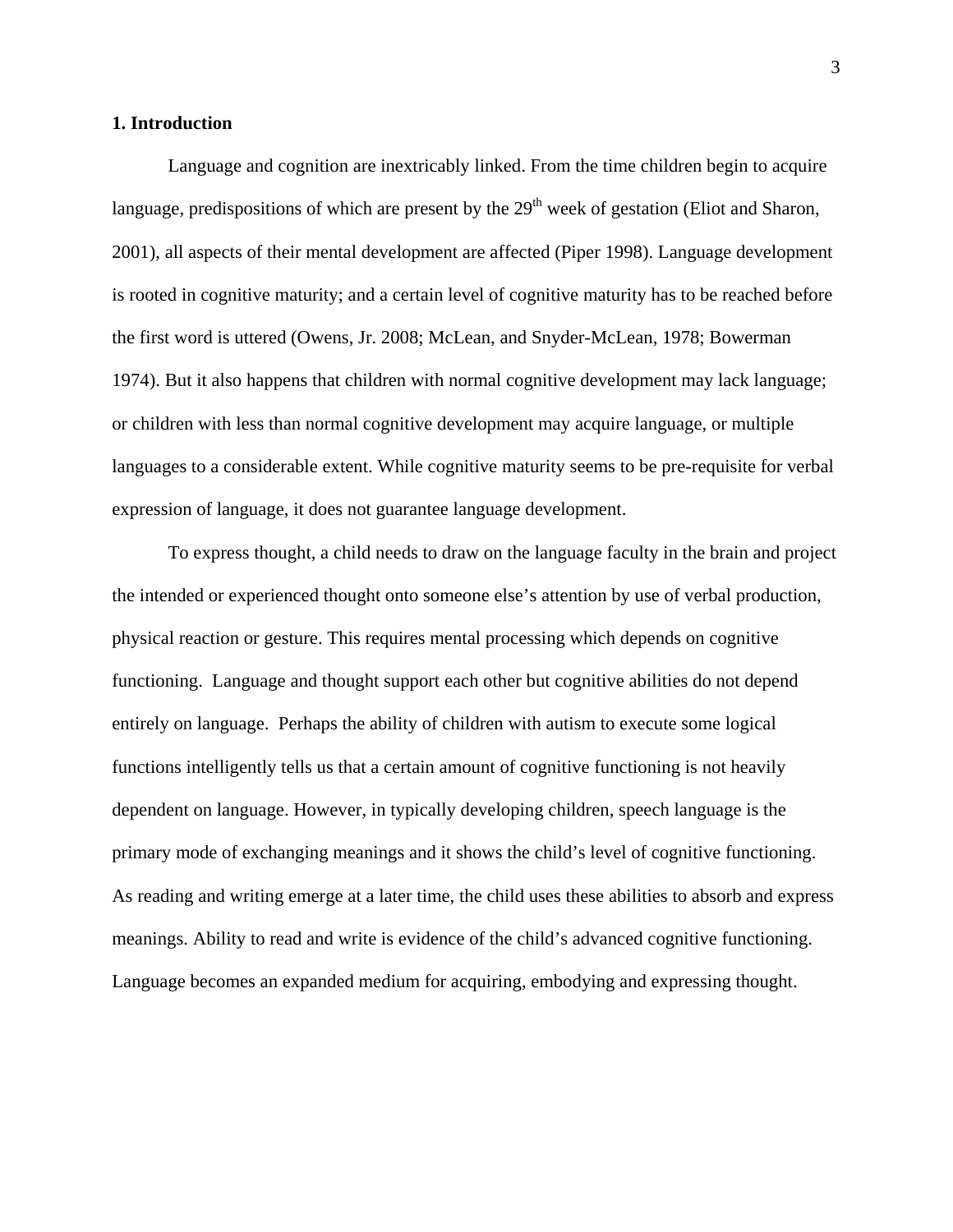#### *1.1 Language as an Important Part of Early Cognitive Capabilities*

Paying attention to speech is a key cognitive capability. Infants are drawn to speech even though they do not understand what words are, or what they mean. Brain research has shown that even before birth a fetus develops experience with the voice of the mother-to-be (Eliot & Syc, 2008). As the pregnant mother speaks, sings, or uses her voice to meet her daily needs, she influences her baby in the womb (Eliot  $&$  Syc, 2008). The fetus may even react to the mother's voice. By the time babies are born, they have some experience with the human voice, so when they hear human voice in infancy, they are attracted to it, especially if it is the mother's voice. Another key cognitive capability is discriminating between speech sounds. Infants have been reported to have higher capability than adults to differentiate between foreign language and native language sounds in speech (Fledge, 1987, Fledge & Fletcher, 1992, Oyama 1976). By the age of one year infants tend to lose this sensitivity and they are no longer referred to as "citizens of the world" (Kuhl, 2000, 2004, Gopnik, Meltzof & Kuhl, 1999).

As young children begin to process language and use it for communication, they have to be able to remember speech sounds in correct order so that they can discern what is being said, and how to respond. Children compare speech sounds to models stored in memory so that they can relate to the meaning being conveyed. In addition, children have to be able to discriminate intonation patterns in order to cognitively process the exact meaning being created within the specific context. Research has shown infants' clear preference for motherese (Fernald & Kuhl, 1987) which exaggerates intonation and high pitch.

Speech is what draws the consciousness of the newborn baby to the people around. In many African cultures, grandparents and other older adults begin to speak to newborn babies immediately after birth. Grandparents have very special relationships with grandchildren right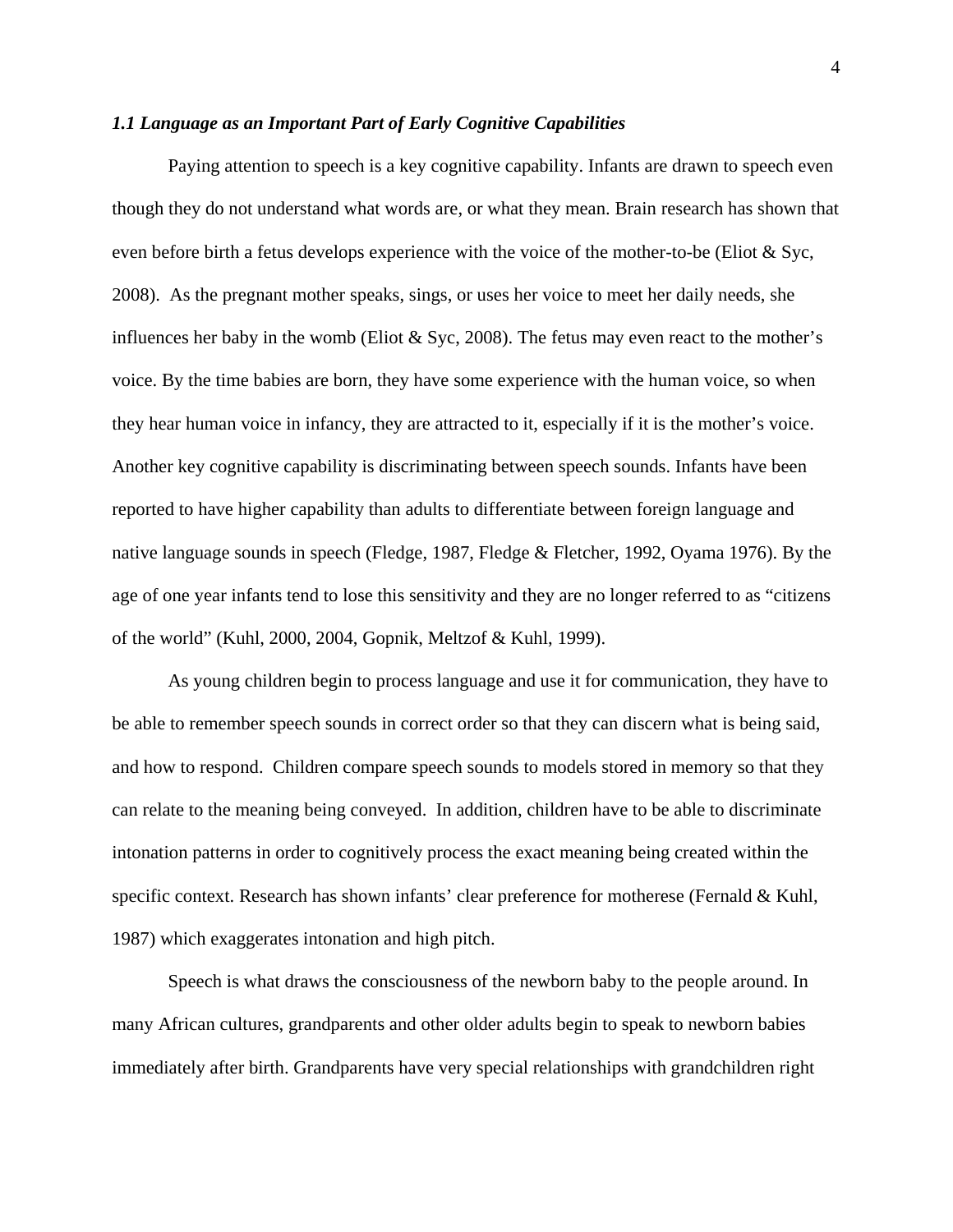from birth (Mosha, 2000). With time, speech helps the baby distinguish whose voice it is; and later, speech makes it possible for the baby to track human voice (a baby will turn to the direction of the speaker); and as the baby stores a repertoire of speech stimulants, the baby slowly learns how to separate them, signaling perceptions of different meanings in them. As the baby becomes more and more cognizant of the language, speech will trigger responses that prove that the baby is experiencing cognitive activity. It is therefore obvious that cognitive development at a young age is dominated by language. This in turn, forms a strong foundation for language development.

## *1. 2 Multiple Languages at a Young Age*

Children growing up with multiple languages provide rich ground for neuroscientists to try to understand the role and place of language in the development of cognition. It is typical to hear questions on whether children's abilities to use language are related to their cognitive abilities. Classroom teachers may wonder if children who speak multiple languages at an early age use up a large portion of their brain on only language leaving *little space for other cognitive abilities.* Some worry that children who speak more than one language may be confused and may not be able to straighten out thought. In the past decades, it was typical to hear claims such as "Mrisho is not doing well in math; he speaks another language" (Mushi 1999:30). The phrase "speaks another language" (i.e. language other than English) was almost perceived as adequate explanation sufficing to justify a child's cognitive delays or low performance in school. Parents express concern as to whether their children will be cognitively delayed if they speak both the home language and English. In North America and the Western world, the home language is usually a language spoken among a minority group, such as native people's languages, African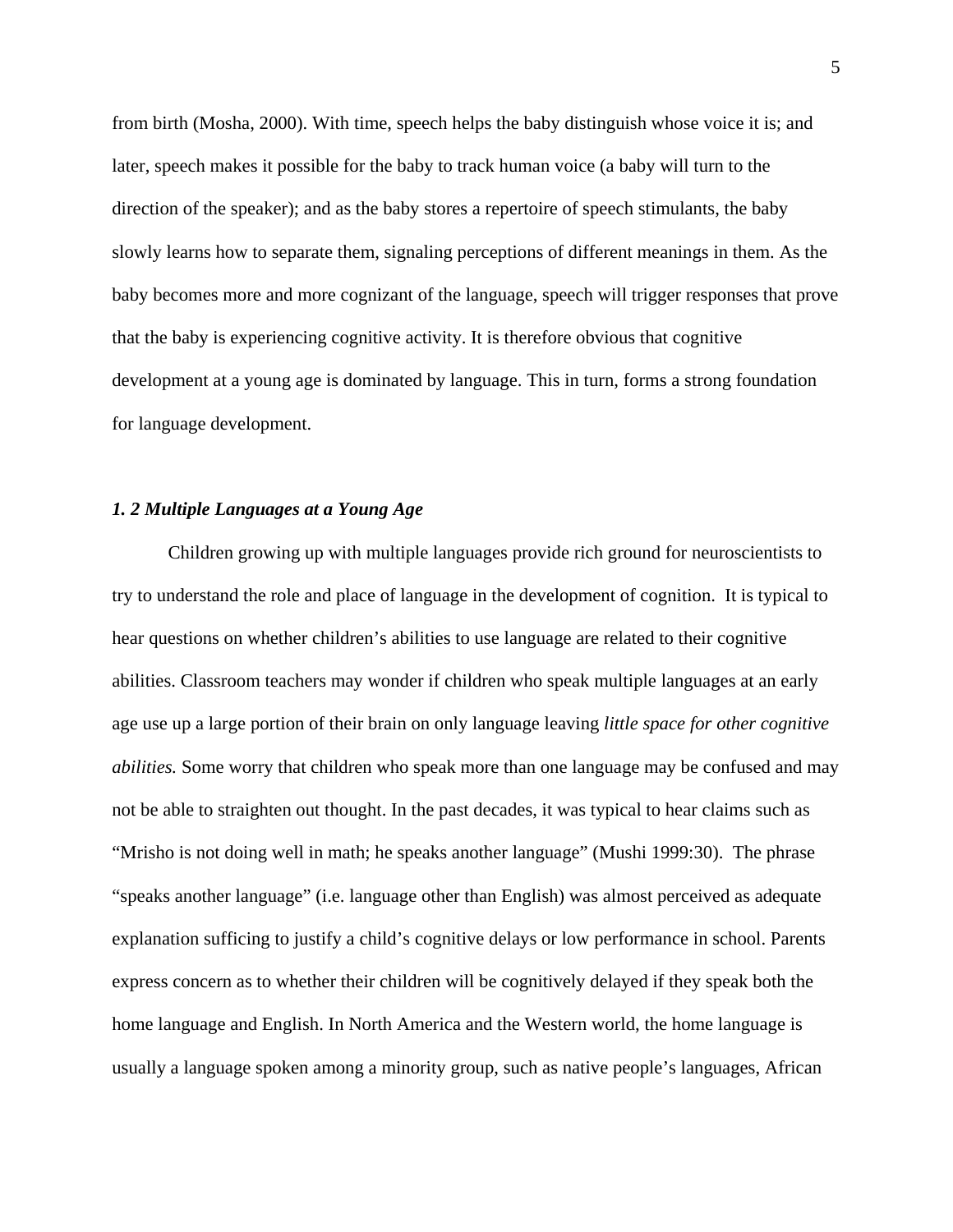languages, languages spoken in South America, and in other places such as South East Asia, the Middle East and some European countries.

Skepticism about indigenous languages is not limited to the Western world. In African countries, due to colonization, the colonizers' languages were valued more than the native people's languages. Even upon independence, the foreign language enjoyed much higher status and prestige than the local languages, thus gaining a special place in the school curriculum. In Tanzania for example, parents may assume that by sending their child to an English only preschool, the child is necessarily developing superior cognitive capabilities compared to children attending regular preschool where Kiswahili is the main medium of communication. The fact that parents are willing to pay very high fees to have their children attend English medium schools at a young age, and sometimes far away from home, thus denying the children a natural environment for growth and development within their own home contexts, indicates that parents expect returns for this sacrifice and for their money. The return expected is their child's high academic ability. Parents are shocked when they realize that their children may be fluent in the English language, but cannot necessarily perform complex cognitive tasks within their home environments better than children who attend regular Kiswahili medium schools. In addition, lack of fluency in the children's home languages does not seem to boost cognitive functioning and/or academic performance in school.

Is there justifiable evidence showing that multiple languages at an early age interferes with thought processes or delays learning in school? This study used the following questions to shed more light on multiple languages and cognition.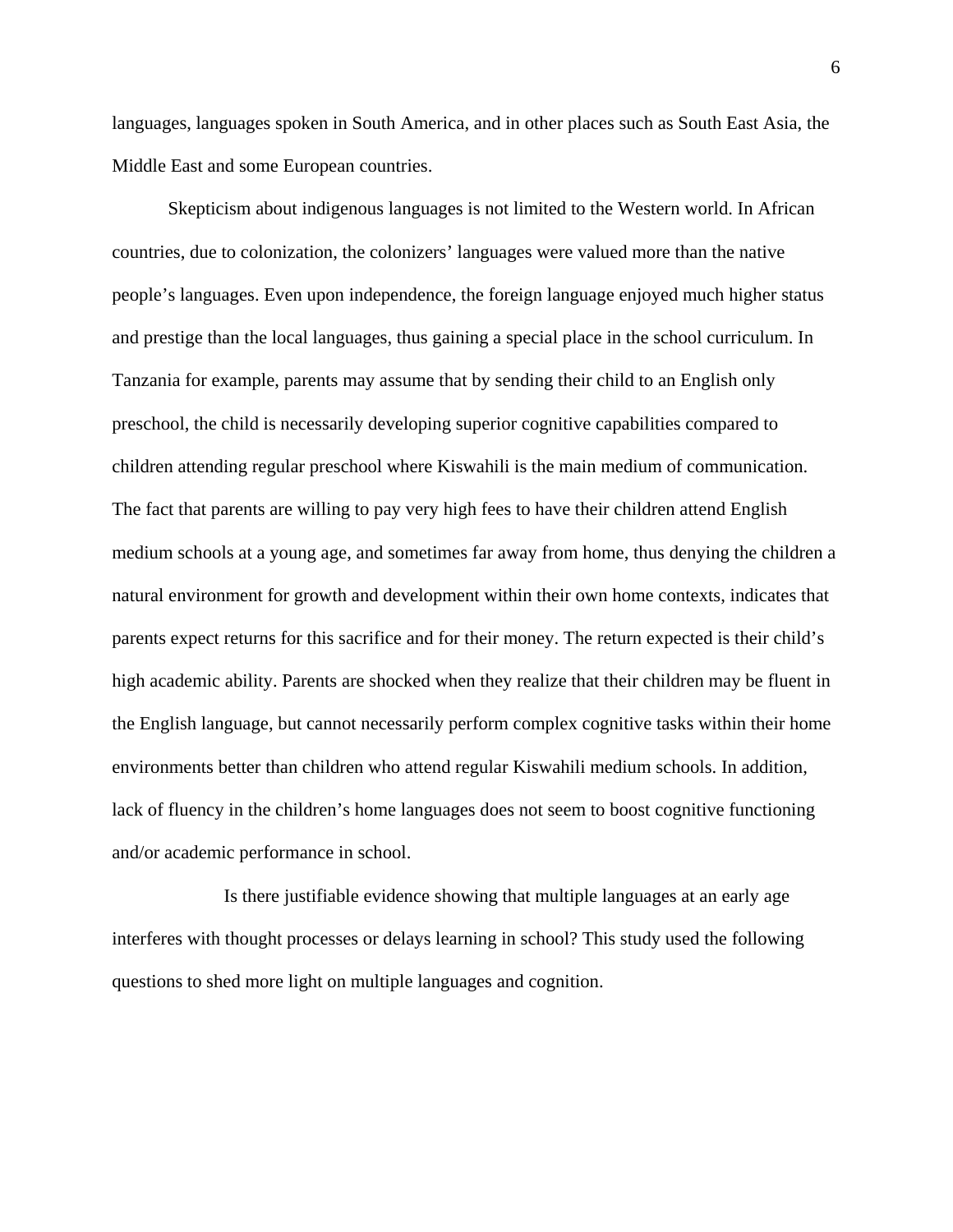### **2. Research Questions**

### *2.1 How Does Fluency in Multiple Languages Relate to Thought Processes in Children?*

Children use language to absorb, develop and express ideas, needs, feelings, and to simply connect to the people around them. In contexts where children spontaneously acquire and use multiple languages, the children are typically conversant with the specific roles of the separate languages, and they are able to intuitively call into action the language that most fits the situation, often without help. The ability to learn, use, and switch as needed the languages a child is fluent in, necessarily influences the child's thought processes. The contextual factors that give rise to the need to learn and use multiple languages are likely to also challenge the child's thinking process in ways necessary to meet day to day needs.

## *2.2 How Does Fluency in Multiple Languages Relate to Performance in the School Curriculum?*

The negative attitudes towards use of multiple languages are based on fear that children will use most of their time and cognitive functioning to try to learn the additional language rather than learning *school content*. In addition, there is probably fear that the child learning two or more languages will be confused and not be able to sort out the languages in trying to carry out cognitive tasks. Are multiple languages detrimental to learning the school curriculum? What aspects of children's learning are negatively affected by multiple languages as the child attempts to perform academic tasks in the school curriculum?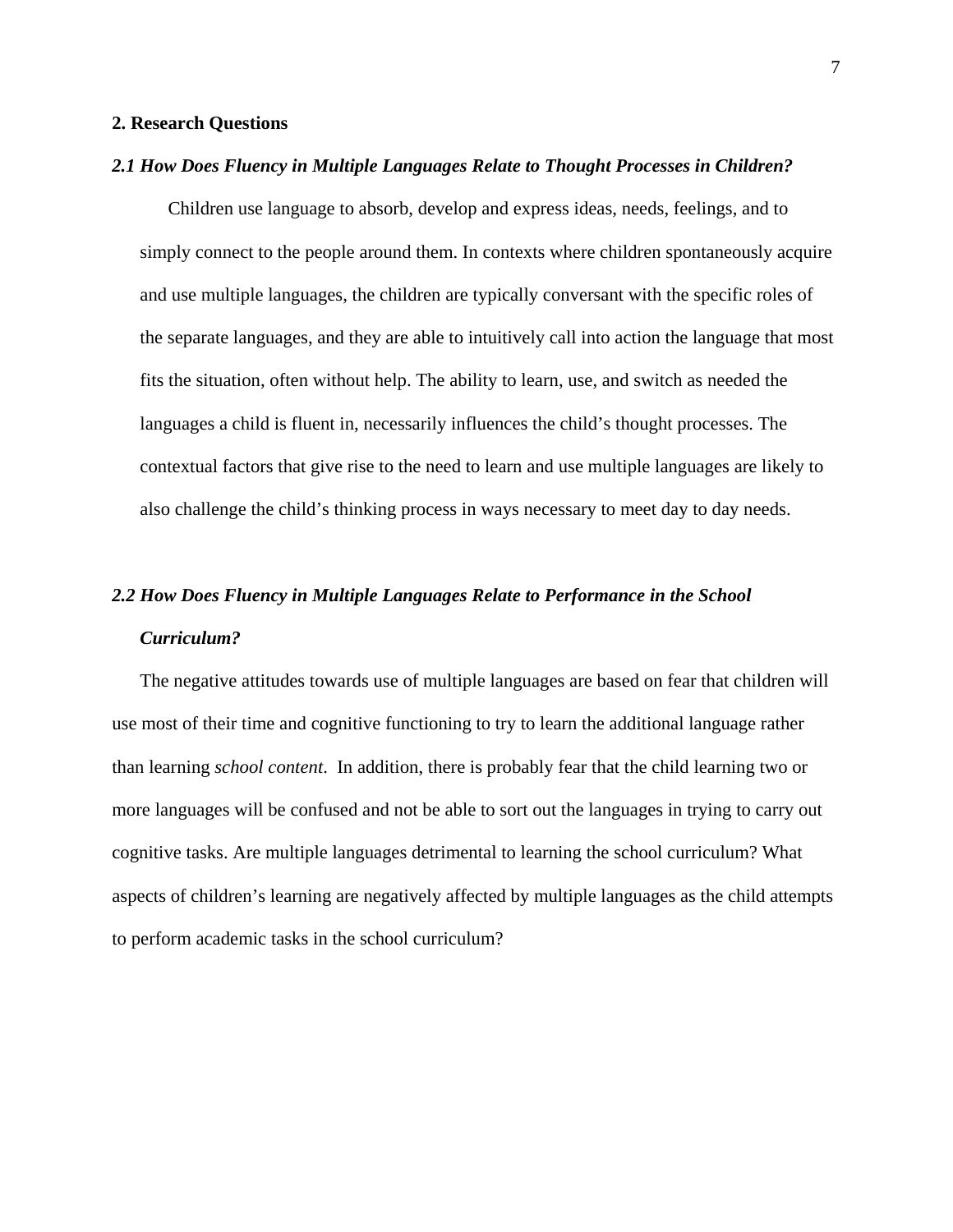## *2.3 What Advantages and Disadvantages are Experienced by Multilingual Children Who Use Only One of Their Languages in the School Curriculum?*

Multilingual children are children who are fluent in more than two languages. Is it advantageous or disadvantageous for children to put to use only one of the languages they speak fluently? What are the advantages and how can these advantages be sustained? What are the disadvantages and how can they be alleviated or at least minimized?

#### **3. Conceptual Framework**

The theoretical base underlying language acquisition provides different perspectives to understanding young children's early experiences with language. To practically focus the study on multiple languages and learning, the researcher situated the study in a context where multiple languages were typically acquired at a young age within the sociolinguistic context. This made it possible to view language acquisition as a socio-cognitive process. Brain research literature, which provides important information on early language development, was consulted to shed light on the background guiding this study. Another important aspect of early language acquisition has been observed to be spontaneous play. Children use spontaneous play as a vehicle for experiencing the world around them. The role of language policy on medium of instruction in schools bears relevance on if and how children utilize the languages they speak. The following explication of the conceptual framework is guided by these tenets.

#### *3.1 Language Acquisition as a Socio-Cognitive Process*

The language learning theoretical base presents comprehensive analyses of approaches: the Behaviorists approach (Skinner, 1957, Bandura 1977), Chomsky's *Nativist* approach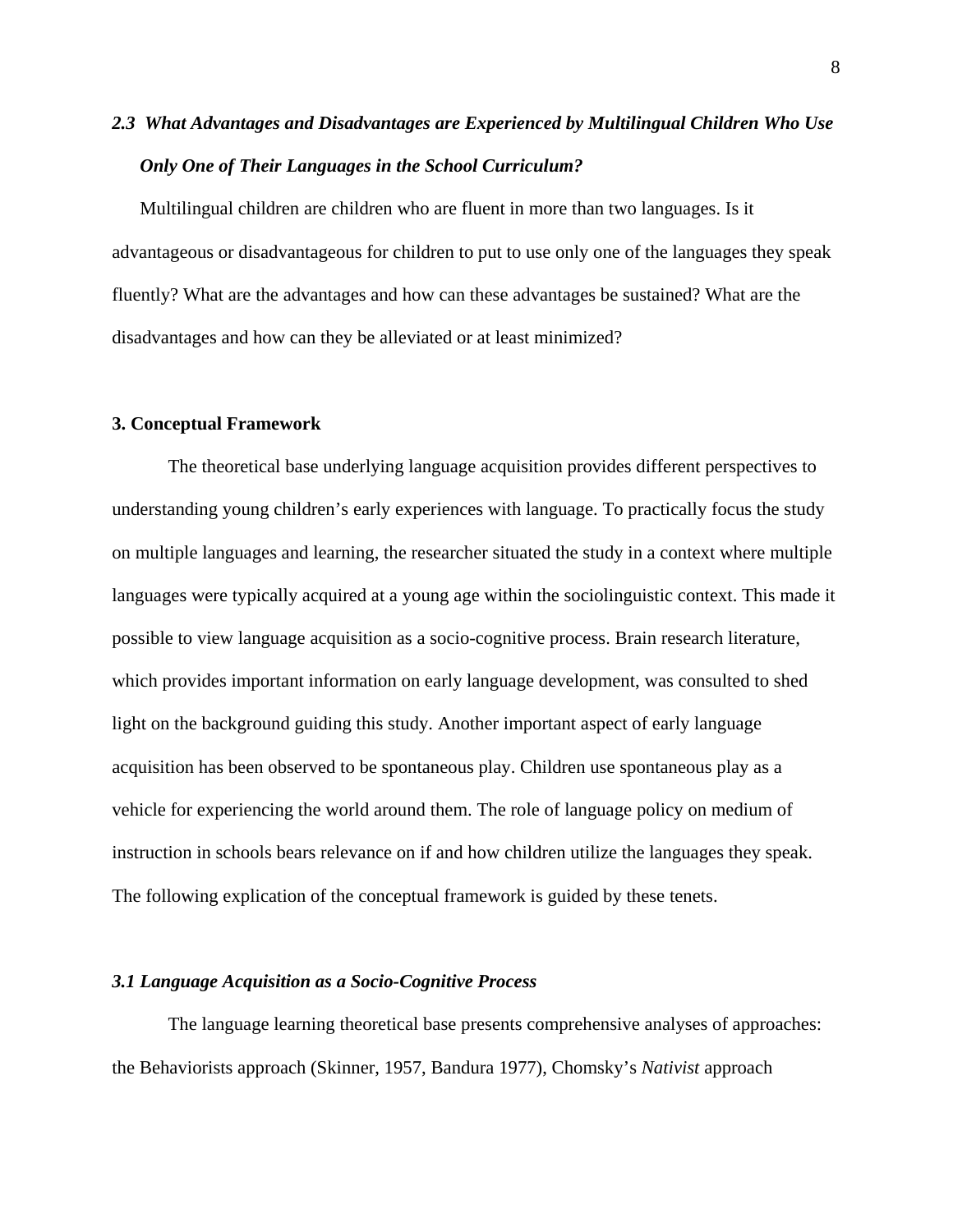(Chomsky, 1978), Piaget's Constructivist approach (Piaget, 1926, 1930, 1951, 1952),

Vygotsky's *Social Interactionist* approach (Vygotsky, 1962) as well as Information Processing. While these theoretical perspectives may sound contradictory, a closer look reveals otherwise. Even though each theorist approached language acquisition from a distinctive theoretical perspective, together, the perspectives provide a comprehensive understanding of the process of language acquisition. For example, while Behaviorists focus on *stimulus-response* and reward strategies, Chomsky's Nativist perspective addresses the *innate* capability to develop language, without which the external stimulus-response mechanism would be useless. Piaget emphasizes acting on the environment to construct knowledge. He considered language development as a byproduct of the development of the cognition. This means that children use some innate trigger to act on the environment, and if the experience is rewarding, the child learns something that becomes motivation to interact even more with the environment.

The Social Interactionist perspective highlights the role of parents, siblings and other language models that the child may access. This perspective encourages scaffolding, mediation, and providing good language models for the child to imitate. This does not rule out the other approaches; rather, Vygotsky draws together the other theoretical approaches and puts them together in the natural social environment where children learn and use language, thus making irrefutable, practical sense. To reach the child's optimal level of learning, which Vygotsky termed *Zone of Proximal Development,* imitation of good language models are necessary, and so is scaffolding and mediation. *Private speech* is given meaning as verbalization of thought processes. In addition, the Information Processing perspective, which likens human brain functioning to computer processing, brings into focus the step-by-step nature of learning any new skill or concept. To understand language acquisition comprehensively, it is important to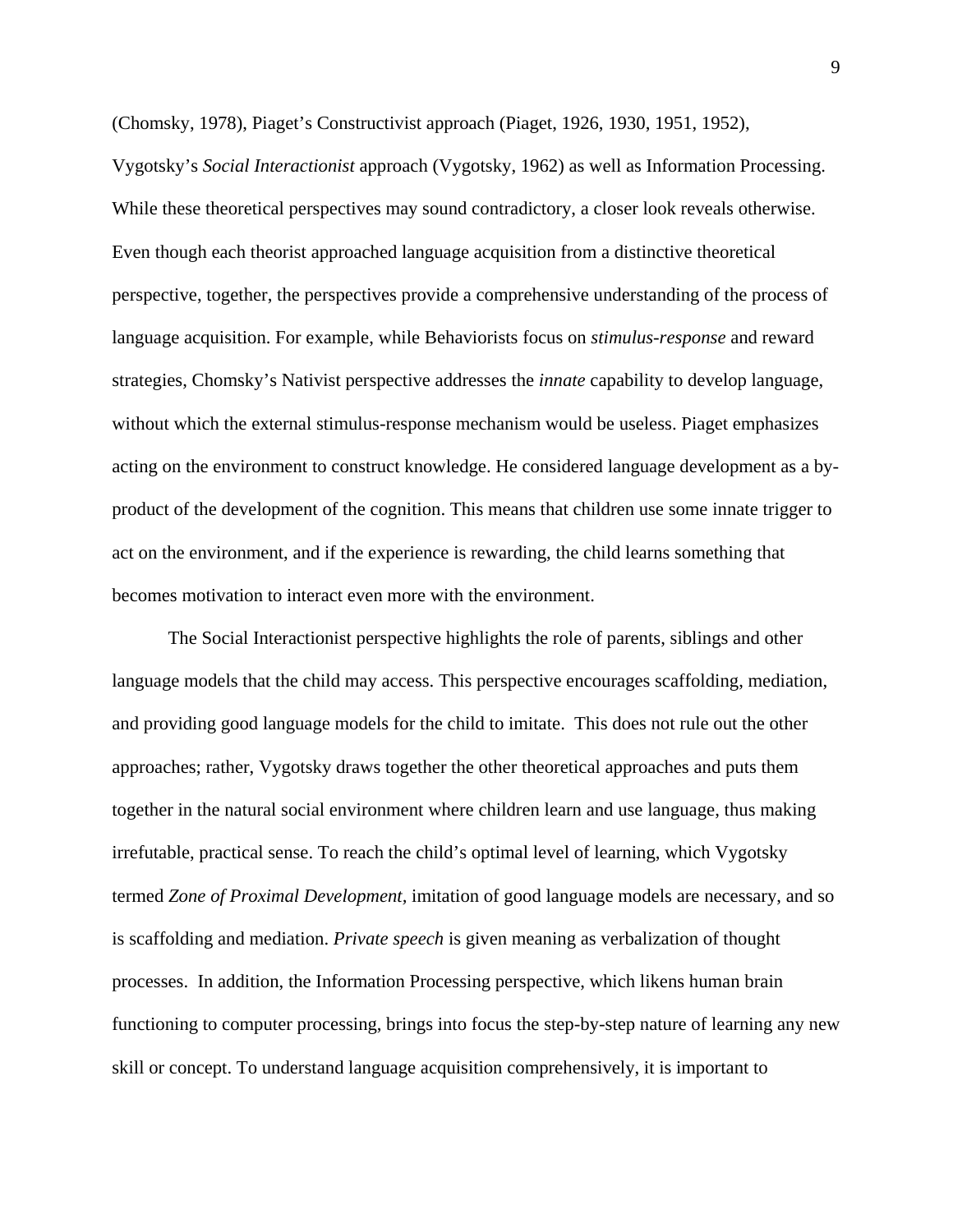approach it from the different perspectives and get an elaborate picture of the process, rather than trying to figure out which theorist is wrong and which one is right. Language and thought processes work together in ways that reflect aspects of different theories at the same time.

#### *Lessons from Brain Research*

Neuroscience has demonstrated that young children need exposure to stimulating environments that help "wire" their brains (Berk 2005; Eliot 1999). As children interact with stimulating novelty, synaptic density increases. Moreover, *myelination* of axons which, in the early stages of development, is related to nutritional value; and *dendritic aborization* (related to exposure to new experiences, including linguistic experiences) facilitate faster, sharper learning of phenomena. As new material is effectively learned, the physical structure of the brain is changed, and the potential for even more effective learning is increased (Eliot 1999).

Access to brain research has made it clear that infants are communicators; receptive language develops ahead of expressive language; fine phoneme distinction is strong in infancy and lost with age (Fledge 1987; Fledge and Fletcher 1992; Oyama 1976); and windows of opportunity exist for certain aspects of language knowledge, namely phonemes and syntax (Elliott and Syc 2008). Brain research has also shown that the young brain is not yet fully specialized or organized for language; it is very *plastic*, and open to positive and negative stimulation (Elliott and Syc 2008). Plasticity of the brain refers to the ability of the brain to adapt to new learning.

However, this knowledge that infants are communicators and that they need language input is not totally new. In many African cultures, it is common for grand parents and other older adults to speak to infants as if the infants understood what was being said, and as if the infants could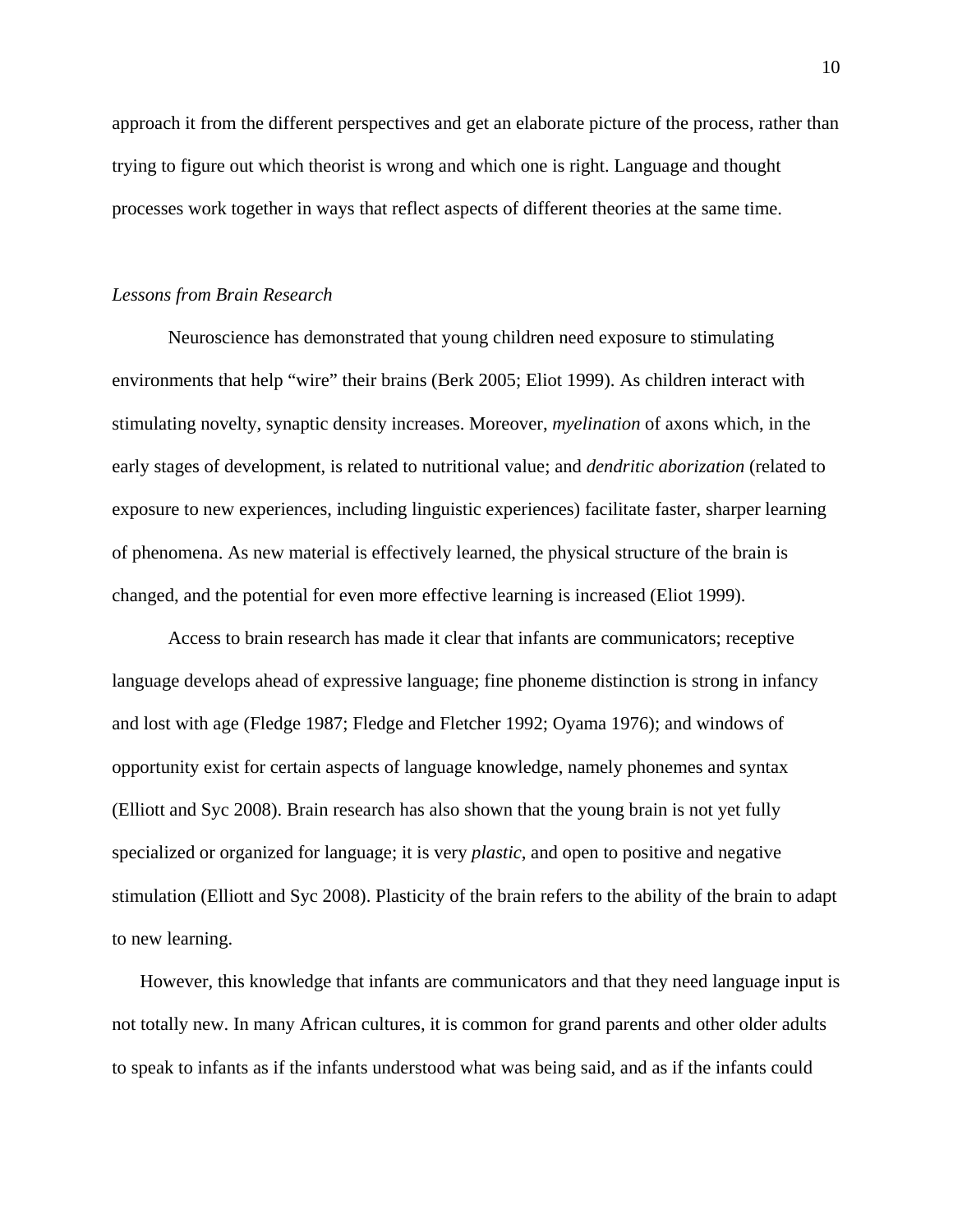verbally respond to utterances. It must have been known for a long time, though not written, that talking to infants activates their language faculty in the brain and provides them with speech sounds that will be necessary for them to imitate in order to communicate through speech, once they acquire appropriate physical and mental maturation.

Brain research has also demonstrated that acquisition of a second language is easier in early childhood than it is after seven years of age. Studies comparing age of entry into an English speaking country and acquisition of English grammar have shown that the older the individual at the time of immigration, the lower the score on English grammar competence (Elliott and Syc 2008; Johnson and Newport 1989). In addition, exposure to second language has revealed positive impact in infancy (Conboy & Kuhl. 2011).

Other key lessons from brain research (as cited in Eliott and Syc 2008:10-25 to 10-29) include the following:

- (i) The quality and amount of language that children experience influence their language proficiency and verbal intelligence (Huttenlocher, 1998; Huttenlocher, Haight, Bryk, Seltzer and Lyons, 1991; Huttenlocher, Vasilyeva, Cynnerman and Levine, 2002; National research Council and Institute of Medicine 2000).
- (ii) Language development and experiences with language also affect other abilities including social interaction, reading, school readiness, academic achievement (Morrison, Griffith, Williamson, and Hardaway 1995; National research Council and Institute of Medicine, 2000).
- (iii) Learning multiple languages is influenced by the age of exposure to all languages, whether the languages are learned simultaneously or sequentially, motivation and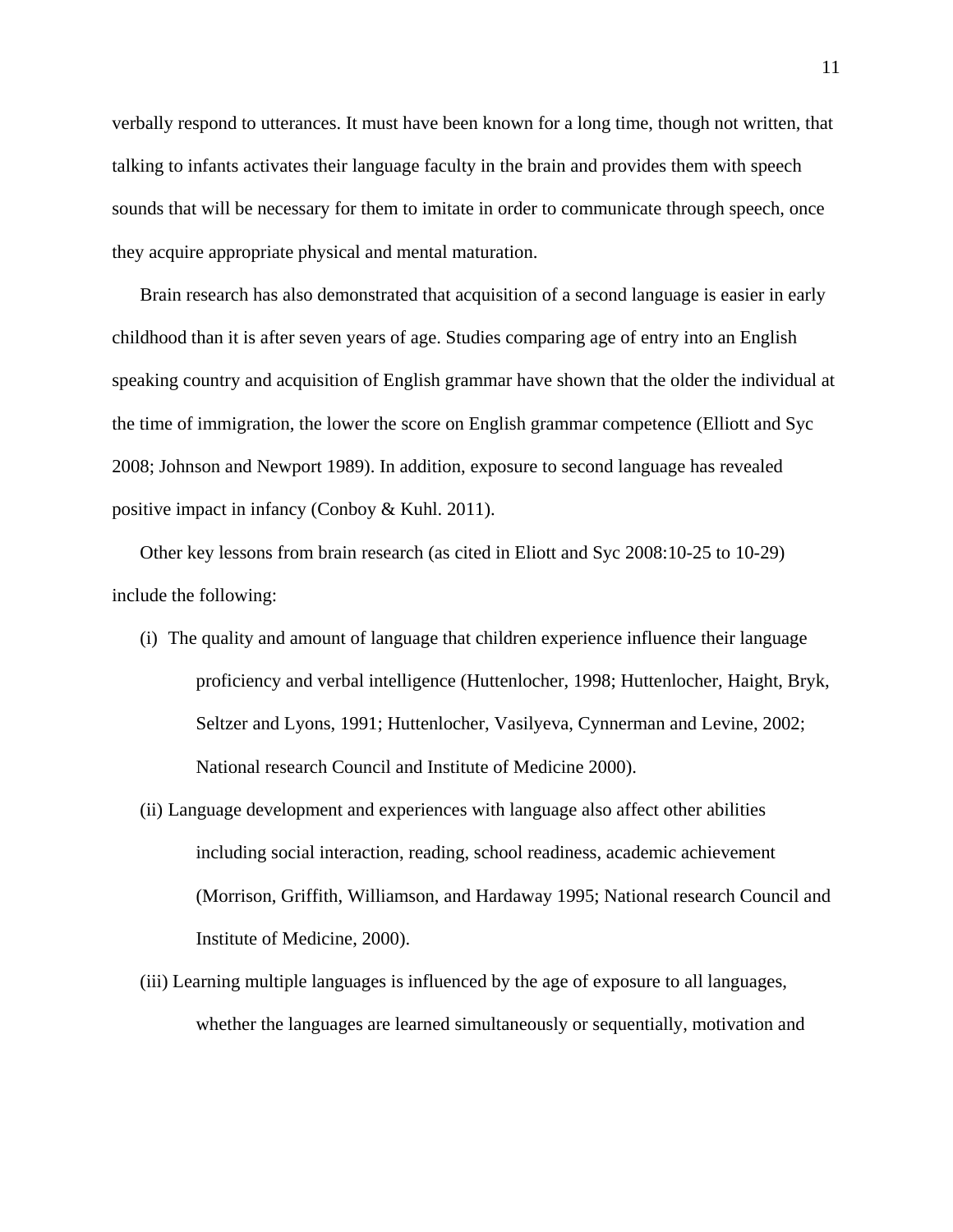personality of the child, and also the amount of exposure the child has with each language (Tabors 1998).

- (iv) Most children are capable of learning two languages at once with little or no delay in acquiring language skills (Petito et al. 2001).
- (v) Children reared bilingually are not different from children reared monolingually in vocal performance during infancy (Oller, Eilers, Urbano and Cobo-Lewis 1997; receptive vocabulary (Umbel, Pearson, Fernandez, Oller 1992; and phonological awareness in early grade school (Bruck and Genesee 1995).
- (vi)Children who are bilingual, i.e., children who speak two languages fluently have an advantage over monolingual children with regard to cognitive processing and attention (Bialystok 1991; Galambos and Goldin-Meadow 1990).
	- a. One study found out that bilingual 4-year olds developed the ability to focus attention and ignore distractions, while monolingual children were not able to do this until age 5 (Bialystok 1991).
	- b. Another study found that bilingual children had better understanding of the general symbolic representation of print compared to monolingual children (Bialystok 1997).
	- c. A study of bilingual and monolingual children aged 4-8 found that children who experienced learning two languages were quicker than monolingual children to develop certain metalinguistic skills, such as identifying and correcting grammatical errors, even though the bilinguals made less effort to explain why they were errors (Galambos & Goldin-Meadow, 1990).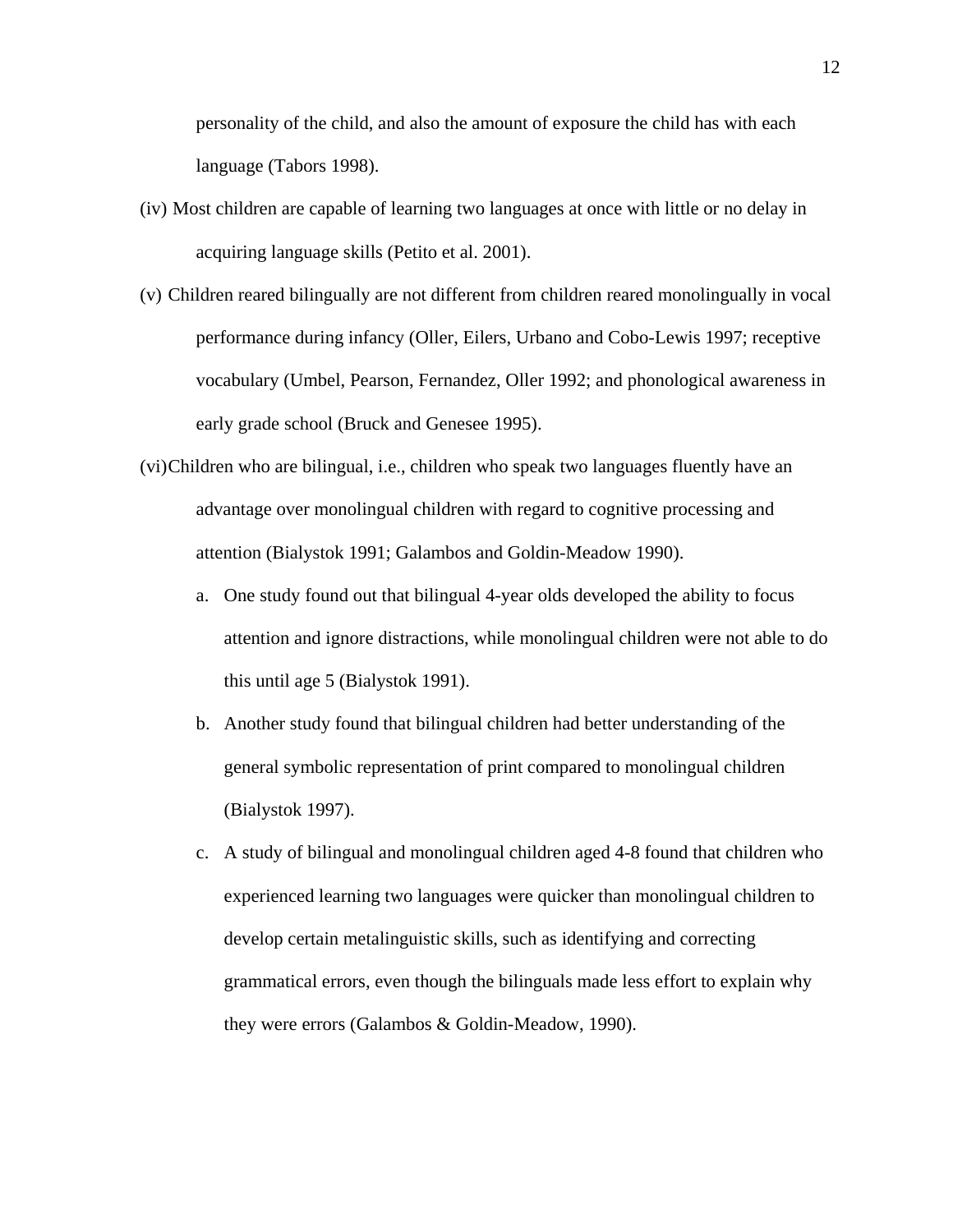Mushi (2002a) found that children who were learning English as a second language between ages 18 months and 5 years attempted to use both languages, especially while they were engaged in an interesting activity that did not focus on the language itself. This means that language was used as *a natural tool to get things done.* English was (or was becoming) dominant as a school language, while the first language was used more at home. In addition, children tended to associate English with their employed fathers and the mother tongue with their stayhome mothers. Mushi (2002b) differentiates between cultural context within micro cultures and school content within global macro culture, and asserts that educators should ensure that learners have access to the languages they need to experience and monitor human development processes in rewarding ways. While it is obvious that language is culturally bound (Piper, 1998), research has not shown how *the language of the home* works with the *language of the school* to make early school learning effective. After about age 7, the ability to develop certain language skills decreases steadily and reaches a low point at about the end of puberty (Elliott and Syc 2008). This means young children can acquire a new language very well provided it is learned by the time they reach puberty.

Children acquiring multiple languages at an early age learn the rules of both, and spontaneously learn to decide which language to use when, with whom, in what circumstances, and for what purpose. These processes necessarily involve the children's cognition. A child's use of multiple languages most likely influences how the child learns school content, because of the two complete language systems that operate as the child engages in processes of learning. Sometimes the language systems will compete, and sometimes they will complement each other, depending on the child's proficiency in each (Baker 2006) and also depending on the type of content being tackled.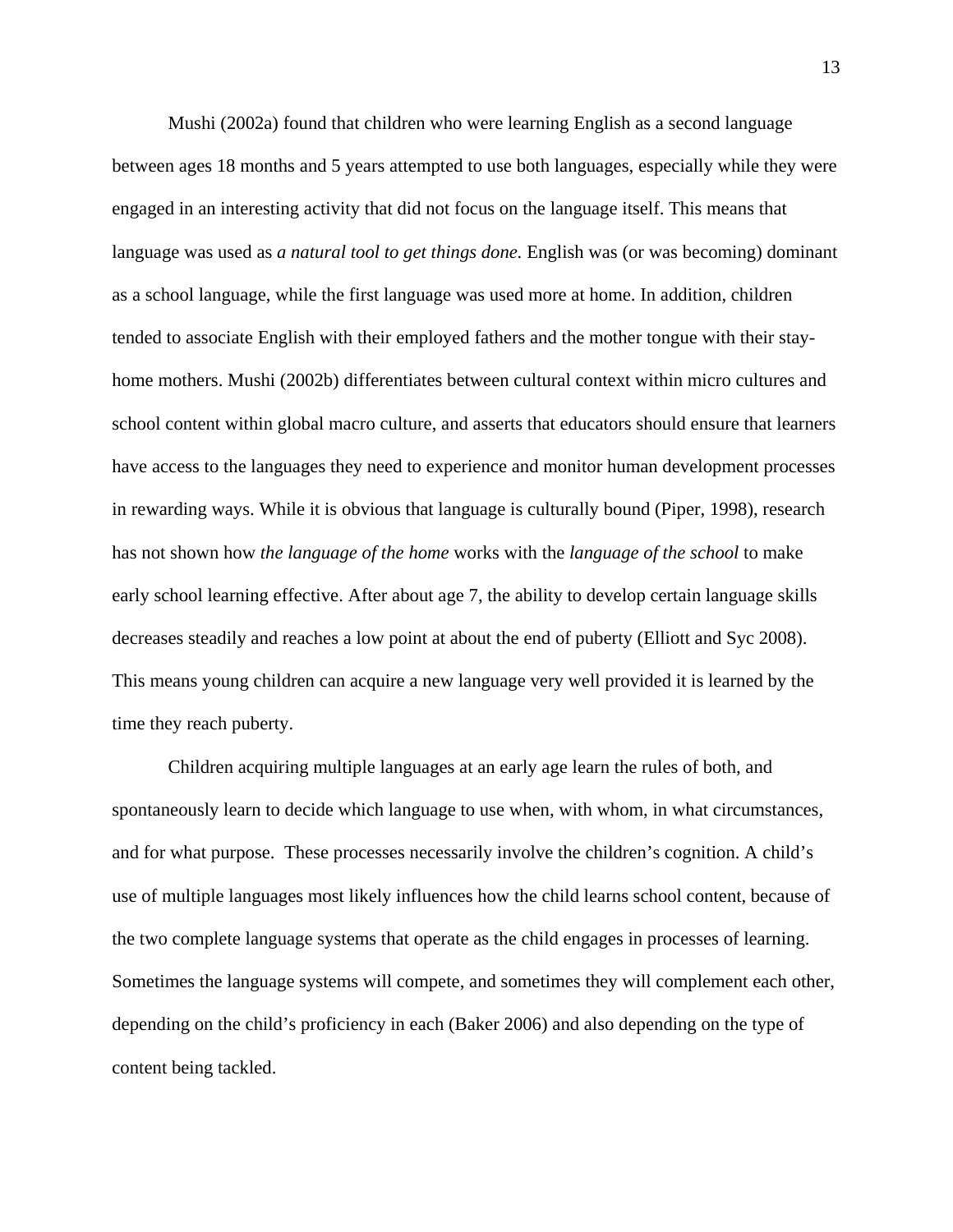#### *3.2 Spontaneous Play as an Important Vehicle for Young Children to Experience the World*

In all cultures, children engage in some kind of play activities using the languages mastered (Mushi and Adeodu 2004). It has also been demonstrated that children tend to learn language more effectively when using it as a tool (Mushi, 2002a). Although *Comprehensible Input* (Krashen 1981, 1982, 1985) as a necessary ingredient makes it logical that receptive language develops ahead of expressive language, it is the actual need to use the language that makes language production appropriate to the context at hand, facilitating practical, experiential learning.

Brain research has certainly shed considerable light on the importance of intellectually stimulating environments in early learning (Eliot, 1999; Eliot & Syc, 2008, Kuhl, 2004, Gopnik, Meltzof & Kuhl, 1999). However, the research has not explored links that bring together contextspecific linguistic demands that bear influence on early awareness, motivation and support or lack thereof, for learning in school contexts as well as in the child's daily functioning environment outside school. Stimulating environments for young children involve play. In other words, play is the way children "read" and express the world around them. By examining children's play educators can begin to link the language(s) of play and the language(s) of classroom learning.

In many African cultures, young children's play activities involve mainly creative play such as number games, sound-word games, traditional songs, spatial games like hop-and-jump on shapes and figures that children draw on the ground, probability games of hide-seek-catch, making wooden bicycles (teenage boys), plaiting each other's hair, making dolls and their clothes, making mats and baskets from palm leaves or banana leaves, pretend cooking of different dishes (girls), making "cars" from mud and straw (Mushi and Adeodu 2004).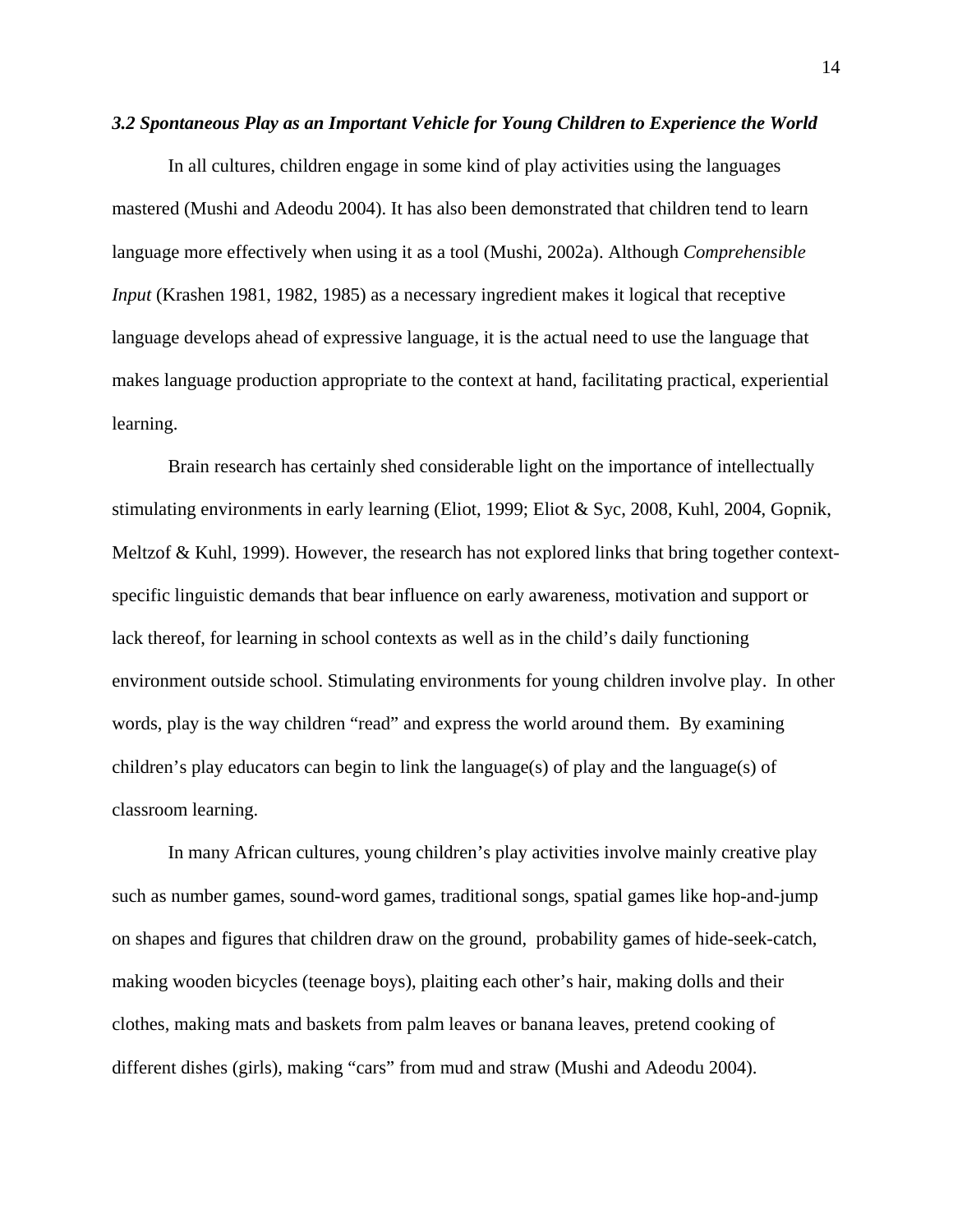Commercially produced learning materials are rarely available in many traditional African households. In addition, children may be involved in supporting their families in different ways. Tanzanian children for example, may participate actively in small businesses that support the welfare of their families (Mushi 1999), thus being an important partner in linguistic interaction within the family and the community. Children's engagement in these activities utilize their multiple languages spontaneously.

# *3.3 The Role of Language Policy on Medium of Instruction and Performance in the School Curriculum*

How are multilingual children affected by language policy that clearly separates the school language and the home language? Logically speaking, consistency between home and school makes it easier for children to have consistency in what they are learning, since what is learned in school can easily be continued, reinforced or practiced at home. The practice of having children complete assignments with the help of parents at home is becoming more and more prevalent. Parent involvement in their children's education is encouraged if not required in many places and many cultures around the world (Mierzwik, 2004; McNerney, 2011; McLaughlin & McLaughlin, 1998; Askew & Eastaway, 2010)). The old days when parents would only provide necessities such as a desk to work at, time away from house chores and writing materials seem to be changing in many households. Parents wanted their children to *do it on their own* so that they would master the task. However, it is becoming more and more acceptable that parents need to help out with the homework and even in some cases, children take back to the teacher a perfectly done project, and the teacher is happy to give the child a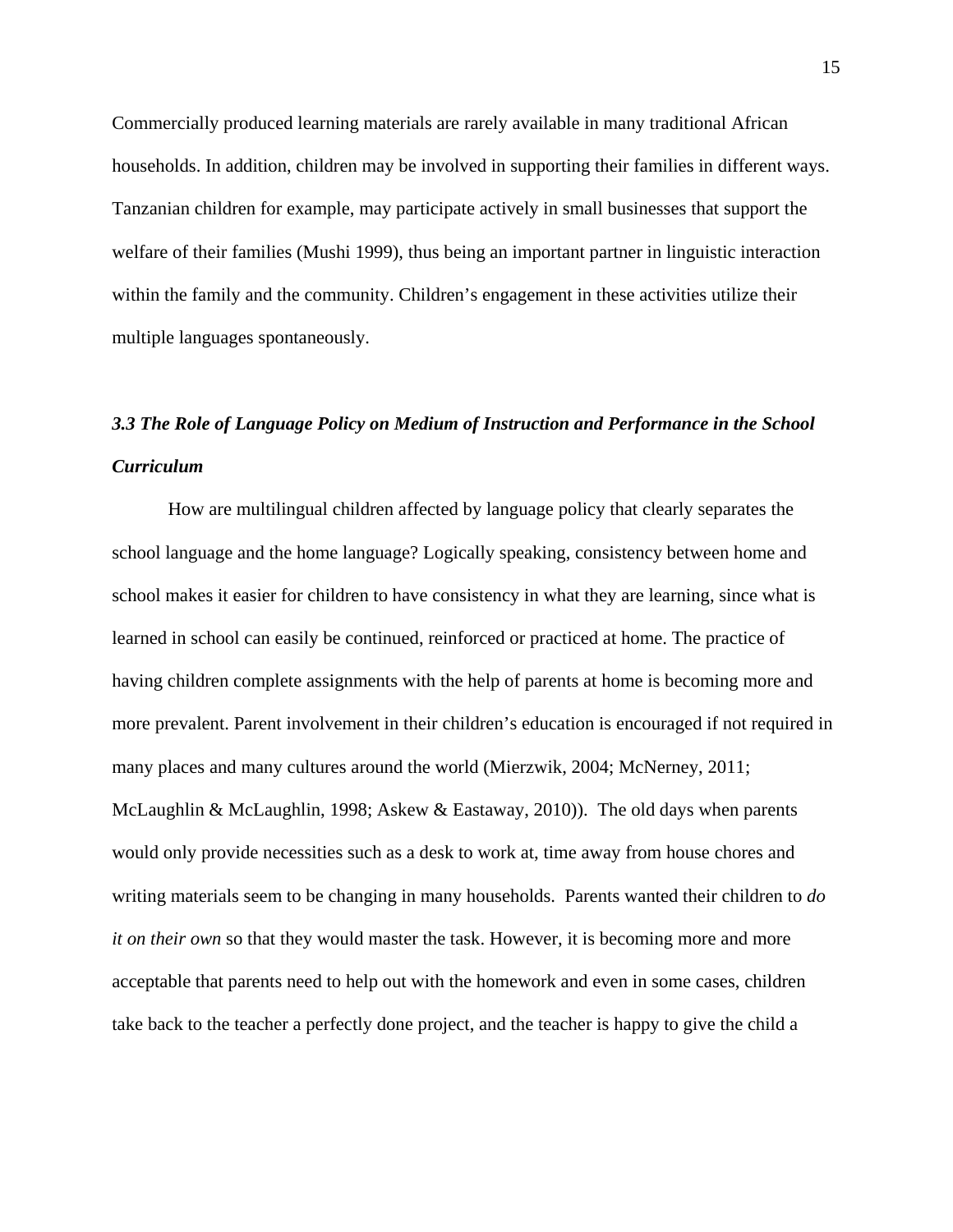perfect grade on it. The feeling that the teacher might be grading the parent's work does not seem to matter much.

This evolution in homework has many sides, one of them being that if the parents do not speak the language of classroom instruction, their children will seem to lag behind in school learning, since the children will be *doing it on their own*. In competitive education systems where performance is determined by timed exams administered uniformly under the supervision of strict invigilators, the children who do it on their own might do okay since they would be performing at their actual ability level. However, in education systems where the child's path to higher grades is not dependent on national competitive exams, children who are used to doing it their own will falsely be seen as lagging behind because there will not be any objective measure of each child's actual abilities.

As language policy decides on the medium of instruction, the same language policy necessarily decides who does well in school and who does not. This is because, unless all the children are fluent in the language of instruction, there is little chance that the classroom teacher will teach all children effectively. In the case of Tanzania for example, at primary school level, *all* children speak Kiswahili fluently, and *all* children are learning to speak English as well. The teacher can plan instruction to meet the needs of *all* children. Such is not the case in many other countries.

#### *3.3.1 Tanzanian Language Policy*

The Tanzanian language policy has not changed much in more than 30 years. As cited in Rubagumya (1990: 143-144), the Tanzanian language policy involves the following:

- a. Teaching Kiswahili as a subject to all pupils at primary and secondary school levels
- b. Teaching all subjects (except English) in Kiswahili at primary school level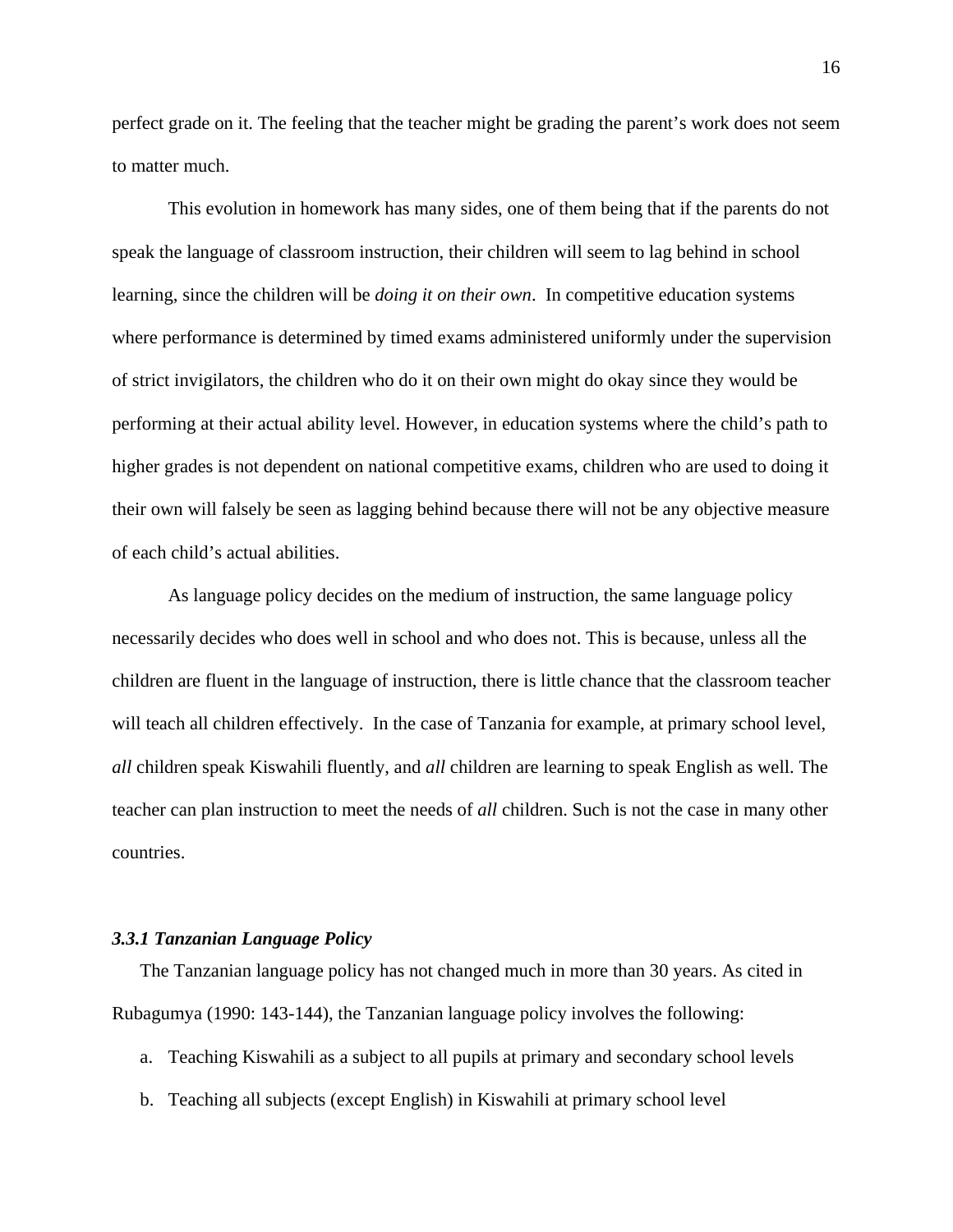- c. Teaching "Siasa"(Political Education) in Kiswahili at secondary school level
- d. Teaching all other subjects in English at secondary and tertiary levels of education

There is no mention of other indigenous/native languages. Upon independence, led by the first President of Tanzania, Mwalimu Julius Kambarage Nyerere (1922-1999) Tanzanians wanted unity above all else, and focusing on Kiswahili as the native language of all Tanzanians was considered the best way to unite the nation. This must have worked as expected because typically all Tanzanians speak Kiswahili in addition to at least one other native language. Relatively speaking, even though there are over 123 different cultural groups with different languages in Tanzania, serious cultural conflict is unheard of. However, inadequate and/or ineffective teaching of English at primary and secondary school levels and the focus on English as the medium of teaching in secondary schools, have been widely documented as barriers to effective learning (Rubagumya, 2008; Mushi, 1996; Rubagumya, 1990; Rubagumya & Lwaitama, 1990; Yahya-Othman, 1990).

#### *3.4 Summary of Literature Review*

The preceding review of literature expands the conceptual framework in which the three research questions are contextualized. Expansion of the concept of language acquisition as a socio-cognitive process, analyses of the role of spontaneous play in children's language development and the role of language policy on medium of instruction and school performance provide an elaborate context for answering the research questions. It is important to understand the contextual factors which trigger learning of, and support for fluency in multiple languages in order to enrich children's language learning environments.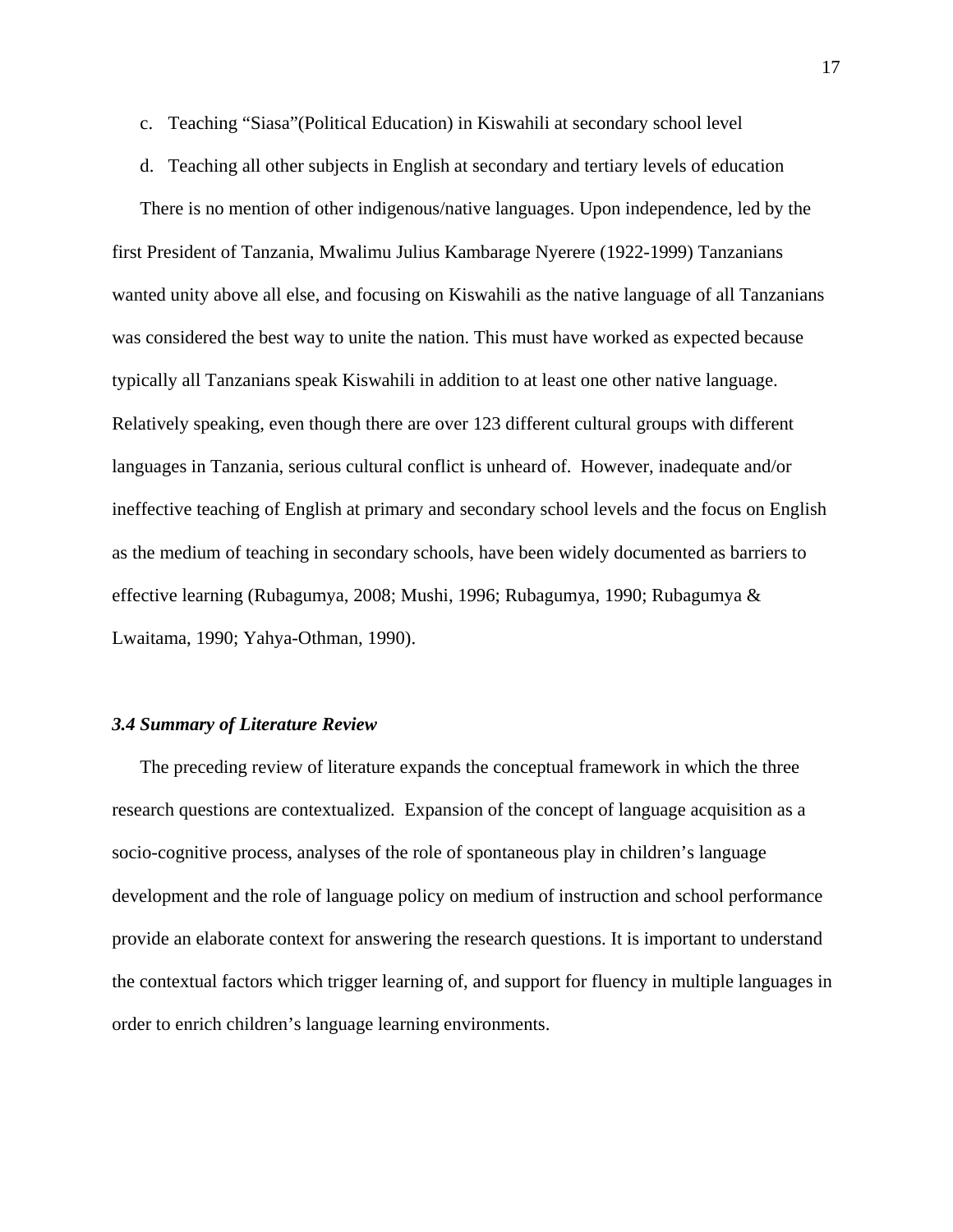In summary, the literature cited brings to attention some key points for this study. Language acquisition theories and literature, brain research literature and the practical examples of the role of play in young children's development converge to highlight the following:

- a. Young children are pre-disposed to develop language and are quite capable of absorbing language from infancy
- b. Linguistically stimulating environments attract children to learn language effectively as a tool for exploration
- c. Children are quite capable of learning multiple languages given rich linguistic environments and a practical purpose for each language
- d. Growing up multilingual does not necessarily undermine the child's academic ability and performance
- e. Children who are multilingual have shown cognitive and linguistic advantages over their monolingual peers
- f. Play, a serious engagement for young children, is the primary mode of experiencing the world from their own perspectives
- g. Language policy determines the medium of instruction and affects learning effectiveness in the school curriculum

Establishing how fluency in multiple languages relates to performance in the school curriculum sheds more light on how to work with multilingual children as they learn the school curriculum. Using only one of the languages a child is fluent in can have advantages or disadvantages in learning; which this study sought to find out.

Highlighting these advantages and/or disadvantages will provide parents with important additional tools to use in preparing their children to succeed in the school system; and also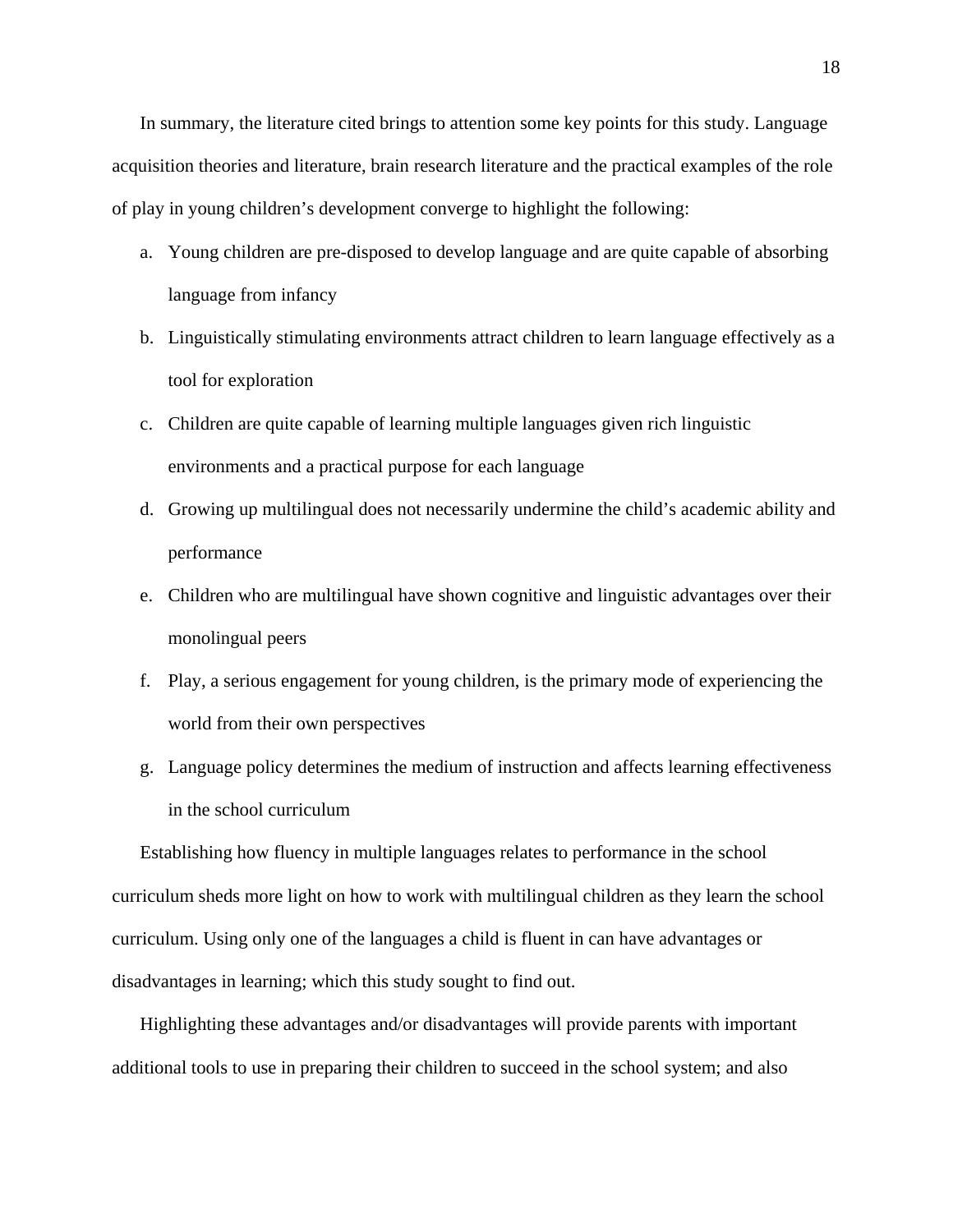inform teachers, curriculum developers and educational policy makers in planning, executing and assessing the curriculum process.

#### **4. Method**

The study was conducted in Tanzania, a context which provided the opportunity to study children who were fluent in the languages they spoke as mother tongue, that is, languages acquired naturally within the sociolinguistic context. The data collection period lasted for three weeks in each school, overlapping to a total of five weeks of field research.

## *4.1 The Study Sample and Sampling*

Children aged 5-12 were studied in 5 selected schools in Tanzania, two of which were located in a large city and the other three in two small towns. Schools were selected on the basis of ease of accessibility. A total of 91 children in 25 classrooms were studied through observation and parent questionnaires. Twenty-five teachers participated as classroom observers – 10 of whom were also interviewees, 20 parents as interviewees and 5 college/university faculty responded to questionnaires. The socio-economic backgrounds of the children studied did not differ much from one another. The children from the large city came from Tanzanian typical working parents or families engaged in small family-owned businesses. The children from the two small towns also came from families of employed workers and/or farmers who farmed on their own land. Tanzanian social classes are not as clearly obvious as in the case of Western countries. In addition, schools are not necessarily organized by neighborhoods. Any child can attend any school as long as the child can afford the commute.

#### **4.2 Data Collected**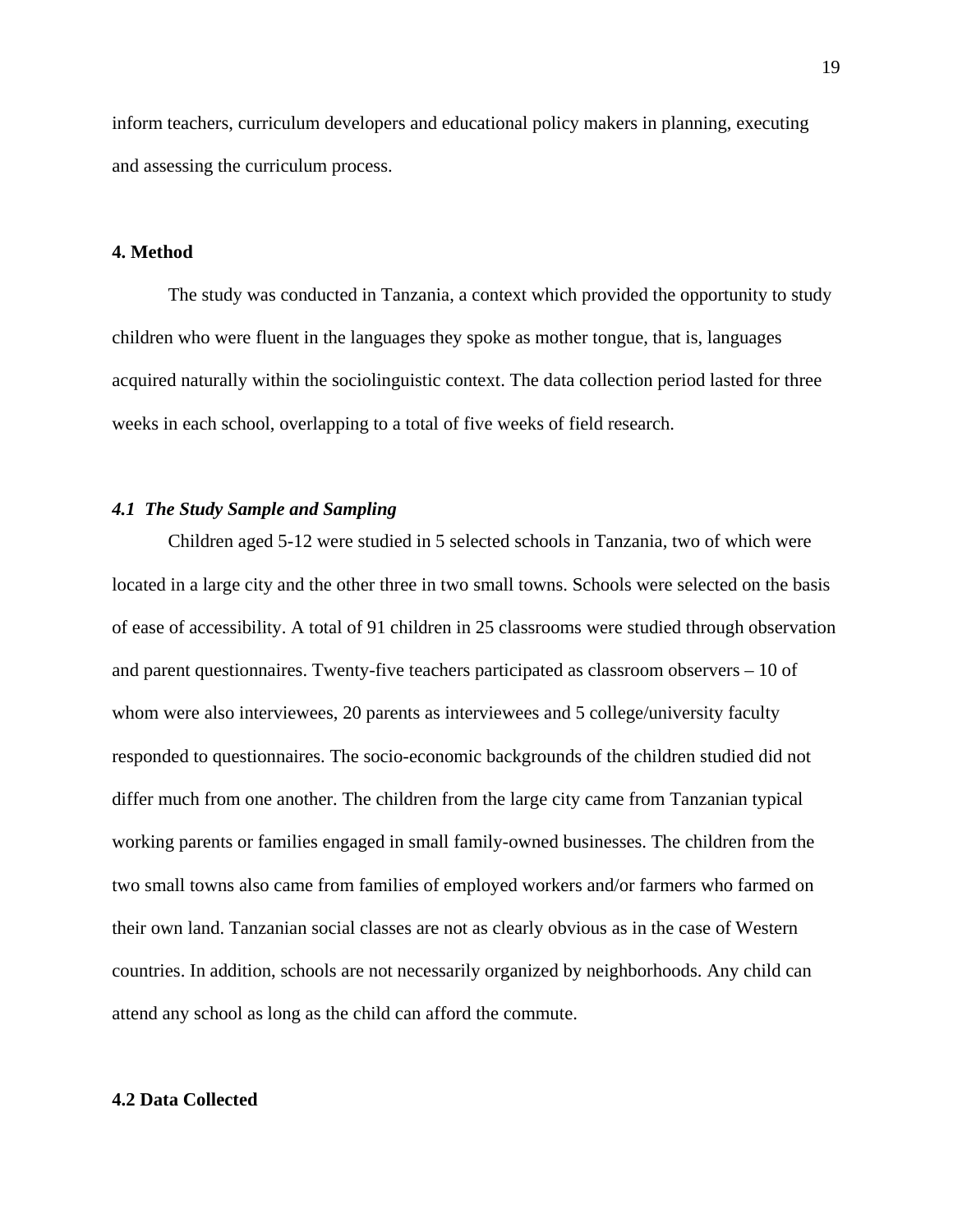As shown in Table 1, the data collected included 91 parent questionnaires, five college/university faculty questionnaires, parent interview notes (20 selected parents) teacher observation notes of children's spontaneous outdoor play and classroom interaction, ten sets of teacher interview notes and performance test scores as secondary data.

Insert Table 1 about here

#### *4.3 Data Organization and Analysis*

The Statistical Package for the Social Sciences (SPSS 15.0) was used to organize the parent questionnaire data. Content analyses of interview and observation data was performed. Parents' ratings of their children's school performance were correlated to determine linear relationships between selected variables, including number of languages spoken and rating of performance. Content analysis was also used to organize and analyze data from the college/university faculty. The test scores were tabulated and compared. Rather than reporting the quantitative scores, the ranks (position according to score) within each specific group (class) were used as indicators of multilingual children's overall performance in math science, Kiswahili and English.

#### **5. Research Findings**

Sets of school related and home related factors were revealed as triggering and supporting use of multiple languages in children. The factors included, in order of frequency, were: having multilingual parents, engaging in play activities with multilingual peers, interacting with grand parents, getting involved in cultural activities, reading materials (English), writing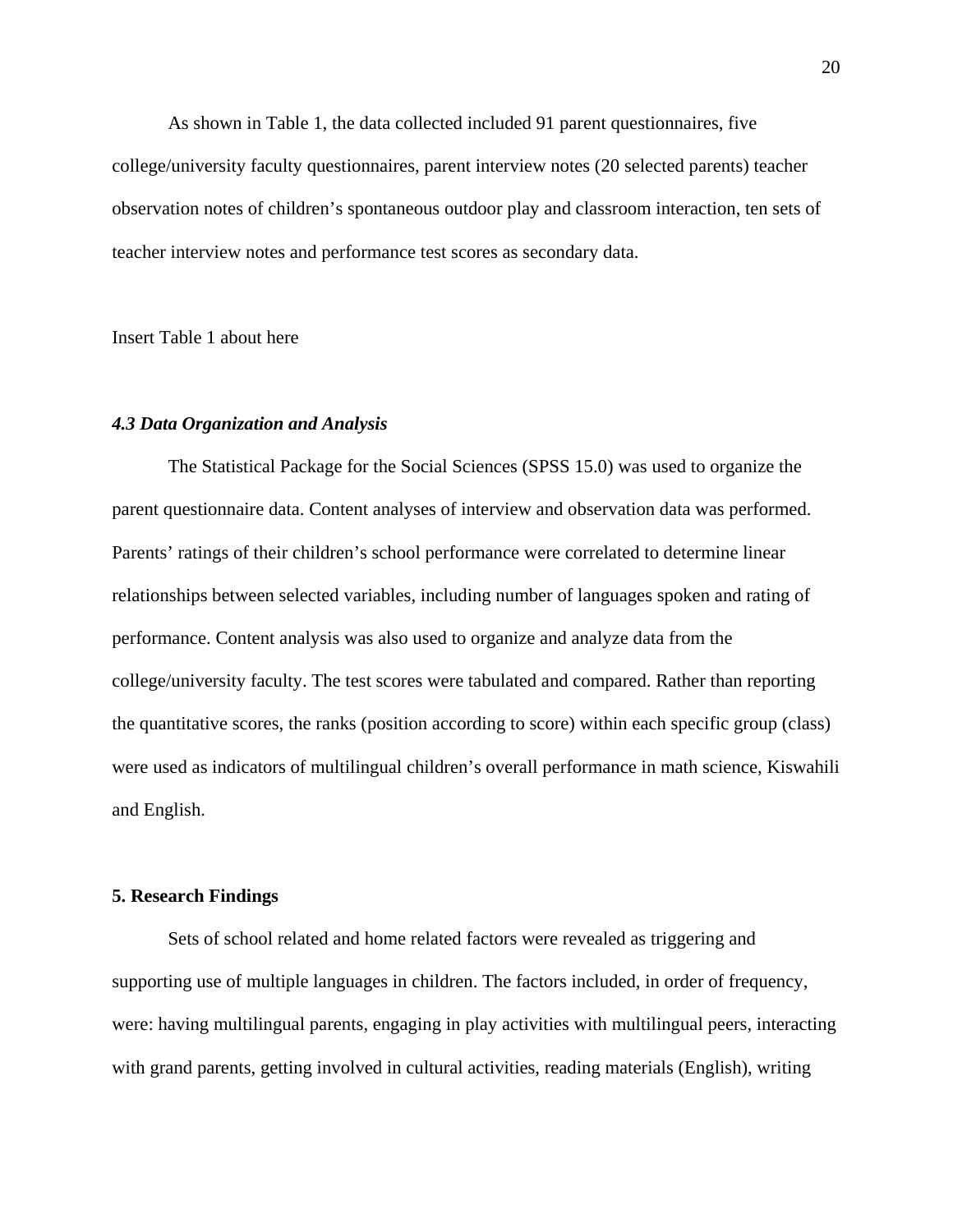games and songs, singing, school requirements (Kiswahili and English), having a role model who uses multiple languages, and having friends who speak the languages. However, further discussion of these factors is beyond the scope of this research report. The rest of the research findings are organized around the research questions that guided the study. The first part of this section provides findings on how fluency in multiple languages relates to thought processes in children. The second part presents findings on how fluency in multiple languages relate to performance in the school curriculum. The third part presents advantages ad disadvantages experienced by multilingual children when they use only one of the languages they speak fluently.

## *5.1 How Does Fluency in Multiple Languages Relate to Thought Processes in Children? (i) Multiple languages broadened children's world outlook and enhanced classroom learning*.

Parent questionnaire items targeted parents' perceptions of their multilingual children's thought processes. A high percentage of parent responses (67%) revealed that their children's use of multiple languages broadened the children's world outlook and enhanced classroom learning. Table 2 shows a summary of parent's responses to whether use of multiple languages supported or undermined their children's school performance.

Insert Table 2 about here

*(ii) Use of multiple languages enabled children to think clearly and express their thought processes with precision*.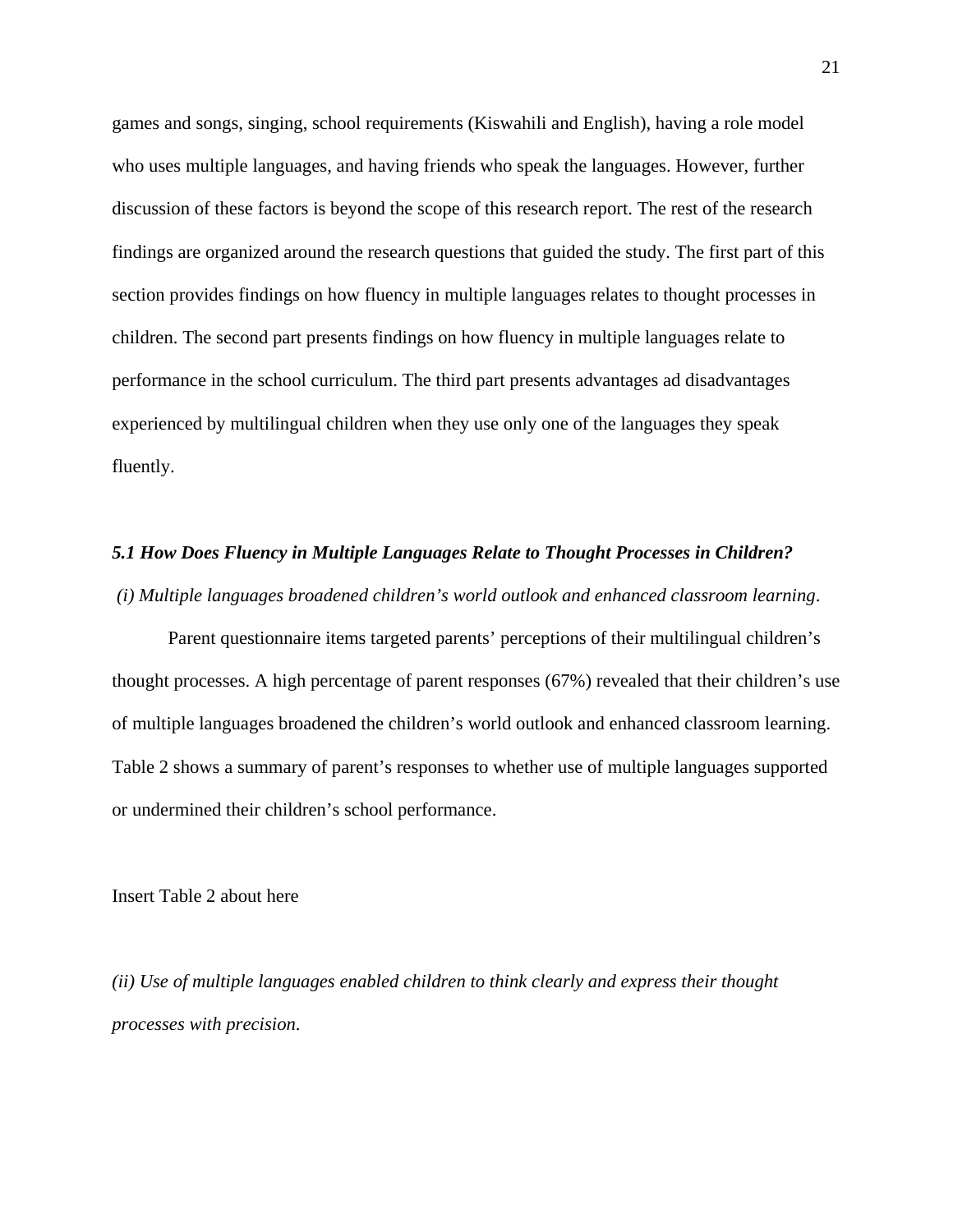Interviews based on two-week classroom observation by teachers revealed that the multilingual children observed demonstrated clarity in expressing ideas in Kiswahili (96% of the time), in English (51% of the time) and in native languages (73% of the time). Observation by teachers, which included categorizing children's utterances as "clear" or "not clear" as children expressed their thoughts in class, showed that children were clearly understood better when they used Kiswahili than when they used English or mother tongue. Although the children were considered multilingual, they were comfortably fluent in Kiswahili, the national language, and in one or two other native languages but not fluent in English. They could convey and receive messages in English but they often needed the help Kiswahili or another mother tongue to clarify the messages. It was obvious from the teacher interviews that the children used all the languages as need would arise to communicate effectively. "The children use all their languages to try to be precise in the meaning they are putting across," said one teacher. Another teacher said: "When forced to communicate only in one language, especially English, children tend to use words that blur the intended meaning, because focus is on the language and not on the message".

Code switching was perceived as a way to capture meaning. The following examples were reported by the teachers interviewed:

> a. "Bibi kasema njooni muonje *kitalolo*". The closest English translation is: 'Grandma said come and taste *kitalolo.* Kitalolo is a traditional kind of food made from bananas, vegetables, and sour milk – depending on the specific culture in Kilimanjaro or Arusha. In some places kitalolo is also made from maize. As such there is no exact translation, not only in English but even in Kiswahili. Typically names of traditional foods are not easy to translate from one culture to another; they are culture bound. When children code-switch to insert words as they come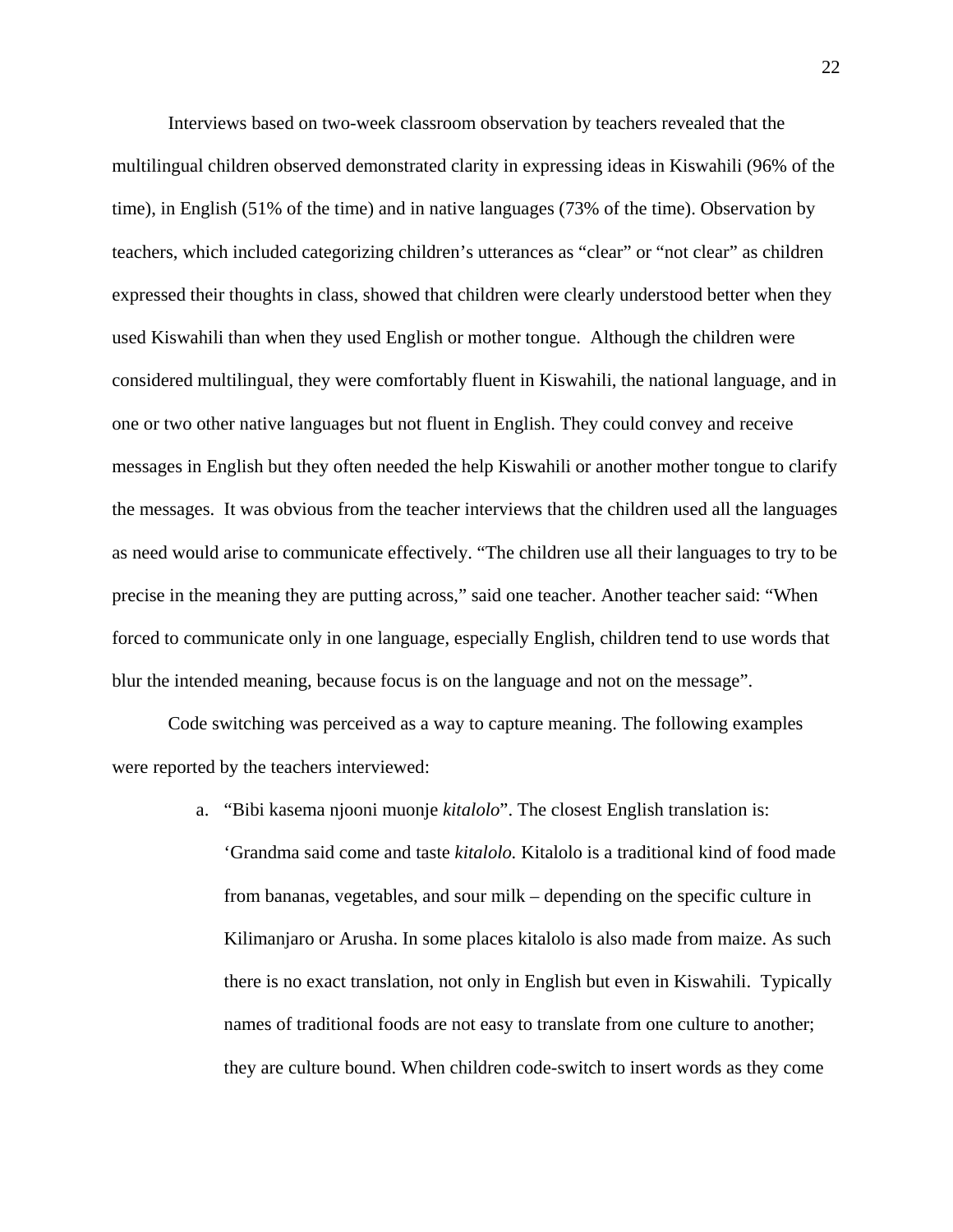from their original contexts, they send the exact message intended. A listener would then have to find out what the term means within its context, before trying to translate it into another language.

b. 'I like the story because Ndewuya decided to stay with her *mama mdogo* and not her *shangazi*.' A story had just been told in class by a classmate. The teacher then asked the fourth graders to discuss it in English. This sentence was uttered by a student who was considered to be more fluent in English than most of his classmates, and also who happened to be multilingual. He spoke four languages, *Kipare,* (language of the Upare people) *Kichaga,* (language of the Kilimanjaro people who are not from Upare), Kiswahili and English. As is obvious from the sentence, Ndewuya is a name of a child in the story. 'Mama mdogo' means a younger sister of the mother, and *shangazi* means a sister of the father. In this case the student probably could have used 'aunt' but that would not have distinguished between the two sides of the family – the mother's side and the father's side. So, by inserting Kiswahili words 'mama mdogo' and 'shangazi', the exact meaning was achieved, i.e., specifying the side of the family and order of birth of the relative.

*(iii) A sense of flexibility in the choice of language to use in discussing classroom content freed up children's thought processes and ways to express those thought processes without constraint*

It was extracted from teacher interviews that children needed flexibility in thinking about and expressing their thoughts and reasoning processes. All the teachers interviewed stated categorically that they would allow the children to verbally express themselves in any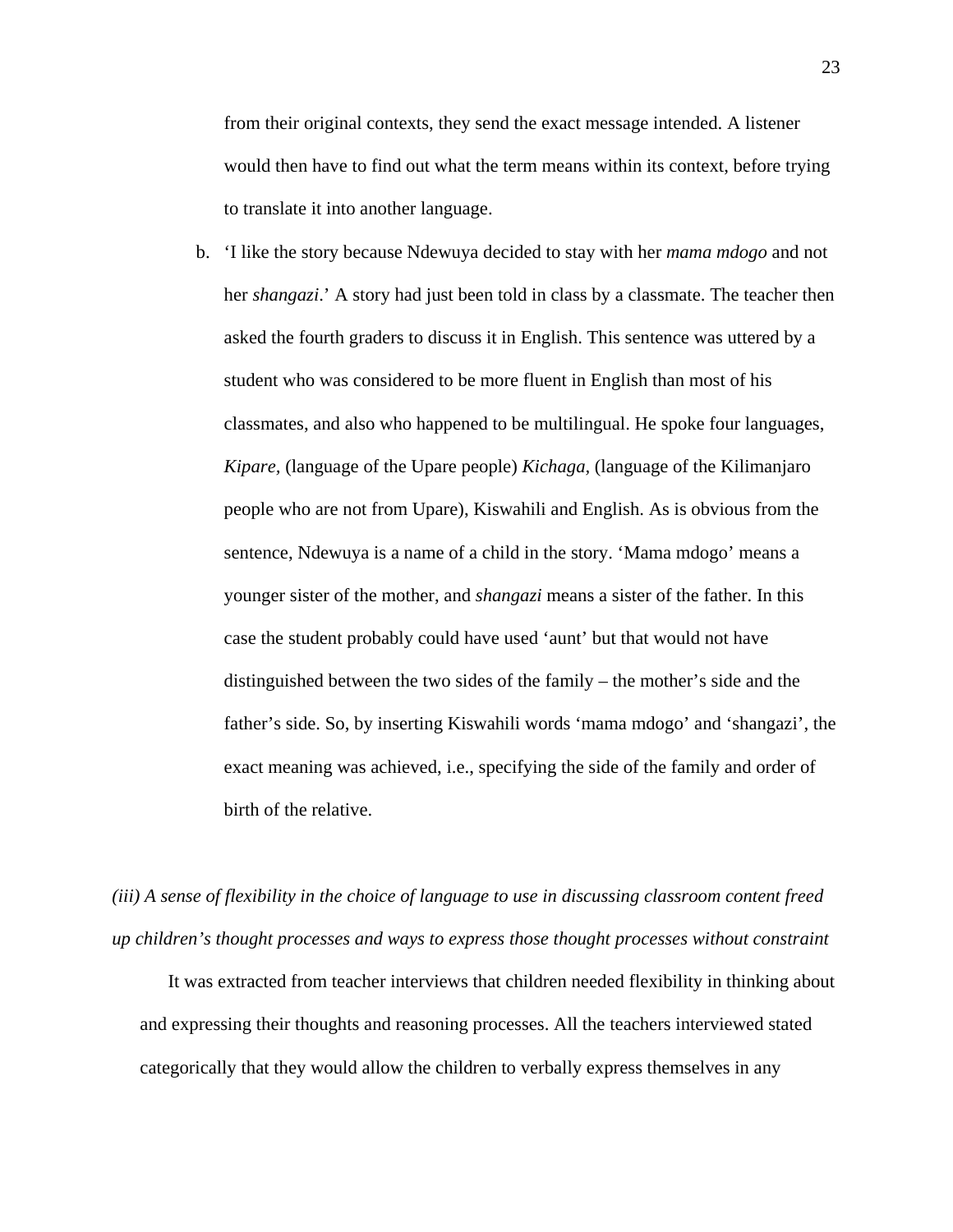language they were comfortable speaking in, but then guide the children to repeat the same in Kiswahili or English depending on the subject area and content. Children would not be allowed to write class assignments in any language other than Kiswahili or English. The Tanzanian schooling policy requires all primary school learning to be done in Kiswahili and/or English. This policy is easily reinforced since all children speak Kiswahili and learn English in school. However, in circumstances where the children also speak a third language regularly at home and/or with peers, it becomes inevitable that the children will need that language in their spontaneous thought processes.

As argued by the teachers, when children discuss classroom content they are not limited to their classroom experiences. In the course of discussion they bring in their experiences from home, from playing with peers, from interaction with family members, friends, several generations within the extended family. It was obvious that children depended on all their languages to process thought in their daily interaction with their environments.

# *(iv) Unrestricted Use of Multiple Languages Allowed for Creativity and Encouraged Inquisitive Minds*.

Teachers in the third and fourth grades emphasized that using multiple languages was advantageous in many ways, including giving children scenarios to grapple with, compare and contrast, ask questions about, and try to find answers on their own. Some of the scenarios cited included situations where translation was needed from a parent to child or vice versa; from teacher to child or vice versa; and even among children themselves during free play outside class. "The best time to learn something is when the mind is ready for it" said one fourth grade teacher. The teacher gave examples of concepts he taught in the classroom and usually took a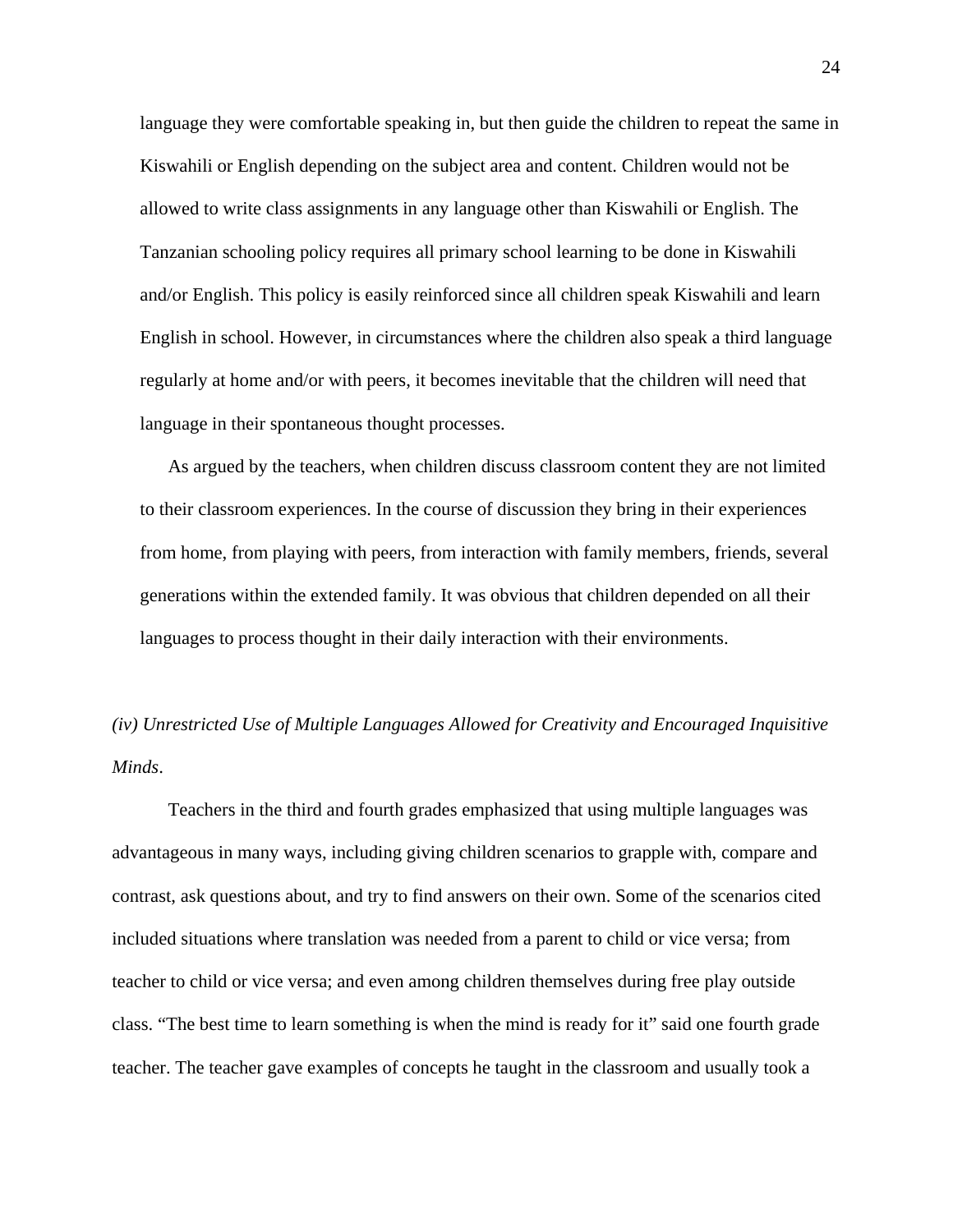while for the children to catch on, compared to concepts that children brought to class from their outdoor games that immediately caught everyone's attention and interest in the class. "It does not matter what language the concept is in, I have to use the concept to drive my point home', said the teacher. Such concepts included *kipa* which refers to 'goal keeper' in a soccer game; *majuu* a slang used to refer to 'abroad'; *kupanda pipa* which referred to traveling by air plane; *msosi* which was used to refer to 'delicious food"; *nkaa mbariko* a term in *Kimeru* (language of the Meru people) that caused some heated discussion in class as to why the term would only refer to women and not to men who do not marry and start their own families early enough, according to Meru cultures.

Nurturing inquisitive minds is one of the most important roles of teachers. Since language and thought go hand in hand, it follows that in order for teachers to not interfere with children's inquisitive minds, the teachers should not interfere with the most important aspect of that inquisitiveness, the child's most comfortable language. The teacher needs to redirect the child's quest for knowledge in ways that allow the thinking process to flow, not in ways that restrict the thinking process itself.

This finding was both surprising and encouraging at the same time. For many post independence decades the Tanzanian education system prepared teachers by placing emphasis on what was being done elsewhere in the industrialized world, thus overlooking learners' immediate contexts which would encourage creativity. The lack of, or non-use of, Tanzania's internally oriented literature and practical situations as the basis for the school curriculum resulted in a vicious cycle where poorly prepared teachers would in turn use the same rigid methods through which they were prepared. Awareness-raising and reflecting on classroom practice have been suggested as ways to break the vicious cycle (Mushi 1996:143 – 144).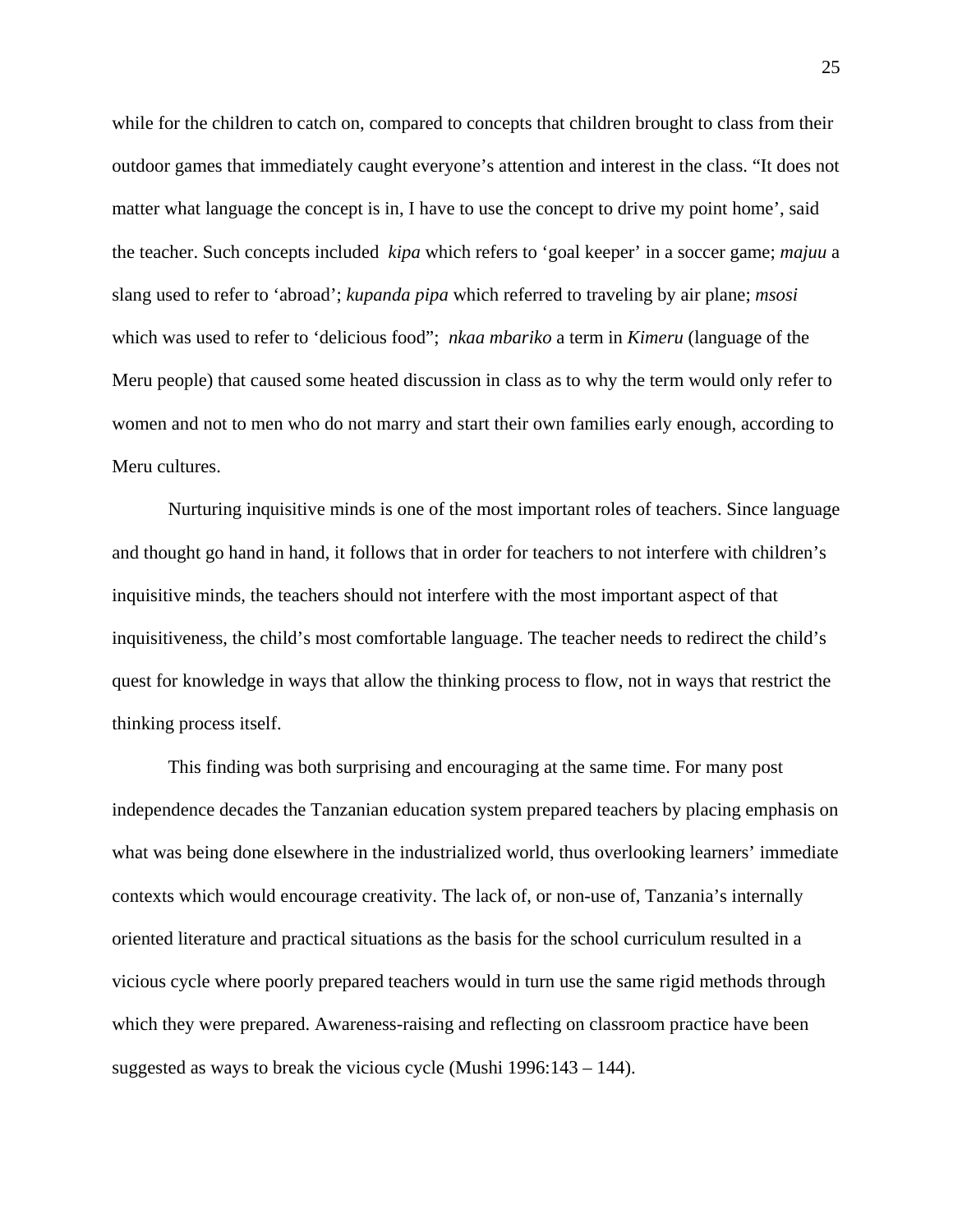# **5.2** *How Does Fluency in Multiple Languages Relate to Performance in the School Curriculum?*

This research question was answered by data from two sources, parent questionnaires and test scores in the form of secondary data. Parent responses on their perceptions of their children's performance in selected school subjects were correlated by use of the Statistical Package for the Social Sciences (SPSS 15.0). The correlation matrix in Figure 1A shows correlation coefficients of the selected variables, while Figure 1B shows the variables that correlated significantly.

## *(i) Correlations of Background Variables*

As shown in Figure 1A some background variables were selected which were age, gender, grade level, location of school, number of languages spoken, as well as performance in Math, Science, Kiswahili and English. The background variables helped provide some useful information such as how age of child, gender and grade level correlated with number of languages spoken and performance. Age of child correlated positively at.222 (significant at.05) with number of languages spoken. This makes sense since children learn the languages exposed to them as they grow up and interact more with their caregivers, and also as they learn additional languages in school, i.e. English. The positive correlation between age of child and grade level (.727, significant at .000) is commonsense since the younger children are in the lower grades. Grade level correlated positively with number of languages spoken( $r = .361$ , significant at .000), for the same reason, that is, children learned more languages or became more fluent (in English and Kiswahili) as they went up the grade levels. The positive correlation between location of school and grade level simply means that there were more children of older age in some of the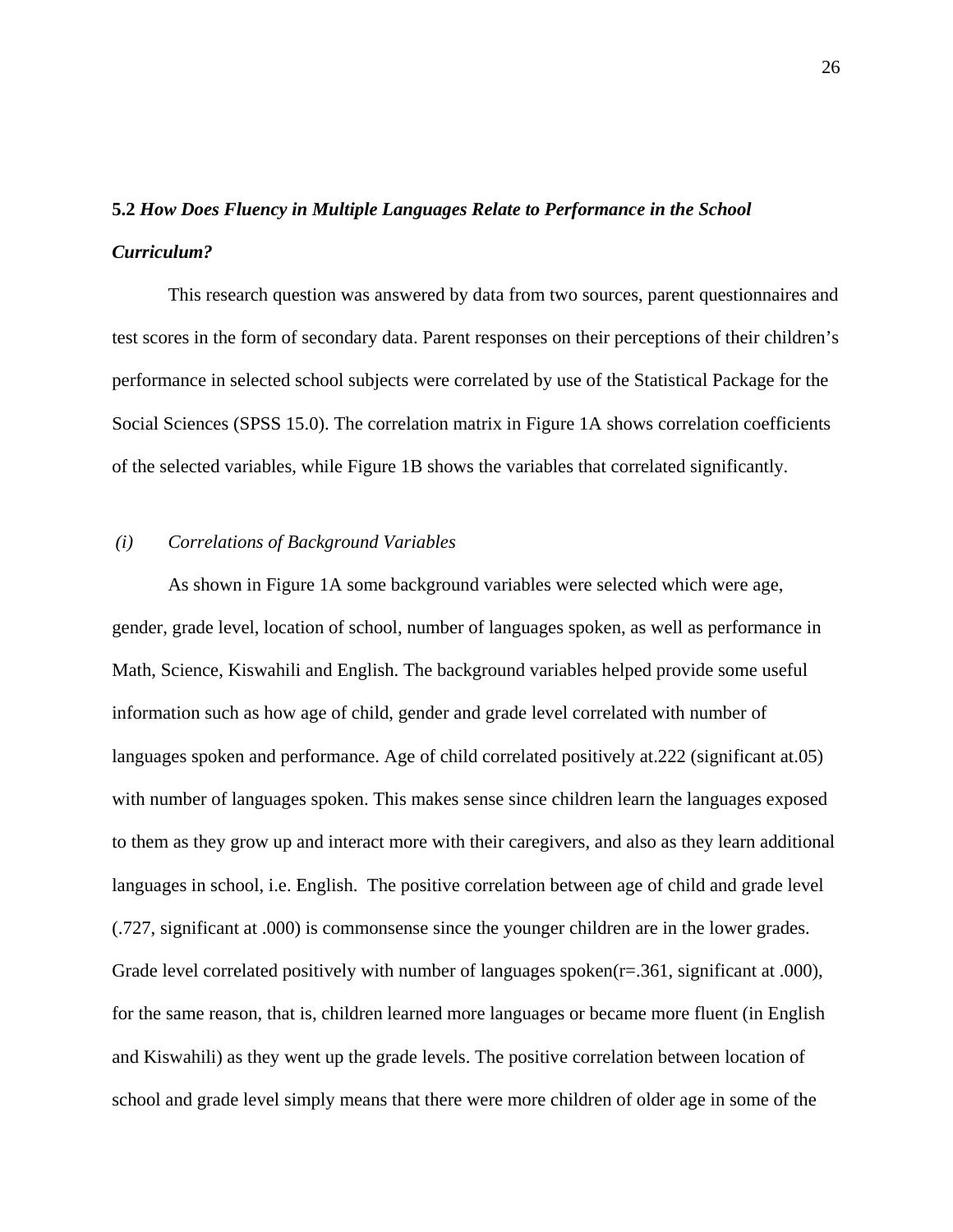schools than in others. The lack of positive correlation between location of school and number of languages spoken was a little surprising since three of the schools were either in small towns or in rural areas, while the other two were in a large city. The researcher expected that children in rural areas would speak more languages than children in the city centers. This was not necessarily the case.

Insert Figure 1A about here

Insert Figure 1B about here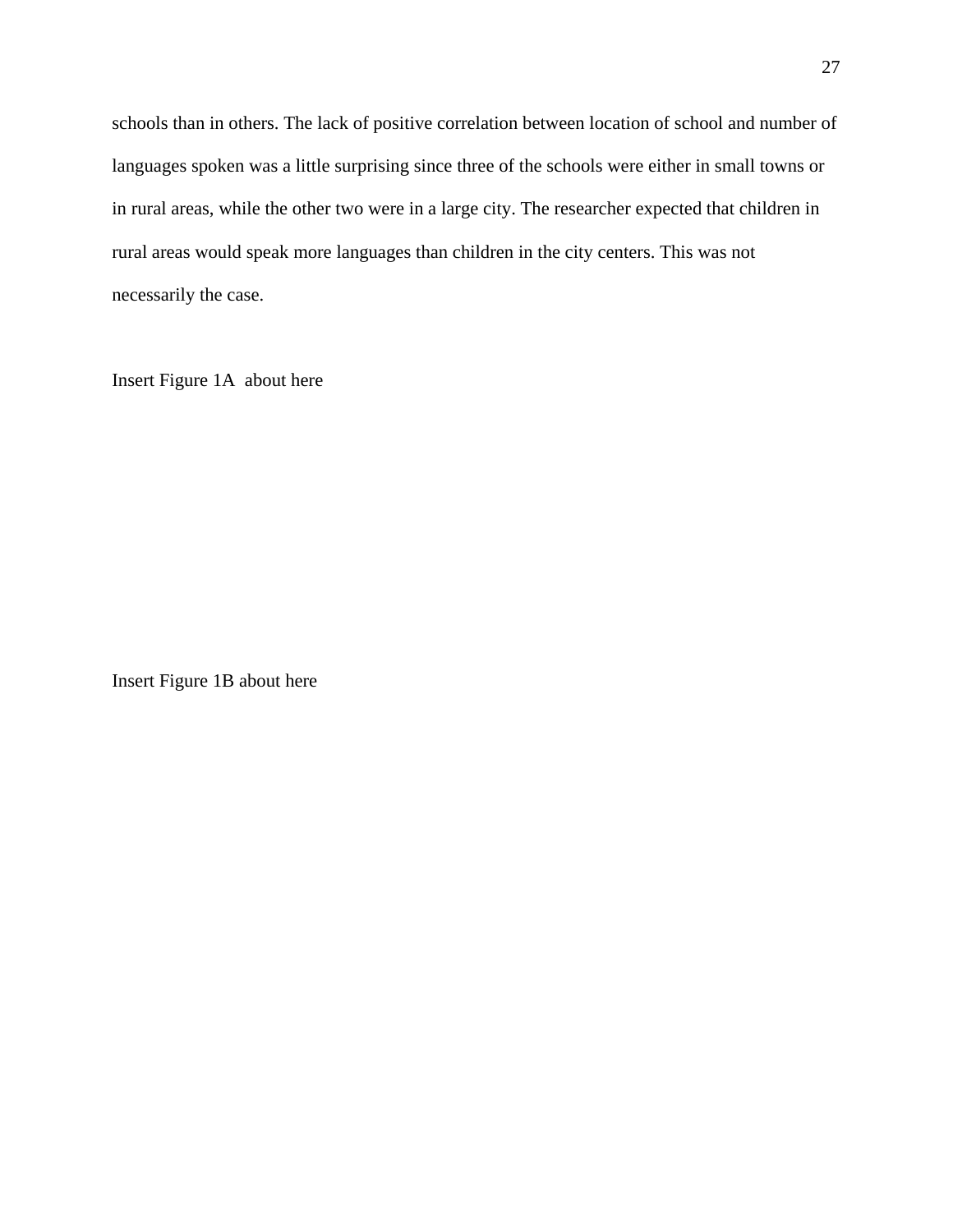#### *(ii) Correlations of Performance Ratings from Parent Questionnaires*

As shown in Figure 1B, the number of languages spoken correlated positively with performance in Math (r=.355, significant at 0.043), Science (r=.307, significant at .029) and Kiswahili ( $r=251$ , significant at .016). The number of languages spoken did not significantly correlate with performance in English. The greater the number of languages a child spoke, (3, 4 or 5) the higher the performance in Math, Science and Kiswahili. Performance in English did not rise or fall with number of languages spoken. This could be because most children begin to learn English in school, unlike Math, Science and Kiswahili which are areas to which children get exposed from a very early age. Performance in Math also correlated with performance in Science (r=.304, significant at .003) and Kiswahili (r=.298, significant at .006). A relatively stronger correlation was noted between performance in math and performance in both English (r=.411, significant at .000) and Kiswahili (r=.412, significant at .000). Performance in Kiswahili also correlated with performance in English (r=.342, significant at .001).

Raging from .0251 to 412, the significant correlation coefficients were not strong, however, they provide an indication that there were significant positive relationships between the variables. It is important to keep in mind *what positive correlations mean*. Often times correlation are mistakenly interpreted as causalities. The positive correlations observed in this study between the variables do not mean that use of multiple languages caused high performance in math, science and Kiswahili. Neither can we say performance at a certain level in math caused performance at a similar level in any other subject, or vice versa. *Positive correlations between variables mean that the variables tend to fall and rise together in a similar fashion*. Causality has to be established through experimentation where only the *dependent variable* (variable under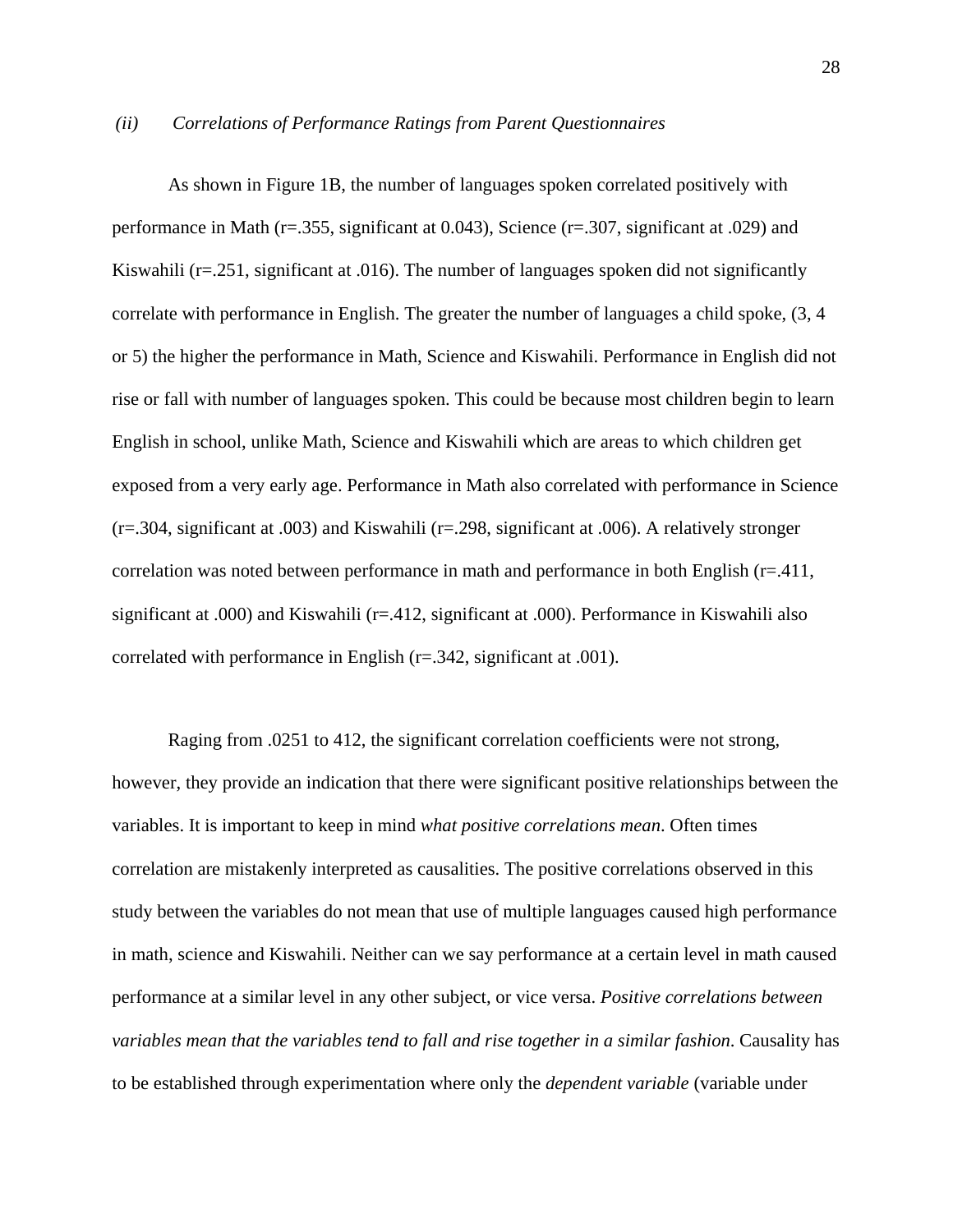study, e.g. performance in specific school subjects) is observed as the *independent variable* (the suspected causal variable, e.g. number of languages learned) is manipulated while all other variables are considered extraneous and therefore controlled. *What the positive correlations mean in this case is that the children who spoke multiple languages also did well in math, science and Kiswahili.* There could be a third variable, such as eagerness to learn, or parental guidance on what is learned, that caused children to both learn multiple languages as well as do well in math, science and Kiswahili, as perceived by their parents.

#### *(iii) Test Scores*

Test scores were used as secondary data to further examine performance in multiple languages and in the selected school subjects, Math, Science, Kiswahili and English. Classroom teachers provided scores of entire classes, including children who are monolingual, bilingual and those who were the focus of the study, the multilinguals. It was noted by several of the teachers that most children would be speakers of two languages, that is, Kiswahili and a native language. For the purpose of the study teachers were asked to find out if any of their children spoke a third language reasonably well. Most of the children in this study spoke Kiswahili fluently and were also reasonably fluent in their native languages. A few of them were fluent in two native languages in addition to Kiswahili, and a smaller number was considered (by their teachers) fluent enough to communicate ideas in English. Only seventeen students out of the 91 studied were reported as being fluent in five languages (Kiswahili, three native languages and English).

Classroom teachers were requested to identify on the score sheets of previous exams in Math, Science, Kiswahili and English, the children they considered fluent in three or more languages. The scores of those children were compared to the score of their classmates in all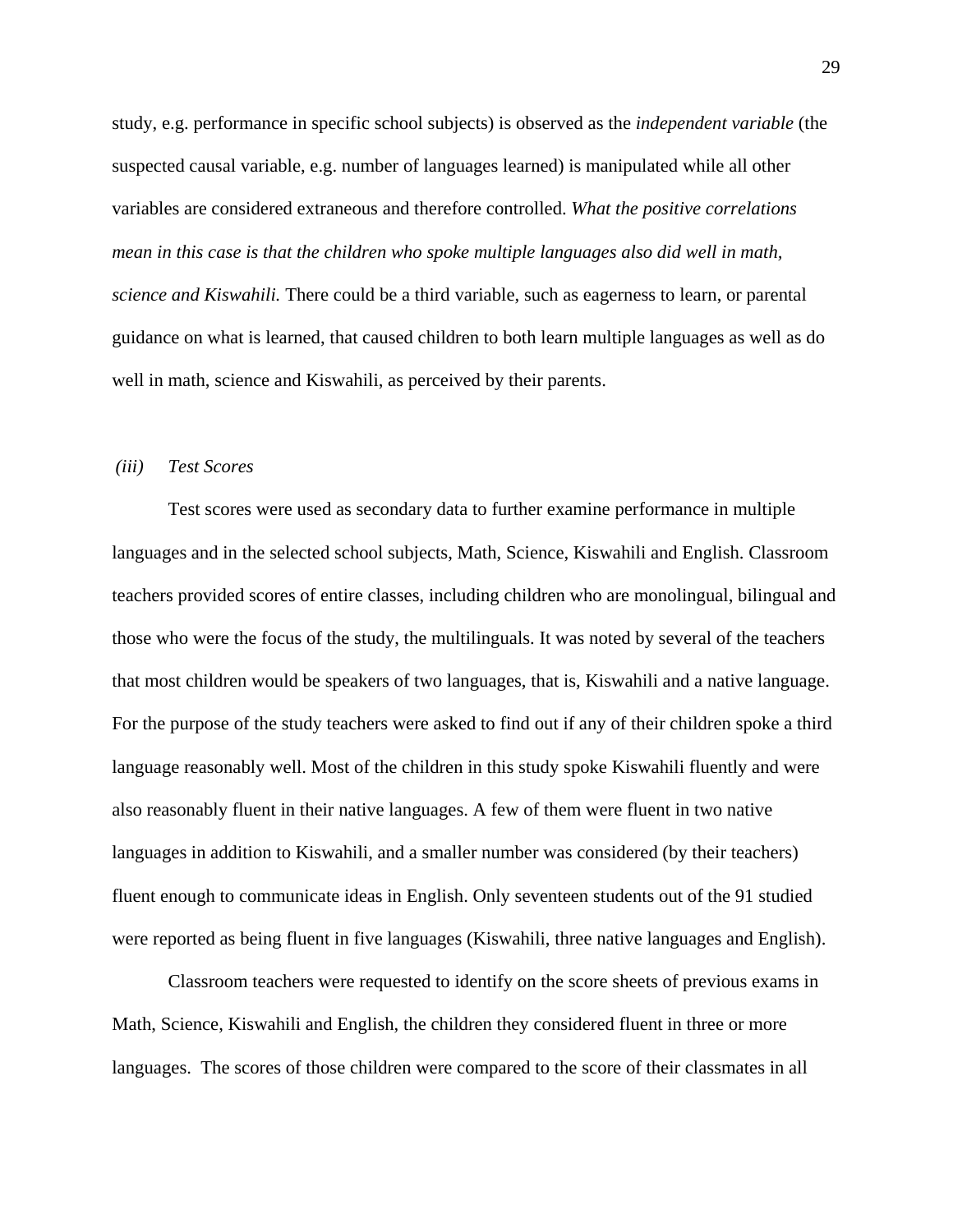four subjects. To avoid complex calculations of large class sizes to compare with a few students in the class, only the overall class rankings of the multilingual children's performance were extracted. Table 3A- 3C show multilingual children's classroom performance on tests in Math, Science, Kiswahili and English, for three of the five schools studied. Two of the schools did not provide test scores.

## Insert Tables 3A-C about here

The test scores provided were from Schools 3, 4, and 5. As shown in Table 3A, in School 3, the performance rankings of the multilingual children within their classes fell between  $2<sup>nd</sup>$  and  $6<sup>th</sup>$  in a group of 46 children in the first grade; between  $2<sup>nd</sup>$  and  $7<sup>th</sup>$  out of 40 children in another first grade; between  $3<sup>rd</sup>$  and  $21<sup>st</sup>$  out of 35 children in the second grade; between  $3<sup>rd</sup>$  and  $18.5<sup>th</sup>$ out of 62 children in the third grade; and between  $2<sup>nd</sup>$  and  $24.5<sup>th</sup>$  out of 91 children in fourth grade. In general, *all* multilingual children studied in School 3 performed within the upper 30% of their respective classes (groups), except for the second grade in which one multilingual child ranked  $21<sup>st</sup>$  out of 35 children.

In School 4, as shown in Table 3B, the second graders studied totaled 15 in number, with 9 of them ranking between  $4<sup>th</sup>$  and  $17<sup>th</sup>$  out of a group of 89 children. Fifteen out of 22 multilingual third graders studied ranked between  $1<sup>st</sup>$  and  $21<sup>st</sup>$  out of a total of 75 children in the class. About three quarters of the multilingual children in this group ranked in the upper 30% of their class while a third of this group performed in the upper 10 percent of their entire class.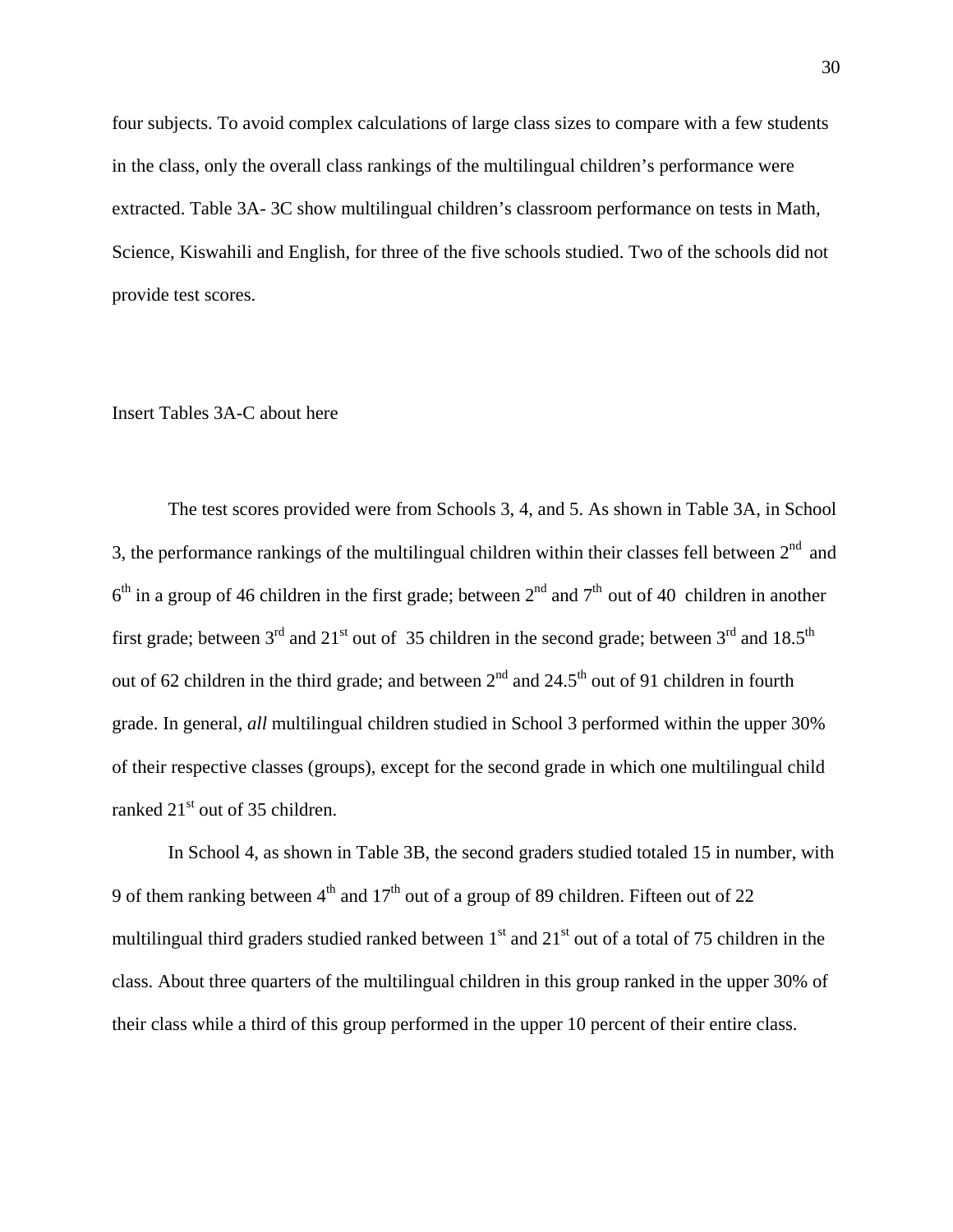In School 5 (See Table 3C) fourteen multilingual second graders were studied. About a third of them performed in the upper 26 percent of the entire group of 65 children. As for the 15 third graders studied, nine of them ranked between  $3<sup>rd</sup>$  and  $18<sup>th</sup>$  out of the entire group of 75 children, putting them in the upper 24 percent. Twenty three multilingual children were studied in the fourth grade. Of these, ten children ranked between  $1<sup>st</sup>$  and  $13<sup>th</sup>$  putting them in the upper 14 percent of the entire group of 90 children. Almost three quarters of the multilingual group ranked between  $1<sup>st</sup>$  and  $26<sup>th</sup>$ , performing in the upper 29 percent.

## **5.3 Advantages/Disadvantages Faced by Multilingual Children When They Use Only One of Their Languages in the School Curriculum**

Questionnaire responses from college and university faculty, as well as responses from parent questionnaires and interviews helped answer this question. Ratings ranged from "serious disadvantages (64 out of 96 respondents) to "somewhat advantaged" (5 out of 96 respondents). Seven respondents were neutral, and none of the respondents thought children would be advantaged by using only one of their languages in the school curriculum. A summary of the findings are provided in Table 4.

Insert Table 4 about here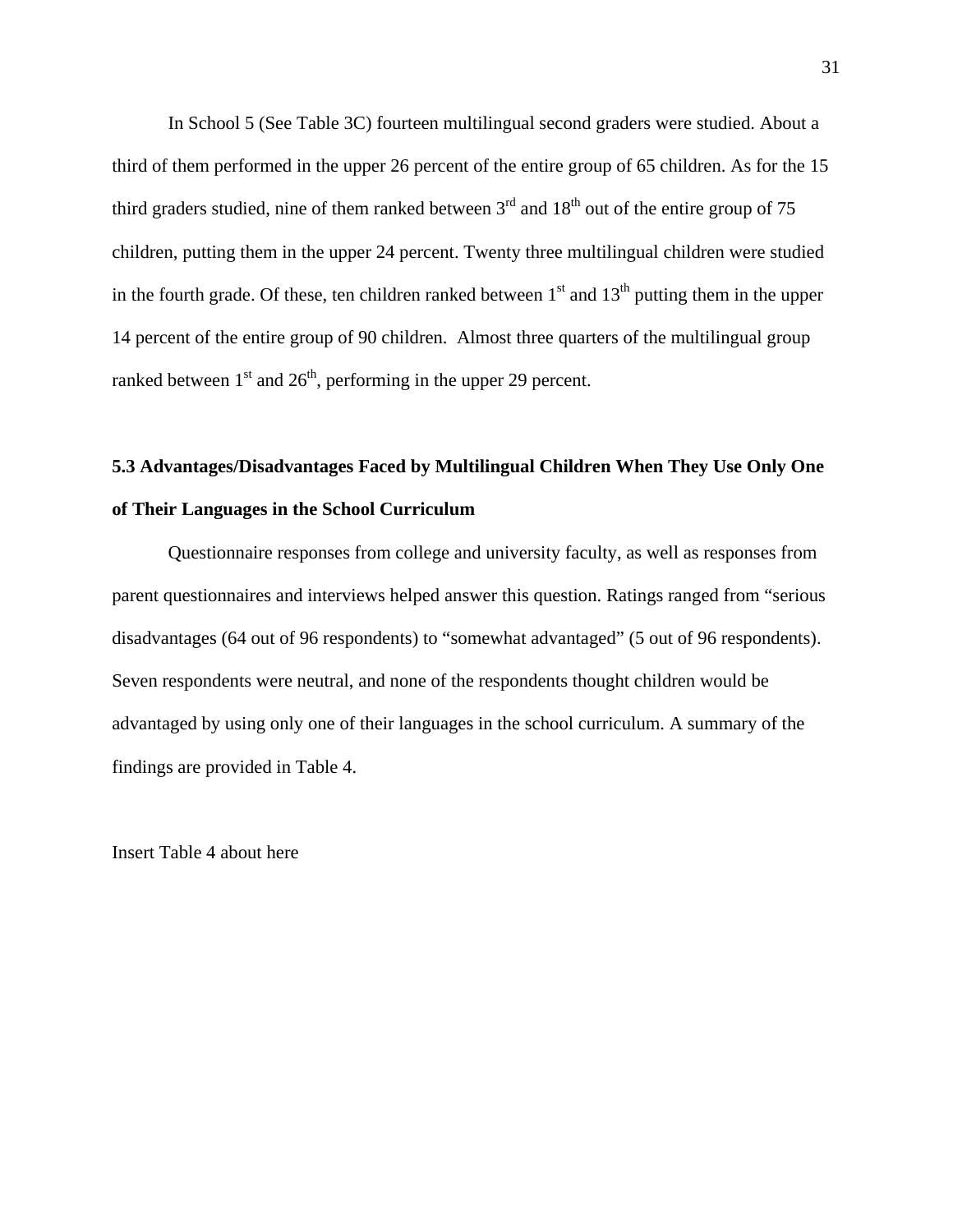#### *(iv) Follow-up Interview Responses*

Follow-up interviews on this research question revealed that multilingual children faced the following disadvantages when they used only one of their languages in the school curriculum:

- a. Child's learning potential is lowered
	- The child cannot function fully, i.e. the child is denied opportunity to think clearly and comprehensively in one of the languages spoken. Since the language fulfilled a certain function, that function is suppressed.
	- Loosing language is loosing content every language has content embedded in it, that keeps the language from dying. If the language is suppressed the content is lost.
	- The child is deprived of opportunities to connect learning in the family (and with peers) to learning in the school setting
	- Child's learning is narrowed to school content only
	- The child's cognition is deprived of an important tool for thinking
	- Spontaneity in thinking and thought expression is reduced
	- The child's ability to create original knowledge is interfered with
- b. Child's self esteem is lowered
	- The child's uniqueness is reduced
	- If the child is not fluent in the medium of instruction she/he feels left out
	- The child feels that she/he speaks a language that is not "valuable, respected or even welcome in the school environment
	- The child's creativity may be undermined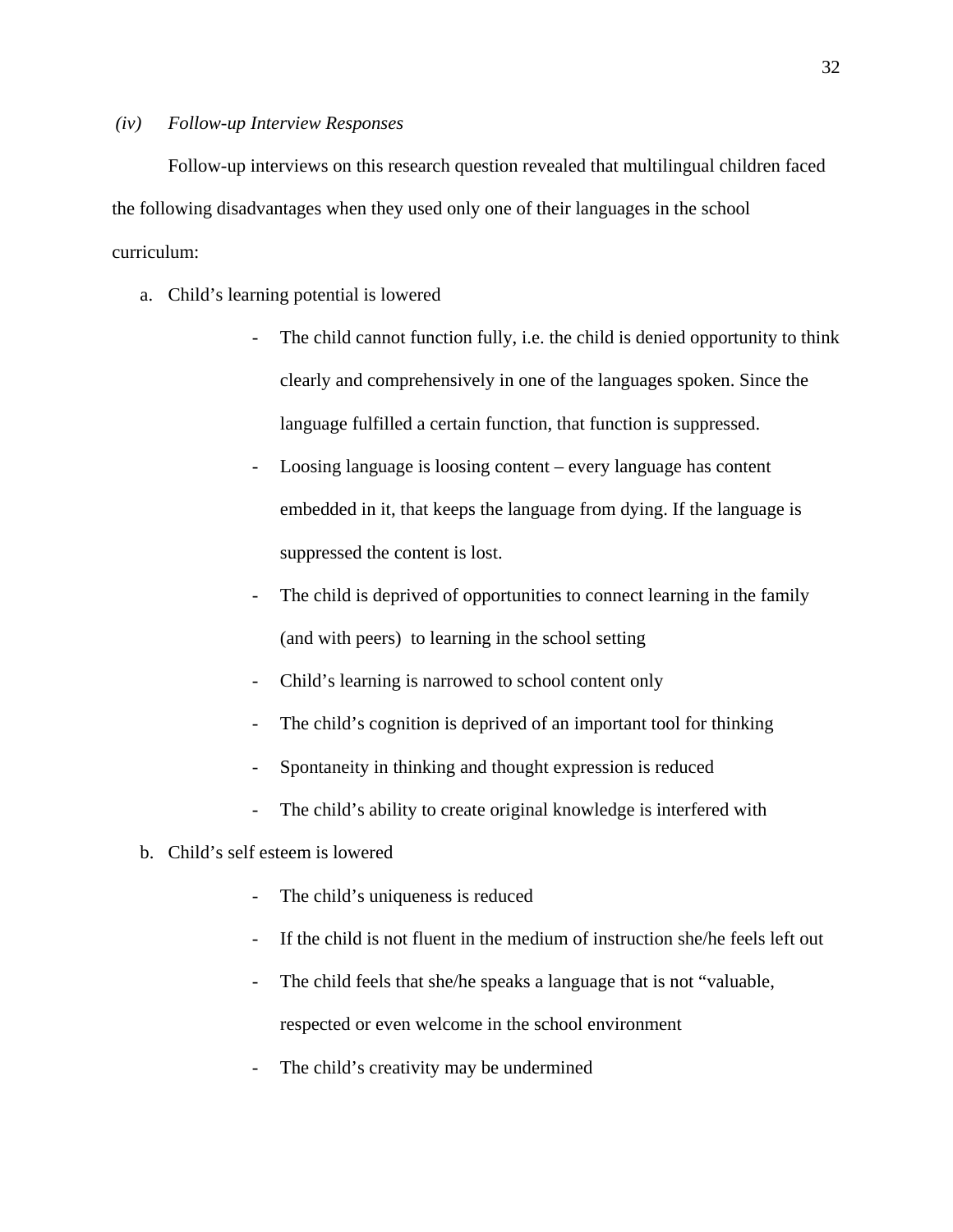- c. Child's connection to the extended family is limited
	- Child's valuable learning experiences are limited and/or overlooked
	- The role of elders in the child's life is diminished as the child loses the connecting language
	- The child may begin to lose knowledge of traditions of the respective cultural group
	- The child potentially loses the ability to be a link within the traditional fiber that holds generations in the cultural group together
- d. Child may focus on school requirements/competition, but in a narrow way
	- The need to pass competitive national exams pushes the child to concentrate on the medium of instruction as the only venue to competing academically. This was seen as an advantage but also as a disadvantage.
	- Kiswahili and English are important in higher education, so the child should not lose any of them. This statement seemed to indicate that it was okay to lose the native languages but not Kiswahili or English since they are both important internationally
	- Traditional languages can complement Kiswahili and English as media for learning school content. This statement indicated that all languages could enrich school learning, but if not utilized, the child's academic learning would be jeopardized
	- Ethnic languages are not typically used in print for learning science and technology, so children should learn to speak them in order to keep using them in the future. This statement meant that efforts should be made to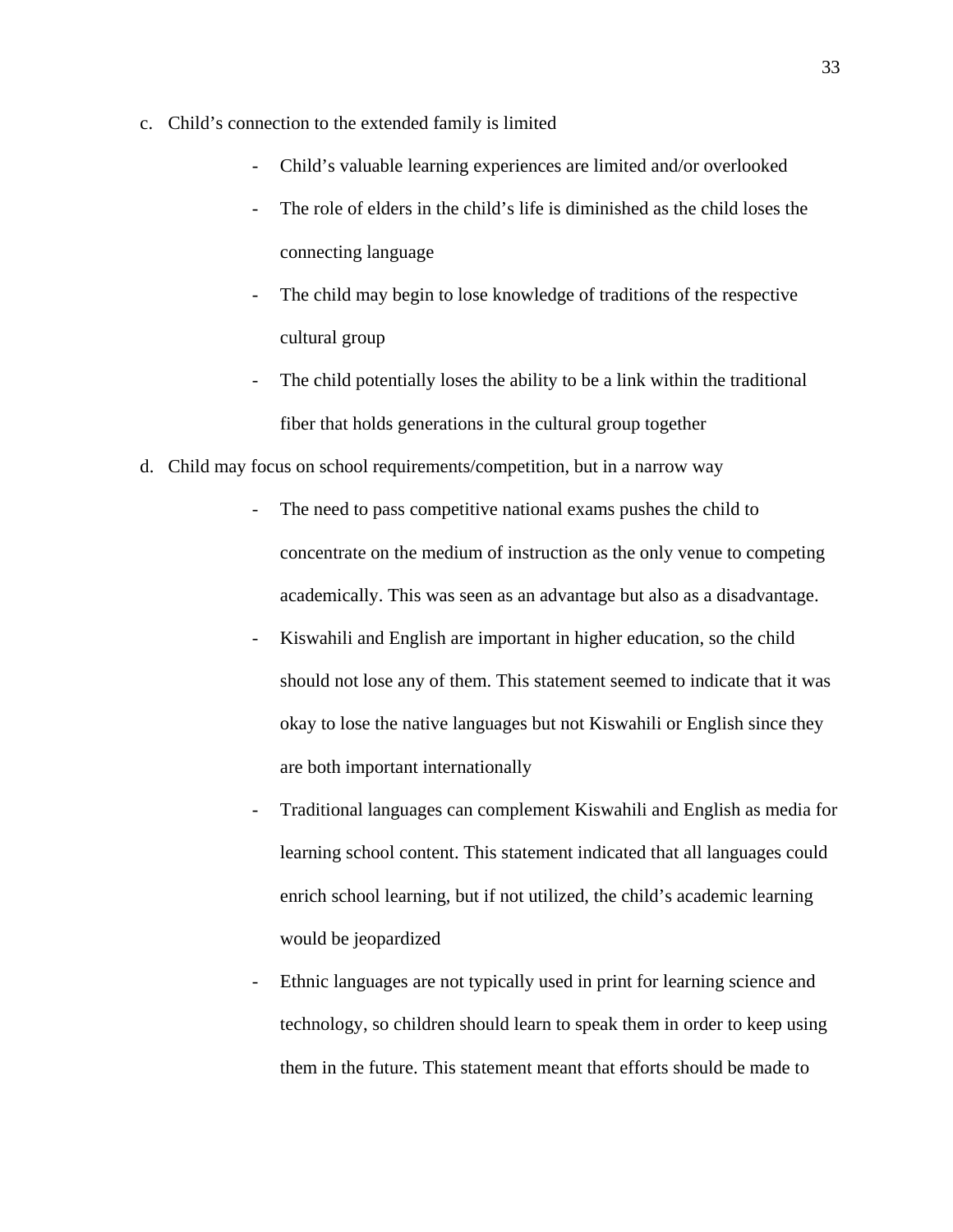include ethnic languages as an additional resource to enrich the learning process, especially in science and application of science concepts. The assumption was that if the ethnic languages are used in speech to learn science and technology, they might appear in print at a later time.

Since teachers speak different ethnic languages the school system should take advantage of those languages and start with allowing teachers to bring in knowledge embedded in their own cultural groups and teach it in the classroom through writing. This statement implied that the writing of native languages should begin with teachers in the classroom writing the languages they themselves speak.

### **6. Summary and Synthesis of Findings**

Throughout this study, the researcher examined early acquisition of multiple languages and children's cognitive abilities as perceived by parents and as observed through actual classroom learning and performance. The study examined how fluency in multiple languages related to thought processes in children; how fluency in multiple languages related to school performance; and whether multilingual children are advantaged or disadvantaged when they use only one of the languages they speak fluently. The study reveals sets of school related and home related factors that trigger and support use of multiple languages among children. The factors, in order of frequency include: having multilingual parents, engaging in play activities, playing with multilingual peers, interacting with grand parents, being involved in cultural activities reading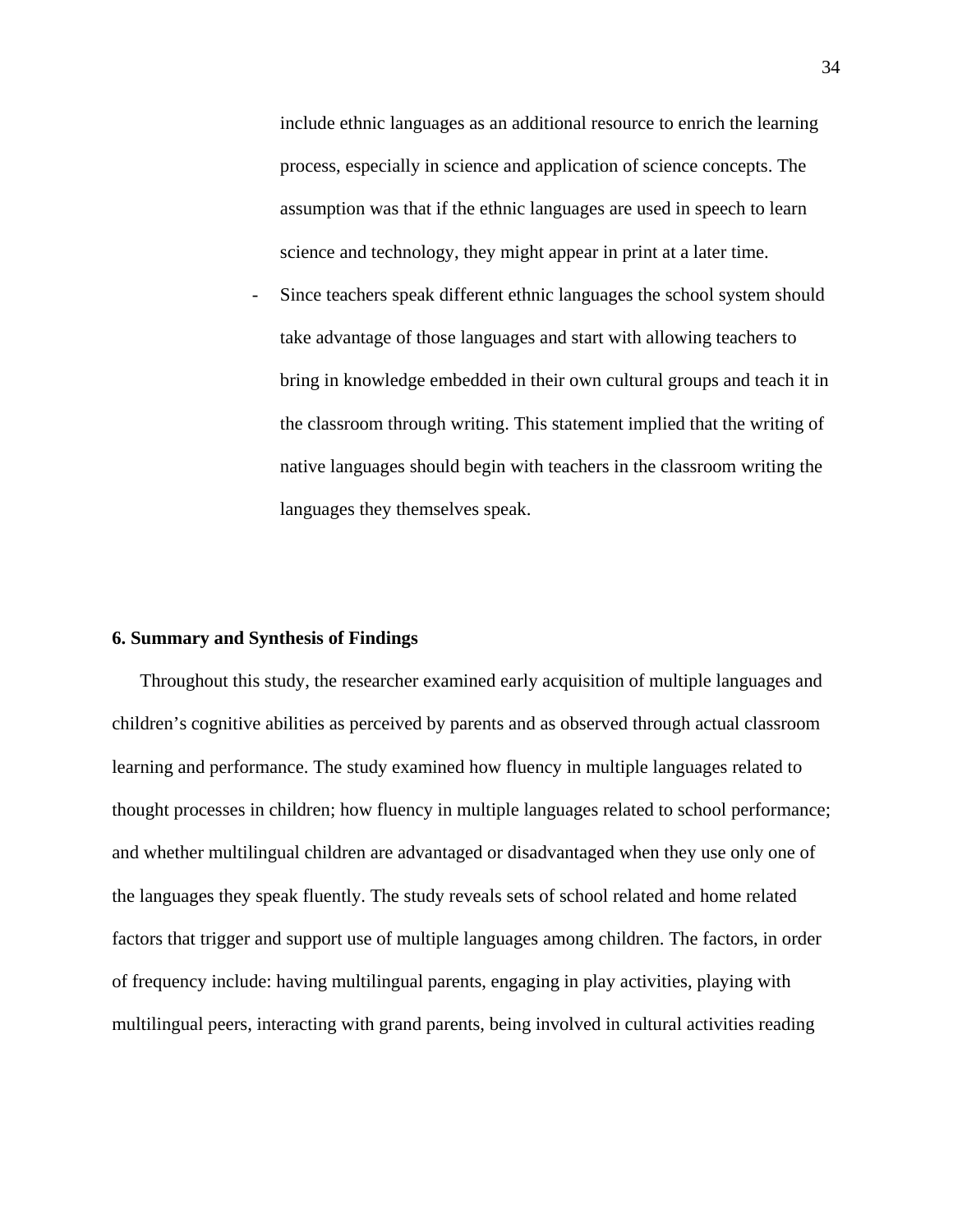materials, writing games and songs, singing, school requirements, having a role model who uses the languages, and having friends who spoke one or more of the languages spoken by the child.

Sixty seven percent of parents believed that multiple languages broadened their children's world outlook. Teacher interviews based on two-week classroom observation of multilingual children showed that the children demonstrated clarity in expressing ideas in three languages, Kiswahili (96% of the time) English (51 % of the time) and native languages (73% of the time). Clarity in thought process and expression of thought was perceived as a central cognitive skill utilized in learning. Multiple languages facilitated precision in expression of concepts by allowing for code-switching as was necessary to capture the exact thought being put across. A sense of flexibility in the choice of language to be used in a context was another key finding from teacher interviews. Children were less constrained to use the formal medium of communication even when the thought or concept being expressed did not have a linguistic equivalent in Kiswahili or English. It was also revealed that unrestricted use of multiple languages allowed for creativity and encouraged inquisitive minds. Using examples from native languages, teachers demonstrated how the children studied, remembered more, and retained more of what was learned. Remembering and retaining what had been learned in class, expressing thought with clarity, and being precise, inquisitive and creative were important cognitive skills that were observed to be enriched by use of multiple languages.

The different sets of data converged to produce evidence of effective learning among multilingual children. Data from the parent questionnaires indicated that parents' perception of their children's learning was consistently positive. Parents' ratings of their children's school performance correlated positively with the number of languages spoken, supporting the notion that multiple languages were perceived to be a non-issue at the least and a positive catalyst at the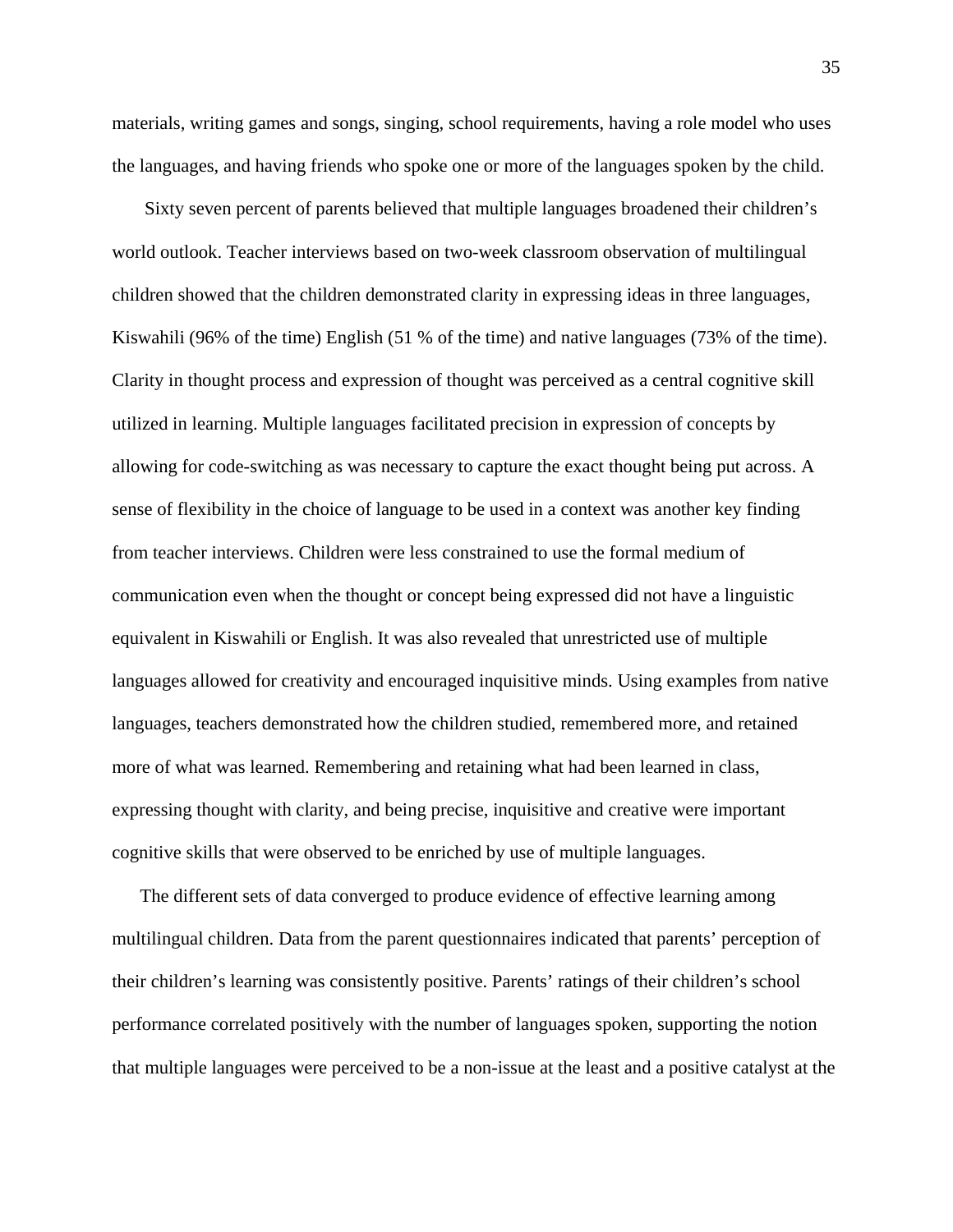most, in children's thought processes. Comparisons of test scores revealed that the multilingual children studied performed highly in their respective classes. Almost all the children studied performed in the upper 30 percent of their classes. Scores of a total of 107 multilingual children were studied in three schools, and 32 of them performed within the top 10 percent of their respective groups, while the rest performed at least within the top 30 percent of their classes. Only 34 multilingual children ranked lower than the top 30% of their respective classes. The class sizes ranged from 35 to 91 children.

Majority of the parents and college/university faculty in the study (67%) acknowledged that children who used only one of the languages they were fluent in were highly disadvantaged. Twenty percent indicated such children would be disadvantaged; seven parents were neutral, and none of the 91 parents studied thought a multilingual child would be highly advantaged by using only one of the acquired languages. Follow-up interviews with teachers revealed that when multilingual children were forced to use only the language designated for school curriculum, the children's learning potential was lowered; children's self esteem was lowered; children's connection to the extended family was weakened; and although the child might focus on learning the school content in order to pass the competitive national examinations, the learning itself would be narrower, thus reflecting only part of the child's abilities and experiences. Teachers indicated that ethnic languages and Kiswahili have an important role to play in enriching school learning even if the formal media for classroom instruction are Kiswahili and English.

In light of these findings, children's holistic learning, the role of parents and the extended family, the nature of the school curriculum as well as multiple languages as an asset for effective comprehensive learning and development of cognition are further discussed.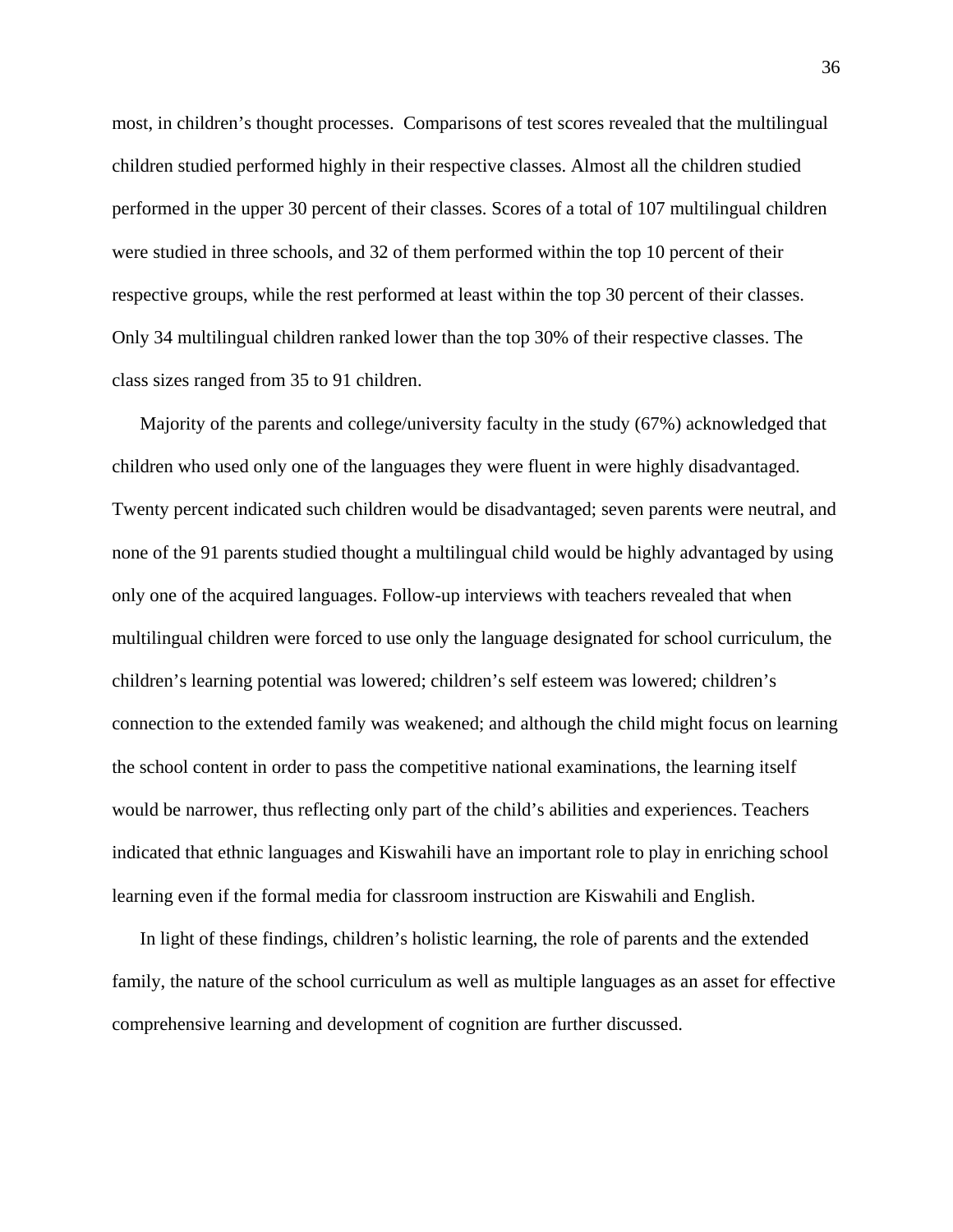#### *6.1 Holistic Learning by Use of all Tools Available to the Child*

The human brain thrives through learning. Learning is spontaneous from a young age, and learning language forms a significant part of early cognitive growth. Cultural and linguistic contexts provide rich environments for learning, both structured and unstructured. In unstructured language learning opportunities children pick up language in its natural use. Language in natural use carries within it content appropriate to the context and the particular situation at hand. A child picking up a language this way picks up both the content and the context in which the content is embedded. This constitutes holistic learning. Upon immersing totally within the linguistic conversation and the exchange of contextual meanings the child becomes part of the knowledge creation process and acquires the knowledge as well as its function. In many African contexts for example, children get exposure to the seasons, when crops are planted, how, by whom, when they are harvested, the tools used, and how the entire process of handling the crop is carried out. Children are exposed to natural colors of plants and flowers, the wonders of plant life, insects, small and large animals. In families that keep animals, children get opportunities to see different processes and learn different concepts that are used in animal husbandry. The drive to explore within the child's environment is so strong that a child will always find something fascinating to interact with or to observe.

I remember very clearly when I was a little girl of about 4 or 5 years, how fascinated I was by the process of seed germination. It had always seemed as a miracle to me that my mother, Oliver Maswai, would put bean seeds in the ground and after a few days a bean plant would emerge. I still remember how keen I would be to catch the moment the *ndolhuo* (the Kichaga name for the young shoot still bent, hiding the two first leaves underground) as it broke the ground. I had planted my own bean seed very close to the house, and was sure to see how it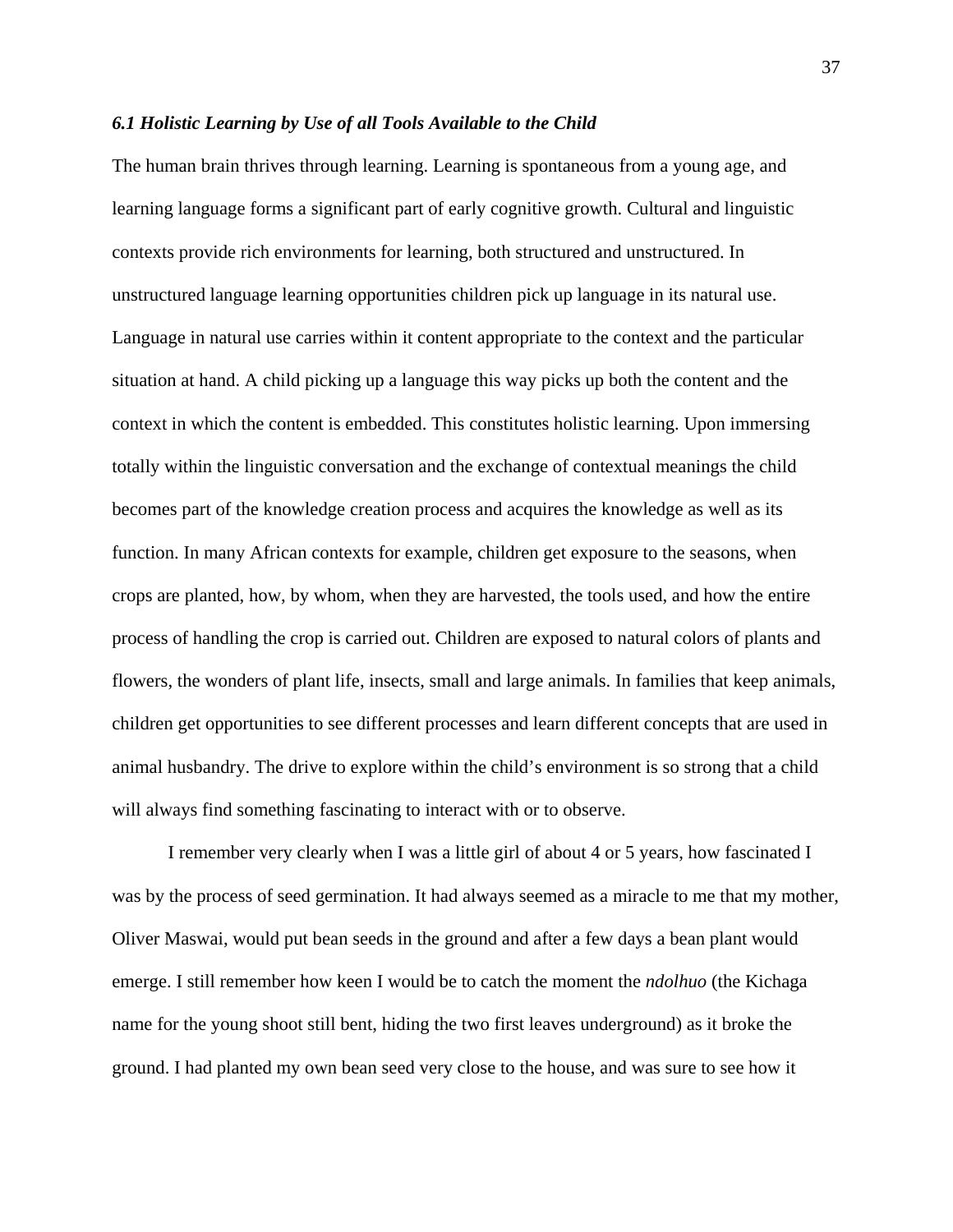began to grow. One evening, I went to check as usual, and found that there were *mtangua* (the Kichaga word for the cracks in the soil), indicating that the bean shoot was about to come up. I watched it till darkness but nothing seemed to happen, so I left and was sure to come back at day break to catch the moment of wonder. To my disappointment as always, when I came back early the next morning, the young shoot was already  $up - so I$  had missed it again! I remember asking my mother whether the young shoots only came up during the night, to which she answered in the affirmative. This practical experience prepared me in significantly effective ways to process theoretical knowledge and concepts about seed germination in science lessons at school. Although the learning in school was conducted in Kiswahili, I did not face any problem in learning the germination concept in school since I spoke both Kichaga and Kiswahili fluently as mother tongue. Having and using both languages was hence a tremendous advantage for me.

As little girls my younger sisters and I would make clothes for our mud dolls; we would help out with cooking; we would fetch firewood and water, and we would play all kinds of interactive games. These experiences required math skills and concepts (such as using measurements in making dresses for dolls, measuring cups of flower or rice for cooking, counting the number of pieces of firewood as mom said, estimating cooking time, estimating equal areas of the home compound to sweep, etc). The games we played involved a lot of counting, geometry (as in drawing squares on the ground to play a game we called *tikri* (the game involved jumping from square to square on one leg while pushing a small flat object by foot) and estimating (*yamkini* - the Kiswahili word for 'probability') as in hide-seek-catch.

It is this process of language acquisition that comes with knowledge embedded within that serves as a strong foundation for later learning in both school setting and elsewhere. The child naturally uses all tools readily available to become an enlightened individual within that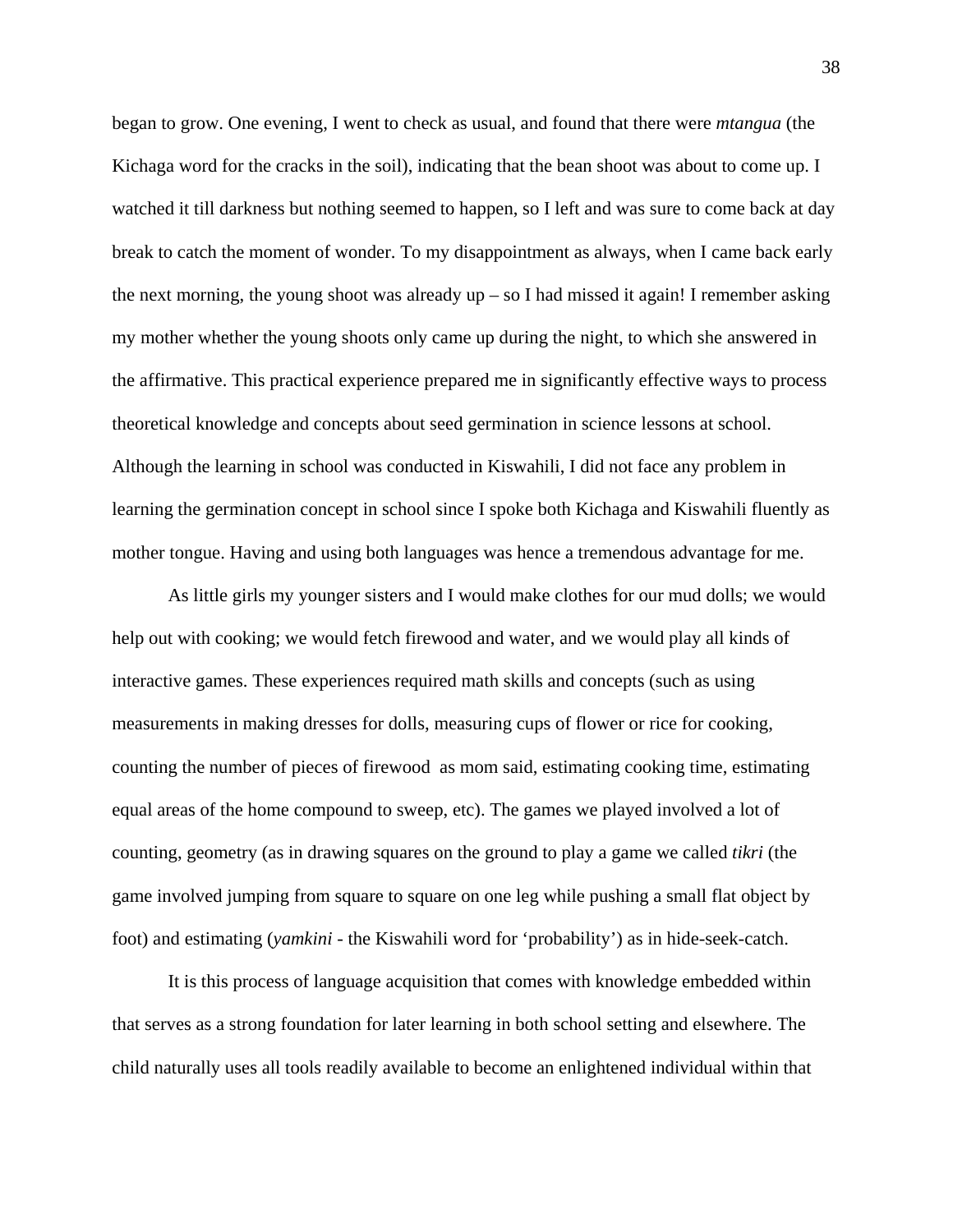context. Transfer of learning from one context to another happens naturally and painlessly when languages in the contexts are mastered fluently.

This transfer of knowledge from one context to another may not happen in situations where the first language is neglected, ignored or suppressed. As the child sets off to formal schooling at about age 5 or 6, structured learning environments occupy most of the child's interactions in the classroom. As if this is not enough change, the child may be forced to use a totally new language without paying keen attention to the language and knowledge the child brings to the classroom. Here looms the danger of overlooking what has already been learned during the most rapid growth time of the child's life. Overlooking the language(s) the child brings to school, is essentially overlooking the background knowledge the child brings to school as foundation for further learning and the building of cognitive abilities.

### *6.2 The Role of Parents and the Extended Family in the Child's Holistic Learning*

The child's holistic learning needs support from the immediate family as well as the extended family. Urie Bronfebrenner's Ecological Systems Theory (Bronfebrenner, 1989, 1979) organizes the contexts which affect the child directly and indirectly into subsystems, and the first one is the *microsystem*, which is the child's immediate environment, According to this theory, the child is first exposed to the family (and extended family in some cultures) before being exposed to the other subsystems. In other words, it is this microsystem that introduces the child to the world, and begins to teach the child how to learn to interact with the other systems, i.e., the *mesosytem* (connecting home to school) *exosystem* (contexts that are not directly related to the child, but can affect the child, e.g., parents work place or type of employment) and *macrosystem* (the wider context having to do with laws, legislation, etc).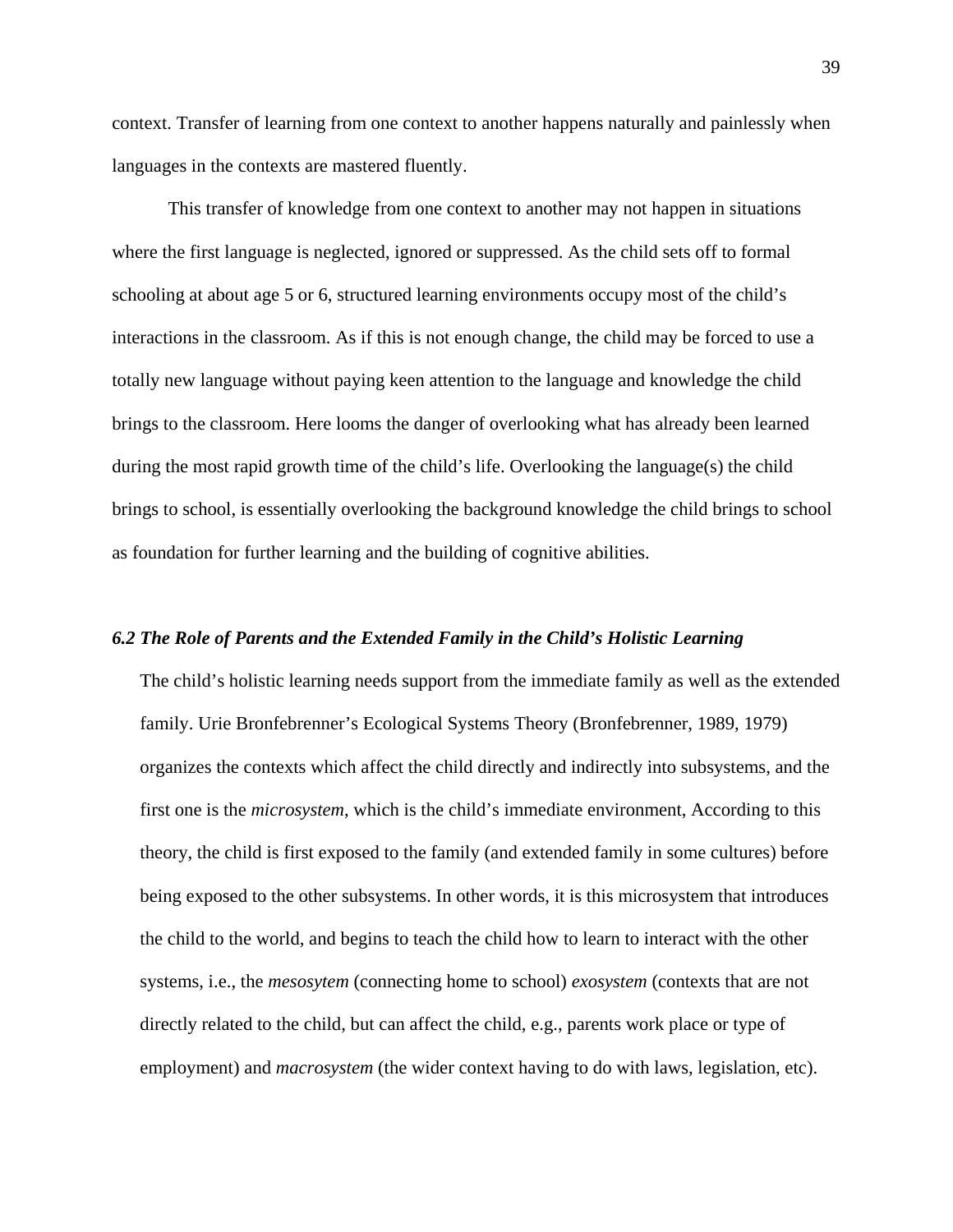The significance of the immediate family is recognized and appreciated in many cultures. It is this subsystem that teaches the child how to speak, how many languages to speak and the use for each language. This subsystem does not typically teach a child to speak a language just for the sake of it. Language is learned and used for a purpose, because language carries cultural content that has a role in the child's life. By observing and relating to the people within the family the child absorbs the culture, which includes all the languages spoken and the use for each.

Children as young as four years know how to manipulate their way through requests. They know for example, who and how to ask for permission to play with a certain toy, or to go out to play, or to watch a certain program, or to have a certain book read to them. The four year old will go to grandma to ask to be held because he knows mom won't do it (she is busy or she tells him to behave like a big boy); the child will go to dad to request him to read a book on Power Rangers because he knows mom would want to read him a different book; the little boy will ask for permission from the babysitter to go out to play because he knows the babysitter is busy writing text messages to her friends and she is either not paying keen attention to what he is actually requesting, or she does not want to be bothered at that time. In cases where the four year old speaks multiple languages, he would even know what language to use with whom. These choices involve the child's cognitive abilities. The child utilizes complex processes of comparison, evaluation, timing and decision making. If this complexity of the child's cognition is not utilized in school, opportunities for meaningful learning are lost.

While the role of parents and the extended family is to introduce the child to the world their responsibility continues for the entire time the child is in school and in some cultures,

40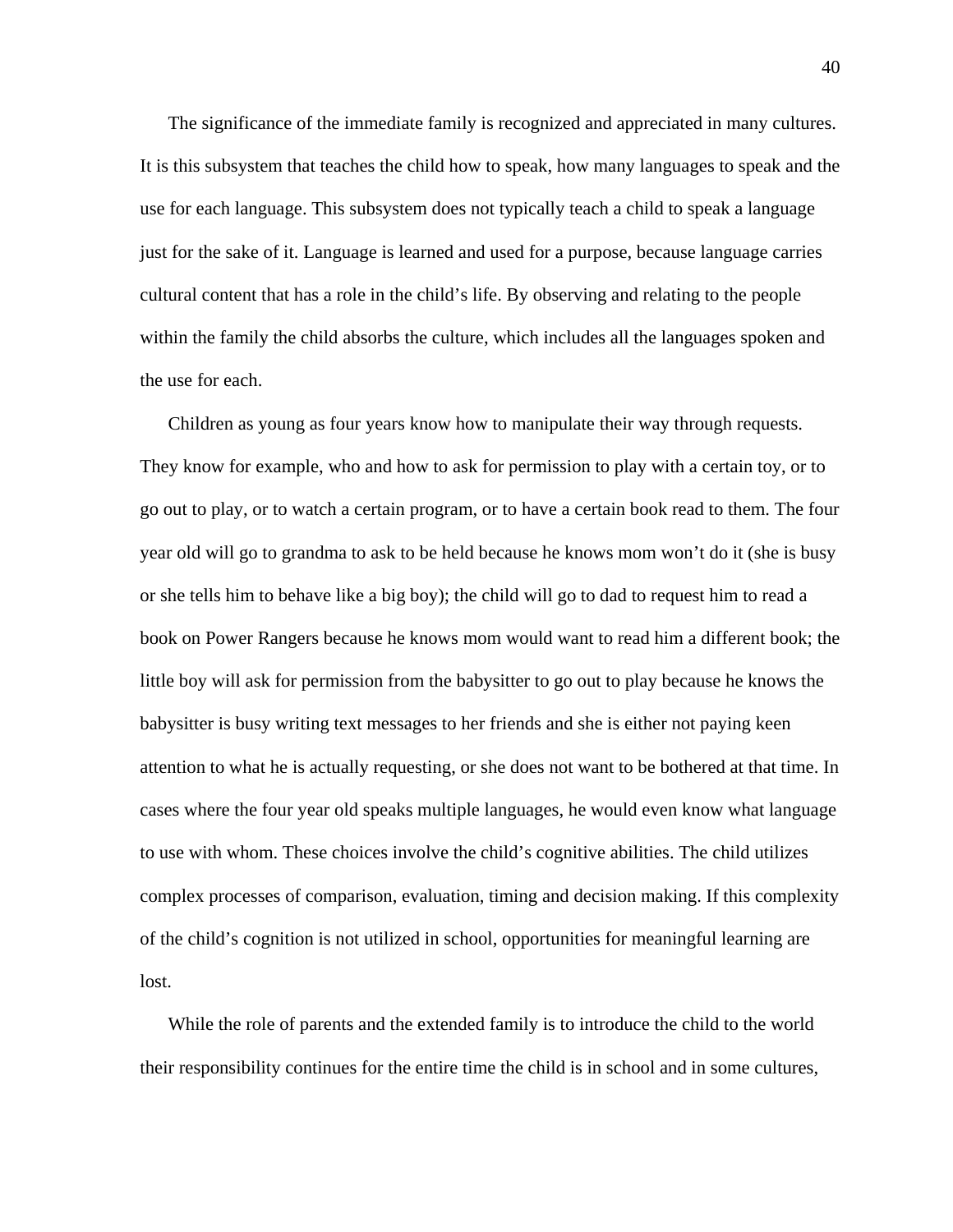responsibility never really ends. Even adult children have to listen to, and in most cases obey what the immediate family and the extended family require of them. A strong connection is necessary between the child, the family and the school. The unspoken message of the family to the school as their child starts formal education is synonymous to:

> Here is our child; this is how we have introduced our child to the world; and please let us work together to build on this foundation to enable our child to explore the wider world in ways that enable the child to become a responsible and productive member of society.

The school does not "takeover" the total responsibility of educating the child, because the school simply cannot do that alone. While parents may assume that their role is diminished after the child starts schooling, they might also be quick to complain that the child is losing the mother tongue after starting formal schooling. Losing the mother tongue means also losing the knowledge learned through the mother tongue. In the family-community-school triad, the parents/guardians have to be overseers to ensure a strong connection at all times in order to preserve and use the child's home-acquired foundation for learning.

#### *6.3 Segmenting Content for School Curriculum Purposes*

The school curriculum cannot include everything. The pre-determined curriculum has preselected topics and concepts to be included in classroom learning. The content is structured, the topics are sequenced, modes of presentation of concepts are sometimes pre-determined. Due to limited time, equipment, learning materials etc on the one hand, coupled with the need to meet pre-set standards, high stakes assessments and academic upward mobility on the other, the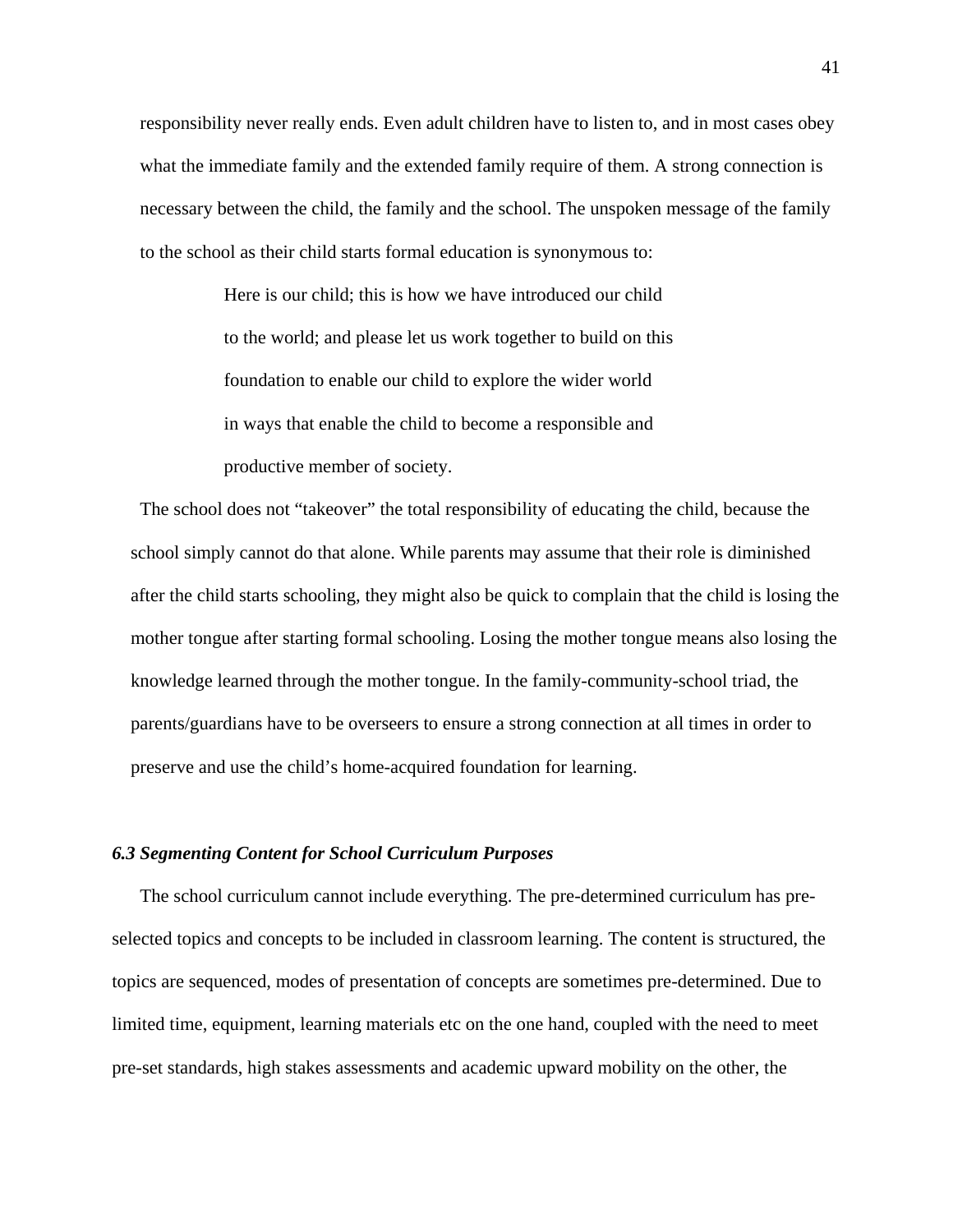language of instruction seems to be set on stone. Making connections between the languages that embody the child's foundation for learning and the subsequent school learning using a new language seems very important, but not a priority. This is a clear contradiction.

It is important to note that classroom learning is much narrower than spontaneous learning acquired in naturally occurring opportunities in the child's home and in the community. By the time the child starts schooling the child has acquired a broad base of knowledge and experiences though unstructured in the same way as the school learning. Children who use multiple languages to build this broad base prior to starting school have to narrow down significantly to match the school requirement of *everyone learning the same content through the same language and at the same time*. Individualized instruction quickly comes to mind as a teacher thinks of this situation, but again, resources are limited, including time, materials, equipment, and even the teacher's expertise in effectively teaching children who speak multiple languages.

This study has confirmed that children who speak multiple languages have above average or higher cognitive abilities compared to their bilingual or monolingual peers. These findings support earlier brain research results (Petito et al. 2001; Bialystok, 1997; Galambos and Goldin-Meadow 1990). It is important to capture and positively utilize windows of opportunity for language learning. The young brain is plastic (flexible) for language learning and open to positive and negative stimulation (Eliot and Syc 2008). The remedial approach typically taken to teach children who are not fluent in the language of instruction needs a second look. Remedial instruction tends to help children "catch up" to their peers in learning the required curriculum. But multilingual children may have a broader base from which to draw as they learn specific concepts. So what they need is actually not remedial, but rather, expanded and challenging learning of the same concepts. For example, a Chagga child from Kilimanjaro who is fluent in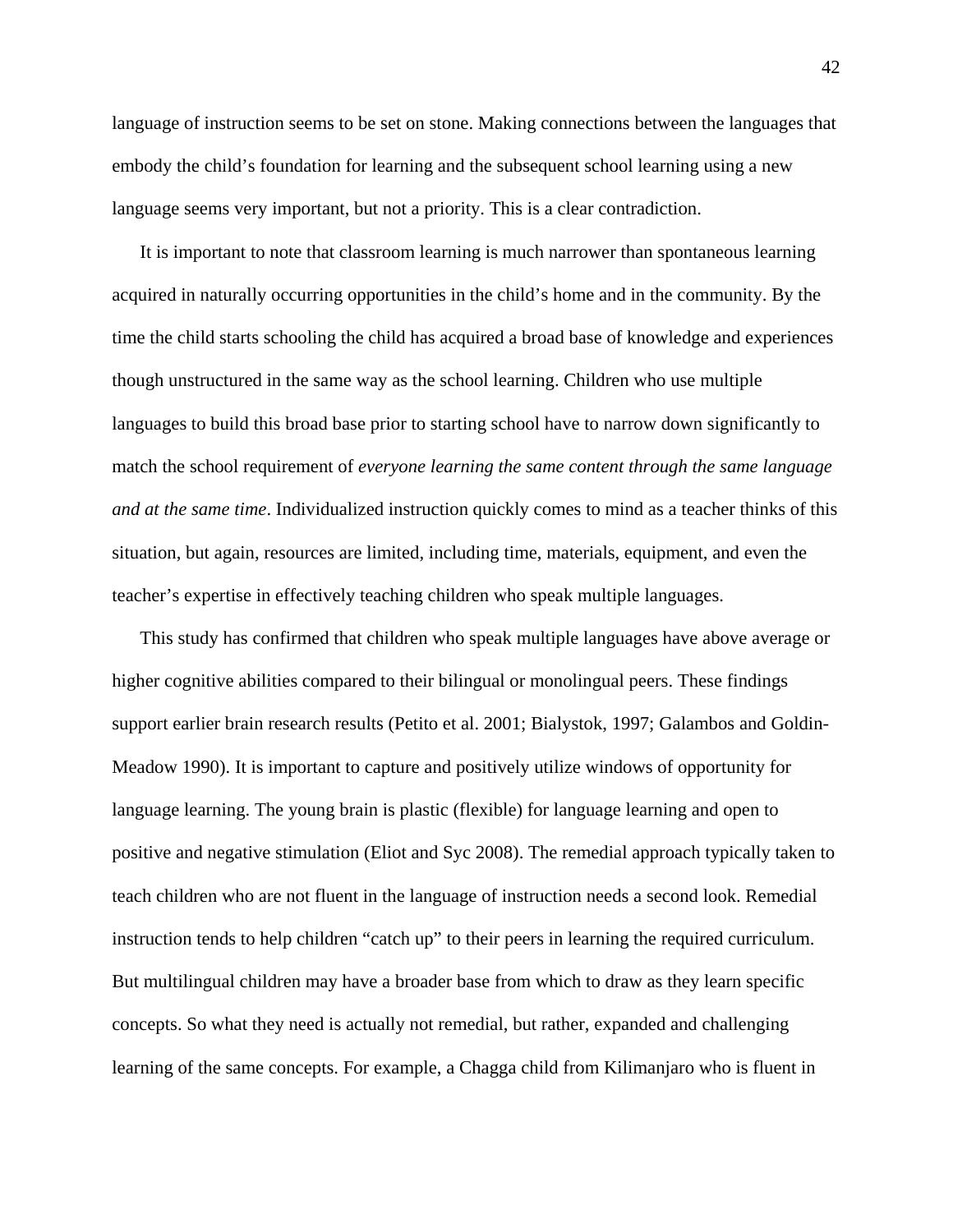English hears the word "banana" the child has to narrow down significantly to focus only on one meaning to serve the purpose of that particular time – may be yellow/ripe bananas. There are more than twenty different types of bananas – some eaten ripe, some for making local beer, some for roasting, some for feeding animals, and some for cooking. Cooked differently, the name would also change, for example *machalari, mtori, ngande, kyimbo*, etc. And the names would differ from sub-culture to sub-culture, in Kilimanjaro alone. It is obvious that in most cultures around the world, concepts introduced to young children holistically are much broader than the narrowed-down content included in the school curriculum.

The school system therefore, narrows down concepts for children who have acquired a broad base of knowledge relating to that concept. Focusing only on narrow meanings of concepts deprives children of effective and meaningful learning to continue building their cognition. Additional effort is necessary to make learning more comprehensive and challenging and therefore interesting to such children.

#### *6.4 Multiple Languages as an Asset in Learning and Effective Functioning in Society*

Functioning in the  $21<sup>st</sup>$  century requires multiplicity of skills and knowledge so diversified that an individual can change careers several times during the working years. Technological advancements are changing the work environment very fast and significantly. Creativity is necessary in keeping oneself at par with the job market. While school learning will provide the formally structured knowledge and concepts to prepare the individual for entry to the work force, it is the individual's creativity that will help that person to survive as an employee in a business or professional firm, or as a business owner/employer as demands and contexts change. Schools cannot facilitate learners' creativity by derailing the children's foundation for learning acquired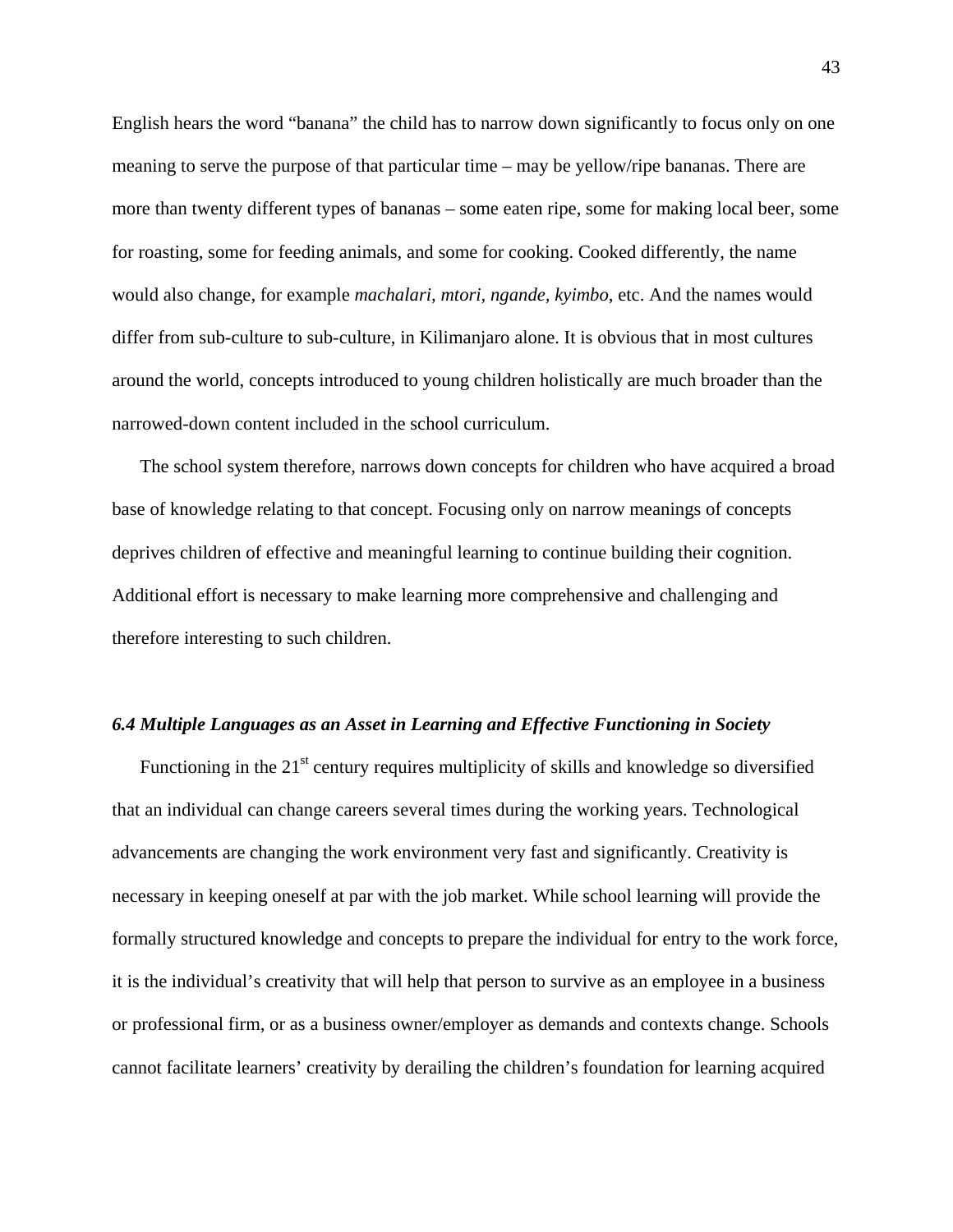at a young age. The broad base of knowledge and experiences multilingual children bring to the classroom need to be built upon, not terminated in order to accommodate a narrower learning of concepts in the school curriculum.

Effective functioning in society is heavily dependent on learning outside the classroom. Learning outside the classroom which utilizes all tools available within the learner's environment is heavily dependent on language. In cases where learning through multiple languages is a natural process, the learning acquired cannot be sustained if any of the languages is lost. When language is lost, content is lost. If this loss happens at an early age in development, then the child not only loses language, but also loses an important foundation for learning.

## **7. Concluding Remarks**

All the sets of data collected and analyzed in this study converge to demonstrate that children who had acquired multiple languages at an early age were not necessarily disadvantaged in learning the school curriculum. Quite to the contrary, the multilingual children studied performed above average or better in math, science Kiswahili and English, compared to their bilingual and monolingual peers, in classrooms where the official medium of instruction was spoken fluently by all children. One school related factor that featured clearly as support for the multilingual children's broadened perception of concepts and ways of approaching new learning was *teacher flexibility* and *willingness to tap into the multilingual children's broadness of mind* and *ways of thinking.*

Children tend to spontaneously react to their surrounding environments to grasp what changing contexts offer. Spontaneous learning is relaxed, child motivated, attractive to the child, and utilizes one of the most important cognitive tools of the child, language. If prior learning has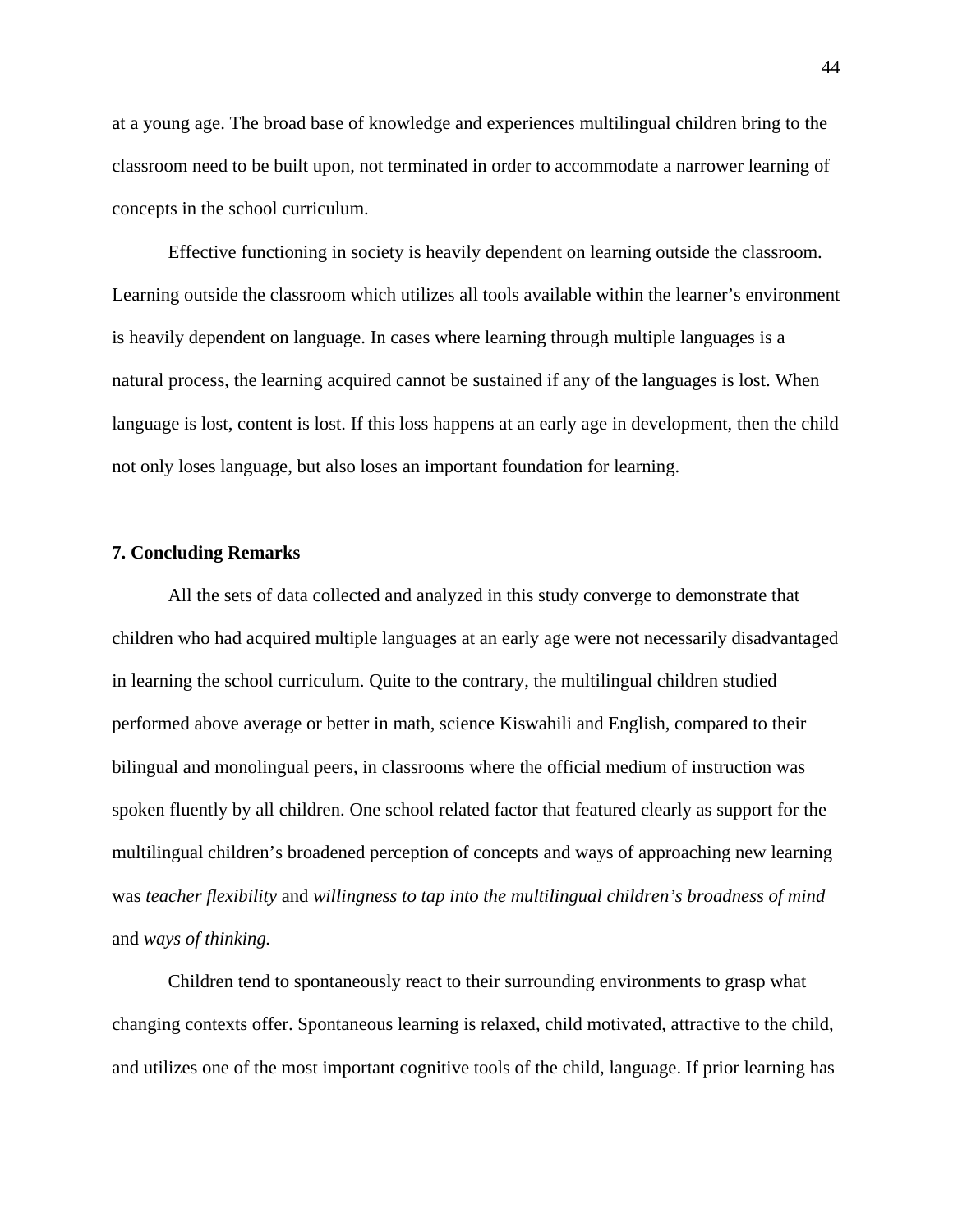necessitated acquisition and use of multiple languages, the child has acquired a broad lens to read and relate to the context, to the child's satisfaction. The child's broad lens should not be shrunk by the school system by blocking out most of the child's acquired learning, just because the learning acquired happens to be embedded in different languages.

The responsibility to keep the child's acquired broad foundation for learning lies in three key entities: the family, the community and the school. If this triad is broken, the witch hunt begins, to find out who is responsible for the child's "poor performance" in school, and typically, the blame may fall on the parents/guardians within the family. Multilingual children's communities provided natural contexts for acquiring and using the multiple languages; and their parents were part of those contexts. In contexts where multilingual children are consistently under-performing in school, who is breaking the triad?

### *7.1 Implications for Further Research*

This study involved 91multilingual children (primarily studied) in five schools in three regions in the Tanzanian context. The data sets clearly converged to demonstrate that multilingual children's school performance ranked above average or better compared to their bilingual and monolingual peers. However, the researcher would have wanted to collect more interview data to tap into parents' and teachers' perceptions of the reasons for multilingual children to do so well in school. Due to financial and time constraints during the field research, in depth interviews were limited to 20 parents and 10 teachers. A similar but larger study in which all parents and teachers involved in the study can be interviewed in depth will yield more comprehensive data that can be compared to the current findings.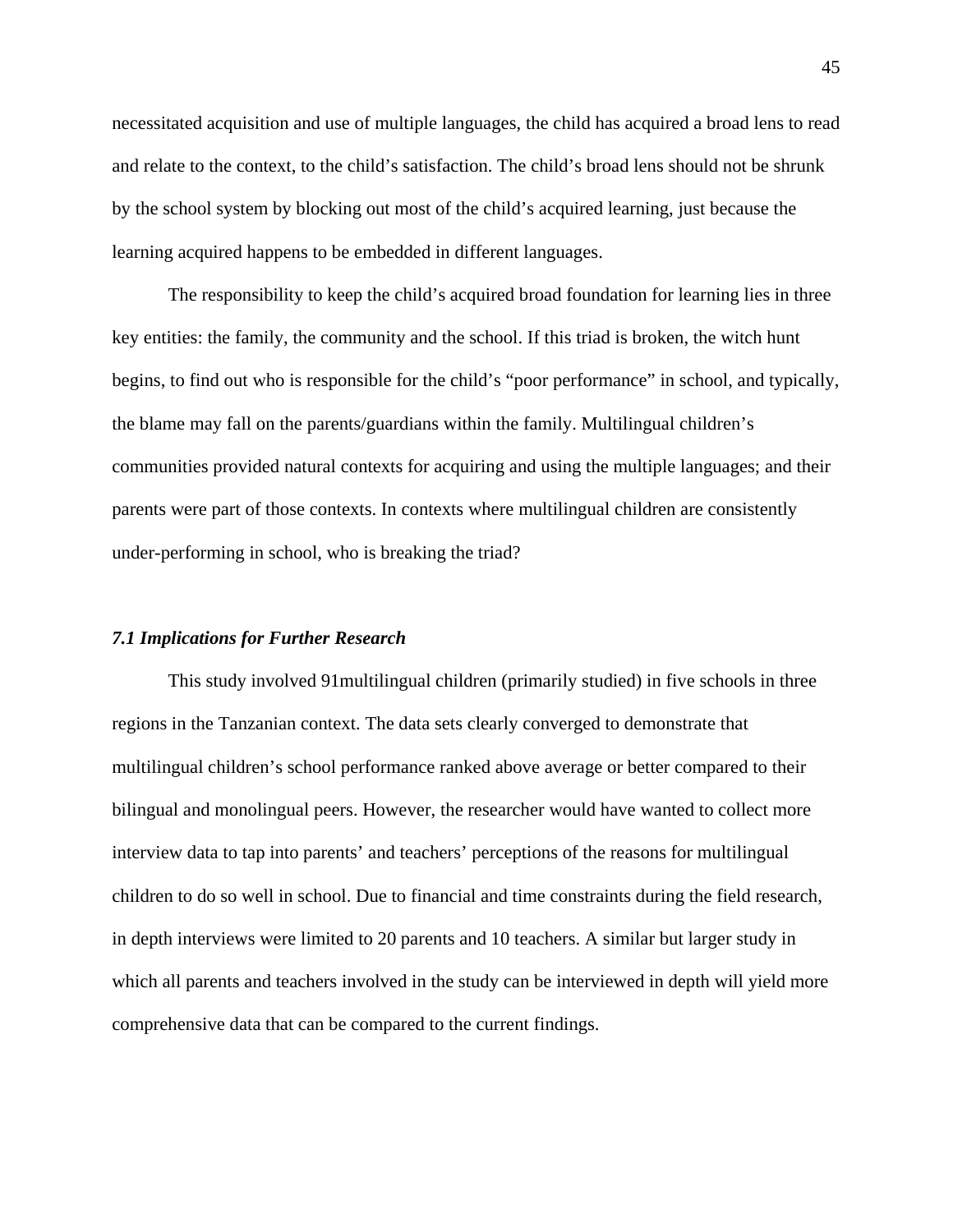Additionally, with adequate resources, a field experiment could be conducted in which random samples of schools and classrooms would be used, and potentially confounding variables be controlled – such as children's age, parents' education, teacher qualification, topic and time of instruction, place and school context, teaching style, learner motivation and teaching materials. Varying only the number of languages spoken would empirically establish whether speaking multiple languages *causes* more effective learning in school. In this study parents, teachers and the community effortlessly contributed to the multilingual children's effective learning in school.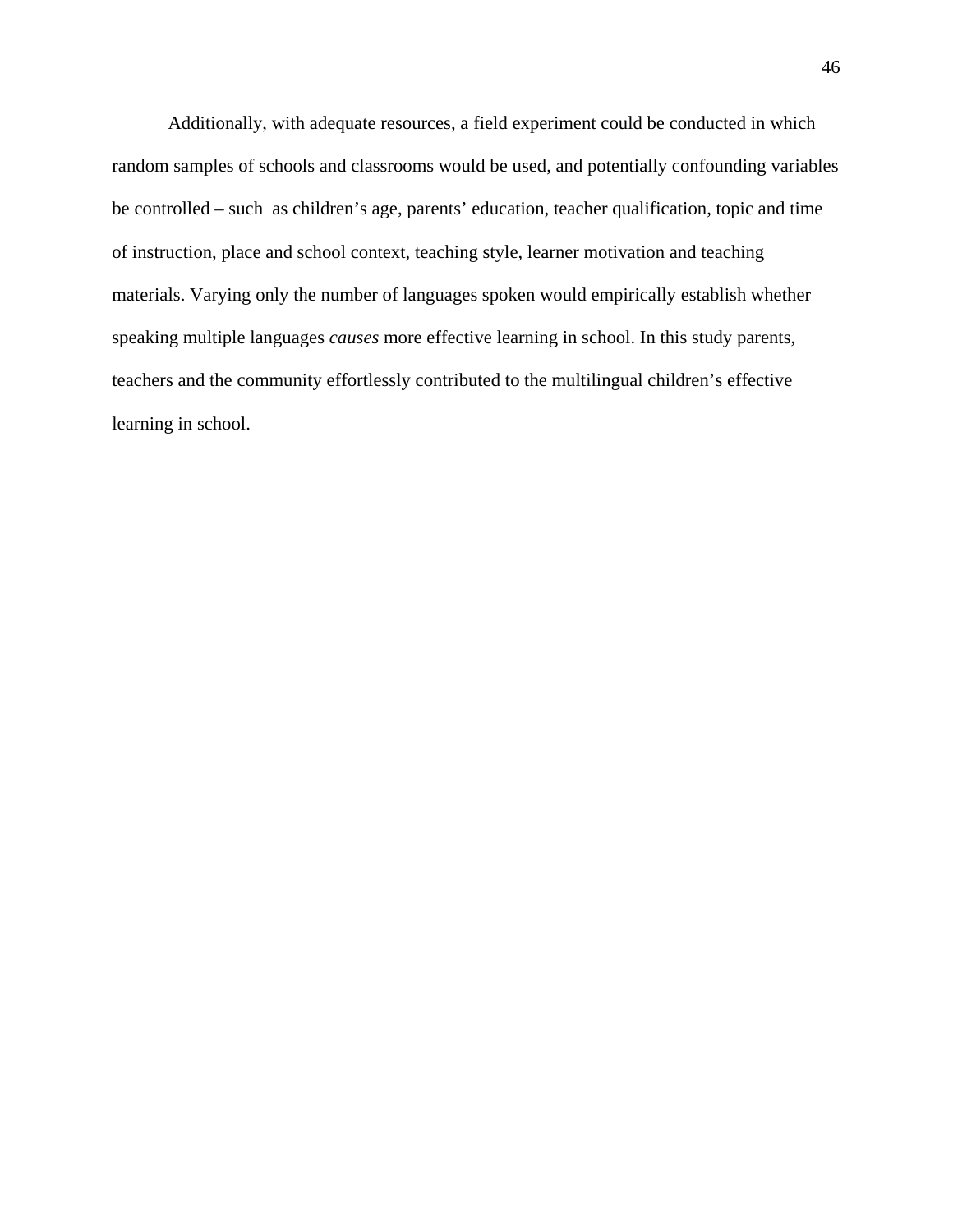#### **References**

- Askew, M. & Eastaway, R. (2010). *Old Dogs, New Math: Homework Help for Puzzled Parents*, New York: The Experiment (Online Publishers).
- , Bandura, A, (1977). *Social Learning Theory*. Englewood Cliffs NJ: Prentice Hall
- Baker, Colin 2006. *Foundations of bilingual education and bilingualism*. 4<sup>th</sup> edn. Toronto: Multilingual Matters.
- Berk, L. E., 2005. *Infants and children: Pre-natal though middle childhood*, 5<sup>th</sup> Edn, New York; Pearson.
- Bowerman, M. 1974.Discussion of Summary Development of concepts underlying Language.In R.Schiefelbusch & L. Lloyd, Eds.), *Language perspectives – Acquisition, retardation and intervention.* Baltimore, University Park Press.
- Bruck, M., & Genesee, F. 1995. Phonological awareness in second language learners. Journal of child language 22, 307 – 324 .
- Bialystok, E. 1997. effects of bilingualism and biliteracy on children's emerging concept of print. Developmental Psychology 33(3) 429 – 440.
- Chomsky, N. (1978). *Syntactic Structures*. The Hague: Morton.
- Clemens, Douglas H., and Sarama, J. 2005..Building math through play everyday. *Early Childhood Today* 3,(4) 50 – 57.
- Conboy, B. T. & Kuhl. P. K. (2011). Impact of Second Language Experience in Infancy: Brain Measures of First and Second Language Speech Perception. *Developmental Science*, Vol. 14, No.2, pp 242-248
- Eliot, Lise 1999). *What's Going on in there? How the brain and mind develop in the first five years of life.* New York: Bantam Books.

Eliot, L, and Sharon, S. (2001). *Language and the brain*. One of nine modules developed by the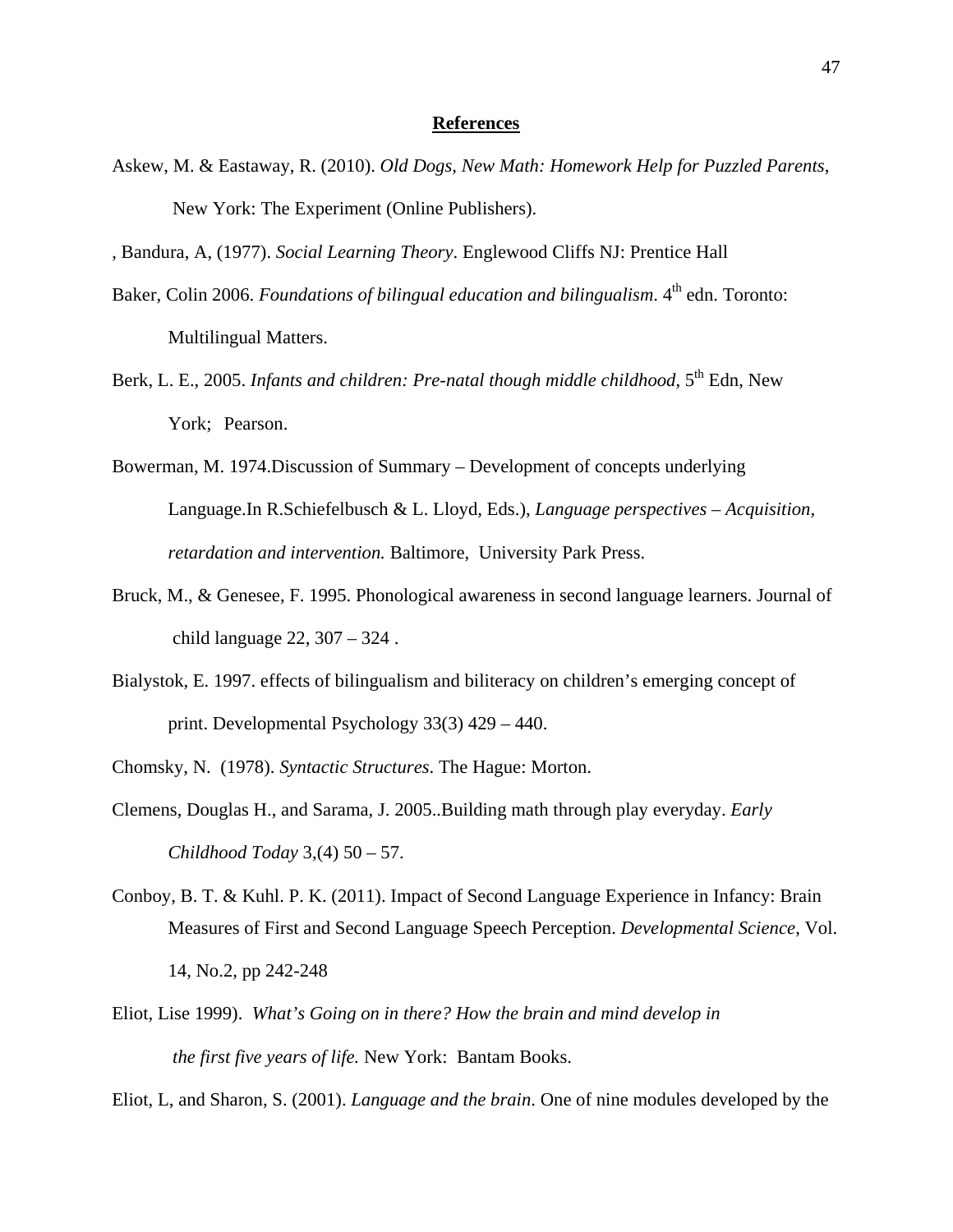Erikson Institute and supported by the McCormick Tribute Foundation and the Harris Foundation.

- Eliot, Lise & Syc, Sharon. 2008. Language and the brain. In Linda Gilkerson and Rebecca Klein, (eds.) Early development and the brain: Teaching resources for educators. Erikson Faculty Development Project on the Brain, Washington DC: Zero to Three
- Fernald A. & Kuhl, P. (1987). Acoustic Determinants of Infant Preference for Mothrese Speech. *Infant behaviour Development*, Vol 10, No. 3, pp279-293.
- Fledge, J. E. 1987. A critical period for learning to pronounce foreign languages? *Applied Linguistics*, 8, 162 – 177.
- Fledge, J. E. & Fletcher, K. L. 1992. At what age are learning (AOL) do foreign accents first become perceptible? *Journal of the Acoustical Society of America*, 91, (379-389).
- Galambos, S. J. & Goldin-Meadow, S. 1990. The effects of learning two languages on the levels of metalinguistic awareness. Cognition  $34$ ,  $1 - 56$ .
- Gilmore, C. K. 2006. Investigating children's understanding of inversion using the missing number paradigm, *Cognitive Development*.2 (3), 301 – 316. (EJ738986).
- Gopnik, A., Meltzof, A. N., & Kuhl, P. K. (1999). *The Scientist in the Crib. What Early Learning Tells us About the Mind*. New York: HarperCollins Publishers Inc.
- Greenes, C., Ginsburg, H.P., and Balfanz, R. 2004. Big math for little kids, *Early Childhood Research Quarterly*, Vol. 19, No.1 pp159 – 166. (EJ731137).
- Hannula, M. M., and Lehtinen, Erno 2005. Spontaneous focus on numerosity and mathematical skills of young children. *Learning and Instruction*15,(3) 237 – 256. (EJ697838)

Huntsinger, Carol S. and others 1996. .Different cultures, different competencies: A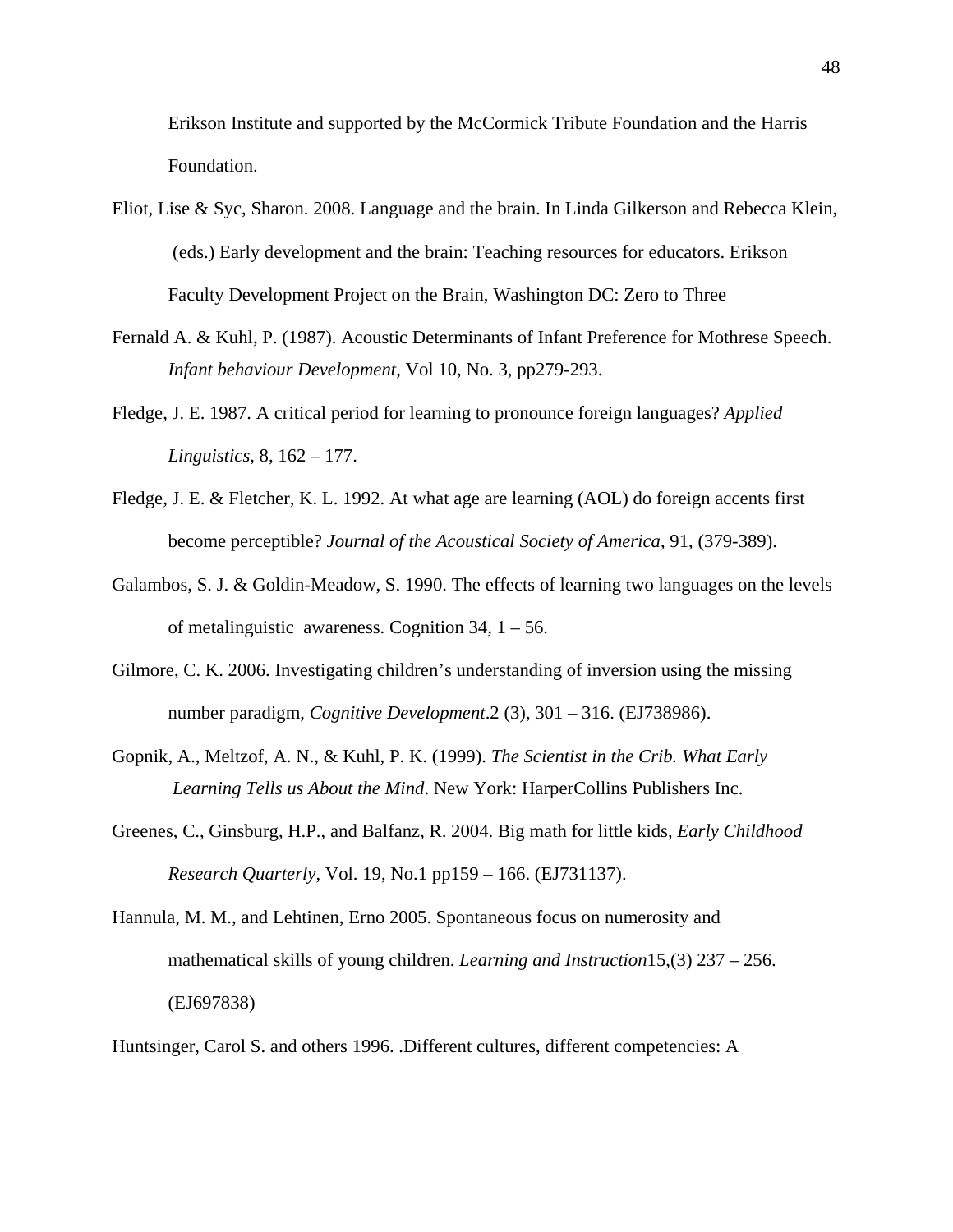comparison of Chinese-American and Euro-American first and second grade children, Paper presented at the Biennial Conference on Human Development, (14<sup>th</sup> Birmingham, AL, March 29 – 31.

Huttenlocher, J. 1998. Language input and language growth. *Preventive Medicine* 27, 195 – 199.

- Huttenlocher, J., Haight, W.,Bryk, A., Seltzer, M., & Lyons, T. 1991. Early vocabulary growth: Relation to language input and gender. *Developmental Psychology*, 27, 236 – 248.
- Huttenlocher, J., Wasilyeva, M, Cymerman, E. &Levine, S. 2002. Language input and child syntax. *Cognitive Psychology* 45, 337 – 374.
- Johnsson, B. O. S. 2005. Numeral writing skill and elementary arithmetic mental Calculations, *Scandinavian Journal of Educational Research* 49, (1) 3 – 25. (EJ719287)
- Johnson, J. S. & Newport E. L. 1989. Critical period in second language learning: The influence of maturational state on the acquisition of English as a second language. *Cognitive Psychology* 21, 60-99.
- Krashen, S. D. 1981. *Second language acquisition and second language learning*. Oxford: Pergamon press
- Krashen, S. D. 1982. *Principles and practice in second language acquisition*. Oxford; Pergamon Press.
- Krashen, S. D. 1985. *The input hypothesis: Issues and implications*. London: Longman.
- Kuhl, P. K. (2004). *Early Language Acquisition, Cracking the Speech Code*. Nature Reviews Neuroscience, Vol 5, pp 831-843
- Kuhl, P. K. (2000). A new View of Language. Proceedings of the National Academy of Sciences, 97, 11860-11857.
- Loeb, S., Bridges, M., Fuller, B. Rumbeger, R. and Bassok, D. 2006. How much is too much?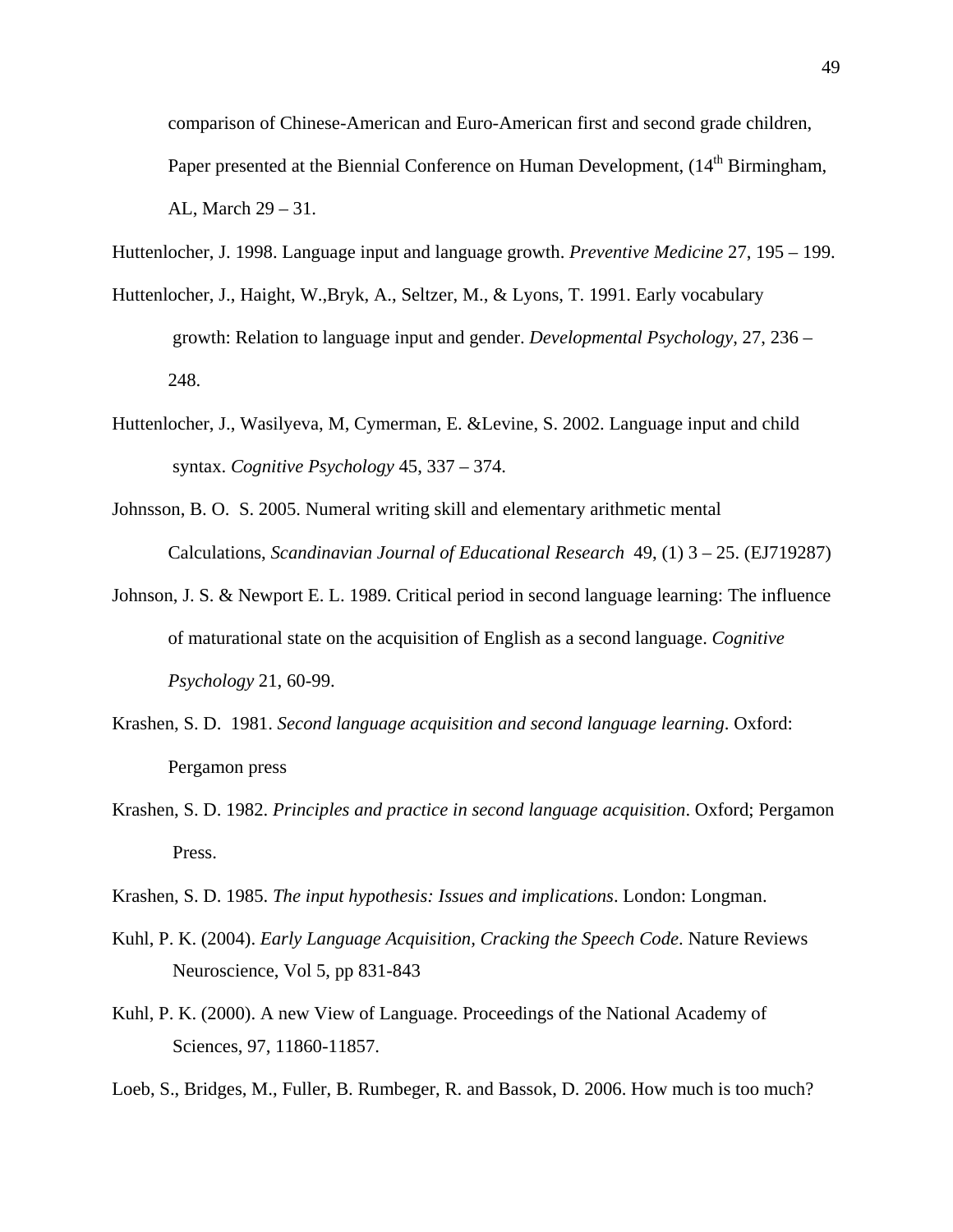The influence of preschool centers on children's social and *Cognitive Development*. Working paper No. 11812, National Bureau of Economic Research. (ED490868)

- McLaughlin, D. & McLaughlin D. J. (1998). *Parent's Homework Dictionary* [CD-ROM] Damand Promotions
- McNerney, N. (2011). *Homework: A Parent's Guide To Helping Out Without Freaking Out!* Integrated Press
- McLean, L. and Snyder-McLean, L. 1978. *A Transcational Approach to early language Training*. Columbus Ohio: Merrill
- Mierzwik, N. D., (2004). *Quick and Easy Ways to Connect With Students and Their Parents, Grades K-8: Improving Student Achievement Through Parent Involvement,* Corwin Press
- Morrison, F. J. Griffith, E. M., Williamson, G., & Hardaway, C. L. 1995. *The nature and sources of literacy.* Paper presented at the biennial meeting of the Society for Research in Child Development, Indianapolis, IN
- Mosha, R. S. (2000). *The Heartbeat of Indigenous Africa: A study of the Chagga Educational System*. New York: Garland Publishing Inc.
- Mulligan, J., Prescott, Anne, and Mitchelmore, M. 2004. children's development of structures in early mathematics, Proceedings of the 28<sup>th</sup> Conference of The International Group for the Psychology of Mathematical Education 3, 393 – 400.
- Mushi, Selina L. P. 1996. Some general ideas informing second language teaching globally; Obstacles to their utilization in Tanzania. *Language, Culture and Curriculum* 9(2)133 – 147.
- Mushi S. and Adeodu R. 2004. Early childhood education in Tanzania and Nigeria: A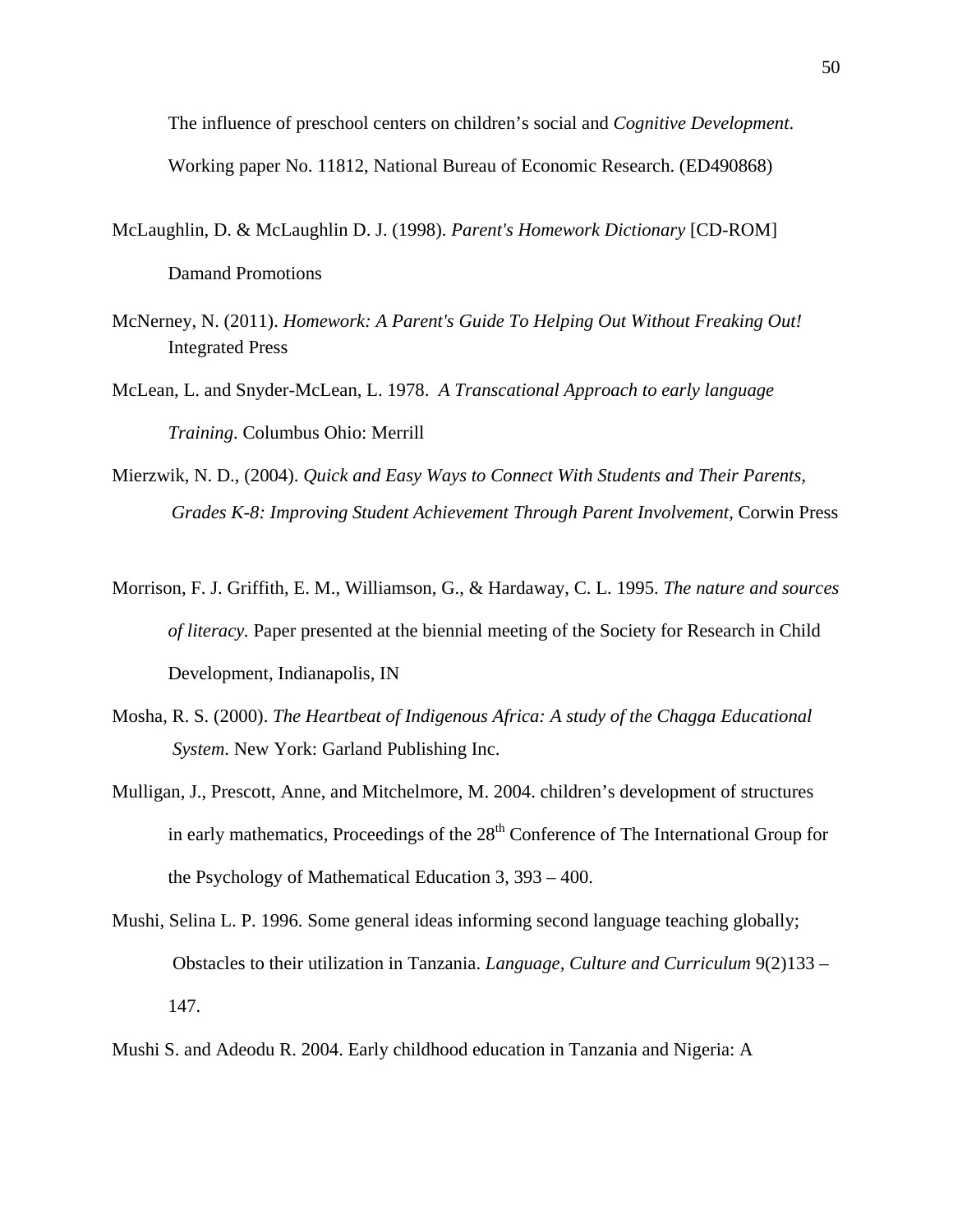prototype of similarities, differences and implications for international collaborative Partnerships. In Susan Davis Lenski and Wendy L. Black (Eds.) *Transforming Teacher Education Through Partnerships.* New York: The Edwin Miller Press, 135 – 148.

- Mushi, S. 1999. Preparing Tanzania's young children for the economic world: possibilities for collaboration with other countries (ED436463)
- Mushi, S. L. P. 2002a. Acquisition of multiple languages among children of immigrant families: Parents' role in the home-school language pendulum, *[Early Child Development](javascript:__doLinkPostBack()  [and Care](javascript:__doLinkPostBack()* 172 (5) 517 – 530.
- Mushi, S. L. P. 2002b. Simultaneous and successive second language learning: Integral ingredients in the human development process. *Early Child Development and Care*. 172  $(4)$  349 – 358.
- National research Council & Institute of Medicine 2000. From neurons to neighbourhoods: The science of early childhood development. In J. P. Shonkoff & D. A. Phillips (eds.). Washington DC: National Academy Press.
- Oller, D. K., Ellers, R. E., Urbano, R. & Cobo-Lewis, A. B. 1997. Development of precursors to speech in infants exposed to two languages. Journal of Child Language 24, 407 – 425.
- Owens, R. E. Jr. 2008. *Language development: An introduction*, Seventh Edition. Toronto: Pearson.
- Owens, R. 1978. *Speech acts in the early language of non-delayed and retarded children: A taxonomy and distributional study*. Unpublished Doctoral Dissertation, The Ohio State University.
- Oyama, S. 1976. A sensitive period in the acquisition of a nonnative phonological system. *Journal of Psychological Research* 5, 2621 – 2655.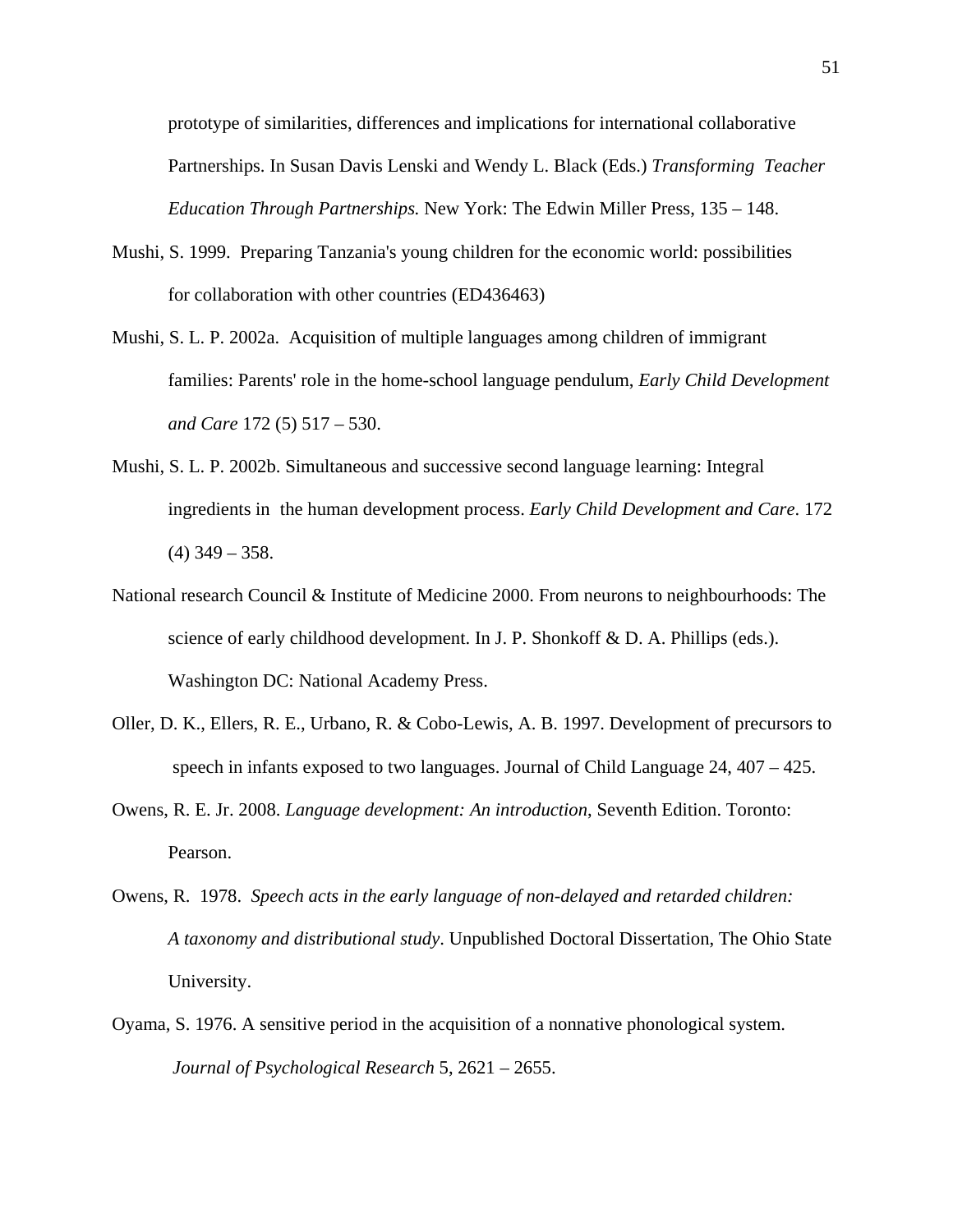- Petito, L. A. Katerelos, M. Levy, B. G., Guana, K. Tetreault, K., & Ferraro, V. 2001. Bilingual signed and spoken language acquisition from birth: Implications for the mechanics underlying early bilingual language acquisition. *Journal of child language* 28, 453 – 496.
- Piaget, J. (1952). *The Origin of Intelligence in Children:* New York: International Universities Press. (Original work published in 1926).
- Piaget, J, (1951). *Play, Dreams and Imitation in Childhood.* New York: Norton. (Original work published in 1943).
- Piaget, J. (1930). *The Child's Conception of the World.* New York: Harcourt Brace and World. (Original work published in 1926).
- Piaget, J. (1926). *The Language and Thought of the Child*. New York: Harcourt Brace and World. (Original work published in 1923)
- Piper, T. 1998. *Language and Learning: The home and the school years*, 2<sup>nd</sup> edn. New Jersey: Merrill
- Rubagumya, C. M. (2008). A Three-Tier Citizenship: Can the State in Tanzania Guarantee Linguistic Human Rights? Paper presented at a Workshop on The Multilingual Citizen: Towards a Politics of Language for Agency and Change, Cape Town, South Africa 23-24 February, 2007; and published by EdQual – a research consortium lead by the University of Bristol UK.
- Rubagumya, C. M. (1990). Language in Tanzania. In In. Casmir M. Rubagumya (Ed.). *Language in Education in Africa: A Tanzanian Perspective*. Clevedon, Multilingual Matters. pp 5-7.
- Rubagumya, C. M. & Lwaitama, A. F. (1990). Political and Economic Dimensions to Language Policy Options in Tanzania. In. Casmir M. Rubagumya (Ed.). *Language in Education in Africa: A Tanzanian Perspective*. Clevedon, Multilingual Matters. pp 143 -152.
- Sarama, J. and Clemens, D. 2005. Encouraging mathematical thinking: how to help children explore and expand math skills. *Early Childhood Today*, (30) Vol 20 (2) 11 – 23. EJ726248

Sarama, J. and Clemens, D. H. 2004. Building blocks for early childhood mathematics. *Early*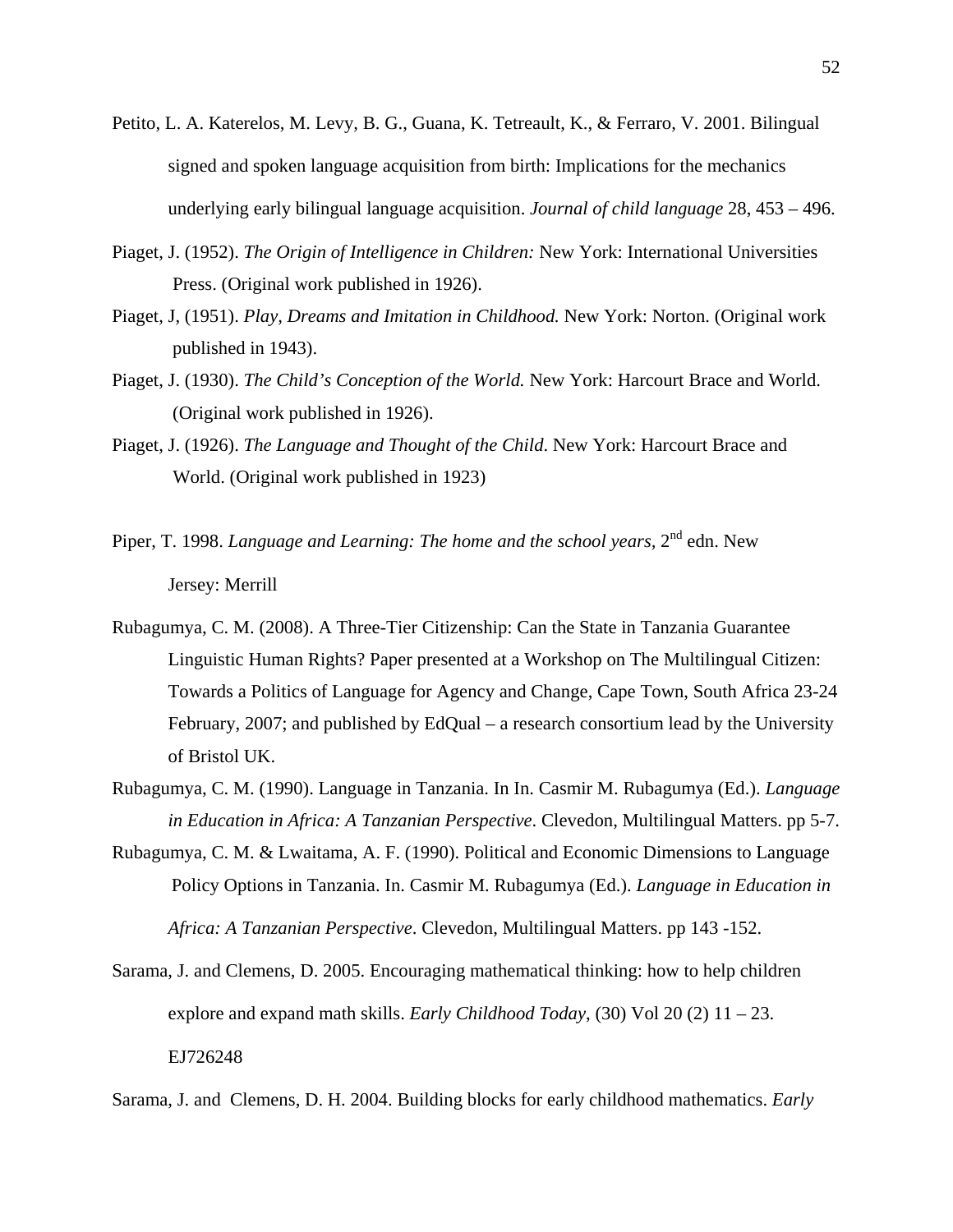*Childhood Research Quarterly*. 19 (1) 181 – 189. (EJ731144)

Skinner, B. F. (1957). *Verbal Behaviour*. New York: Appleton-Century-Crofts

- Swanson, H. 2006. Cognitive processes that underlie mathematical precociousness in young Children. *Journal of Experimental Child Psychology* 93, (3) 239 – 264 . (EJ732022)
- Tabors, P. O. 1998. What early childhood educators need to know: developing effective programs for linguistically and culturally diverse children families. *Young Children*  $11(6)$ ,  $20 - 26$ .
- Umbel, V. M., Pearson, B. Z., Fernandez, S. C., & Oller, D. K. 1992. Measuring bilingual children's receptive vocabularies. *Child Development* 63, 1012 – 1020.
- Vygotsky, L. S. (1962). *Thought and Language*. E. Haulmann & G. Vakar, (Eds. And Trans). Cambridge M.A.: MIT Press.
- Yahya-Othman, S. (1990). When International Languages Clash: The Possible Detrimental Effects on Development on the Conflict Between English and Kiswahili in Tanzania. In. In. Casmir M. Rubagumya (Ed.). *Language in Education in Africa: A Tanzanian Perspective*. Clevedon, Multilingual Matters, pp 42-53.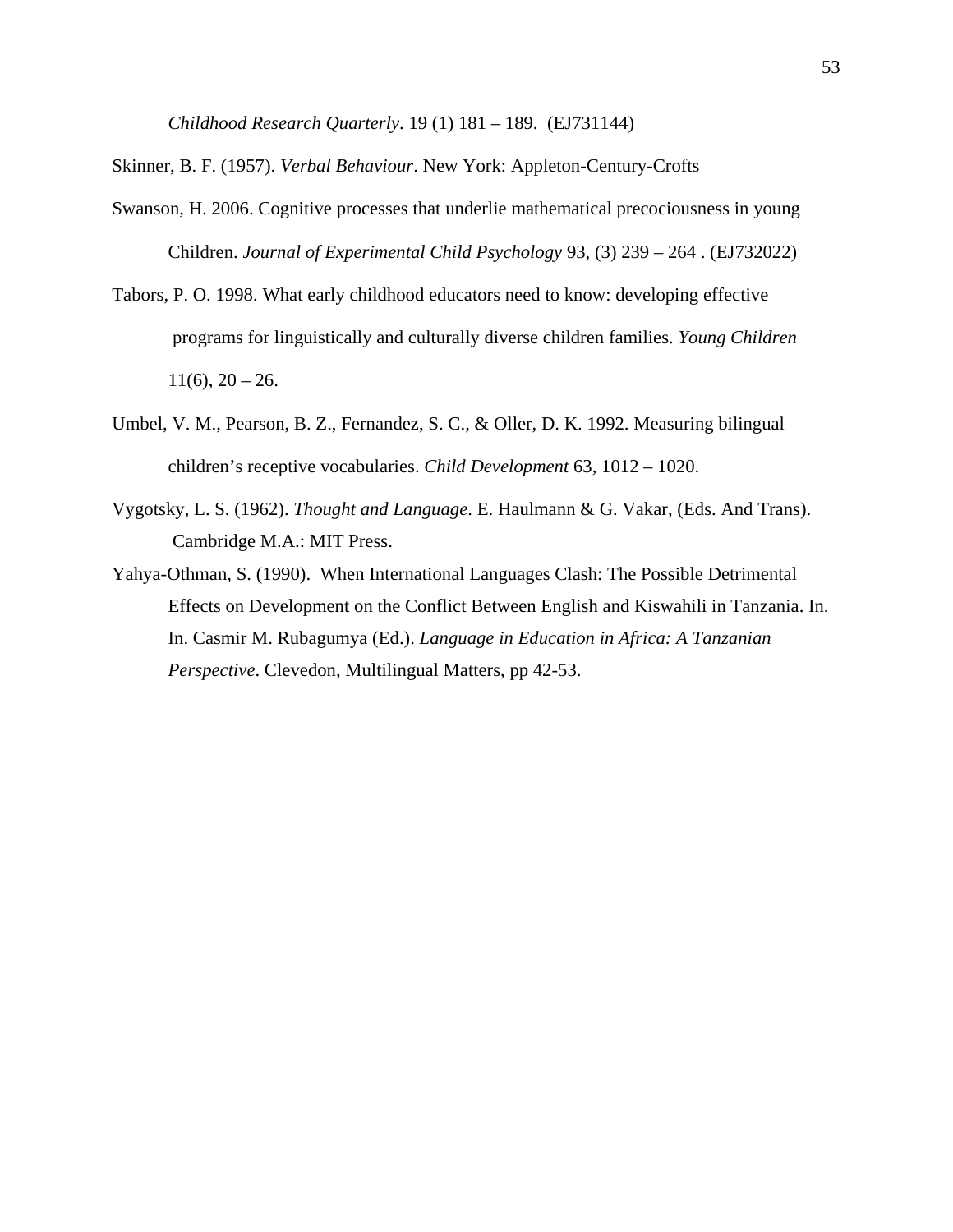## **A Brief Biography**

Dr. Mushi is Associate Professor in the Teacher Education Department at Northeastern Illinois University. She has been teaching in the Early Childhood Education program at this institution for about fourteen years. Her entire teaching career of about32 years in three countries (United States, Canada and Tanzania) focuses on preparation of effective teachers for young learners. Dr. Mushi's expertise and research interests include child development, language development and learning, authentic assessment, and cultural and linguistic diversity. Her recent work includes over fifteen publications comprising mainly book chapters and journal articles in her areas of research interest.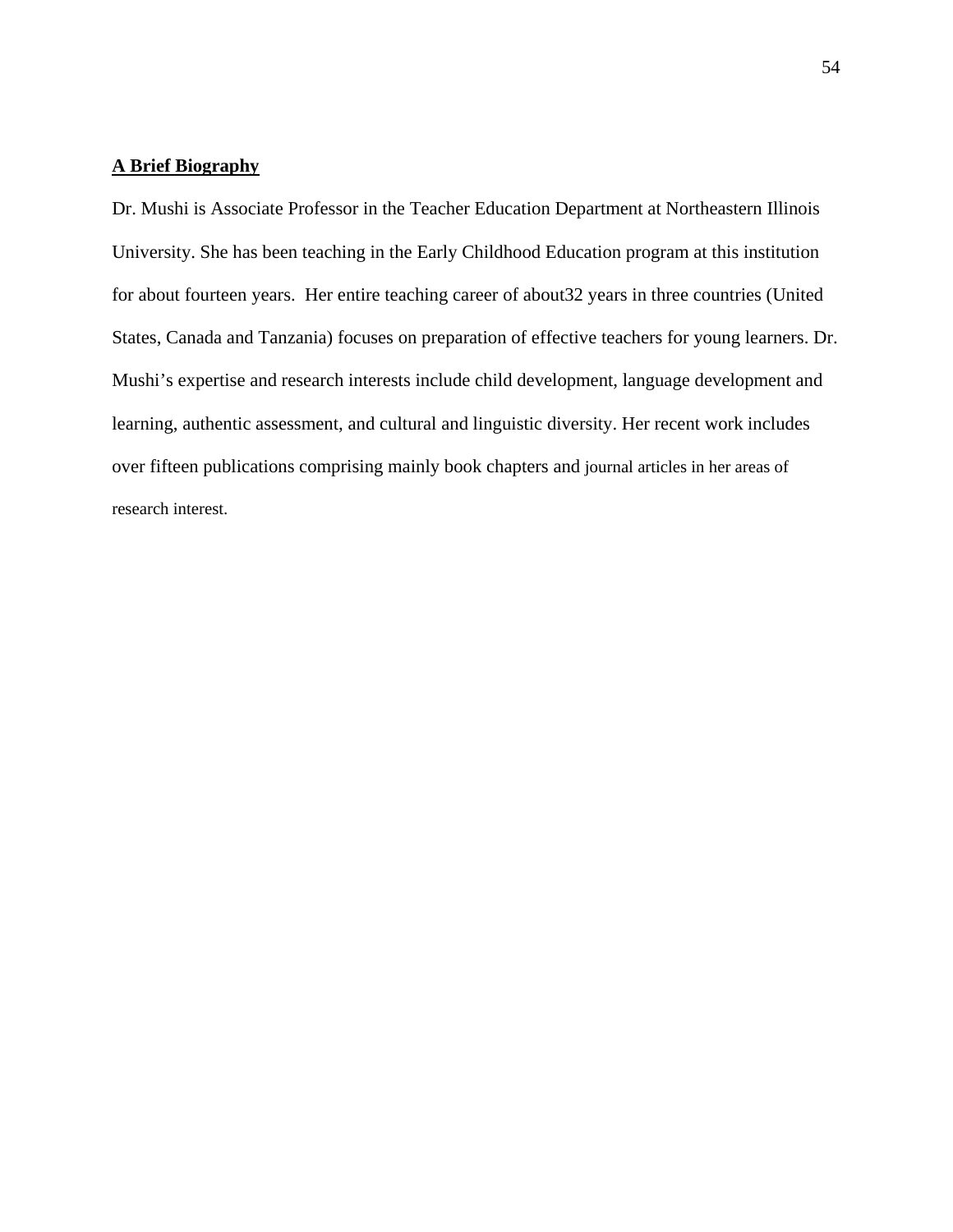|    | <b>Table 1: Data Sources</b>              |                        |                  |                 |  |  |  |  |  |  |  |
|----|-------------------------------------------|------------------------|------------------|-----------------|--|--|--|--|--|--|--|
|    |                                           | <b>Received Back/</b>  | Sent Out/        | <b>Response</b> |  |  |  |  |  |  |  |
|    |                                           | <b>Obtained</b>        | <b>Requested</b> | Rate            |  |  |  |  |  |  |  |
|    | <b>Parent Questionnaires</b>              | 91                     | 120              | 75.8%           |  |  |  |  |  |  |  |
| 2  | College/University faculty Questionnaires | 5                      | 5                | 100%            |  |  |  |  |  |  |  |
| 3  | Class Observation by teachers             | 20                     | 20               | 100%            |  |  |  |  |  |  |  |
| 4  | <b>Parent Interviews</b>                  | 20                     | 20               | 100%            |  |  |  |  |  |  |  |
| 5. | <b>Teacher Interviews</b>                 | 10                     | 10               | 100%            |  |  |  |  |  |  |  |
| 6  | <b>Test Scores</b>                        | 18, 15, 23, 14, 15, 23 | Not specified    | N/A             |  |  |  |  |  |  |  |

55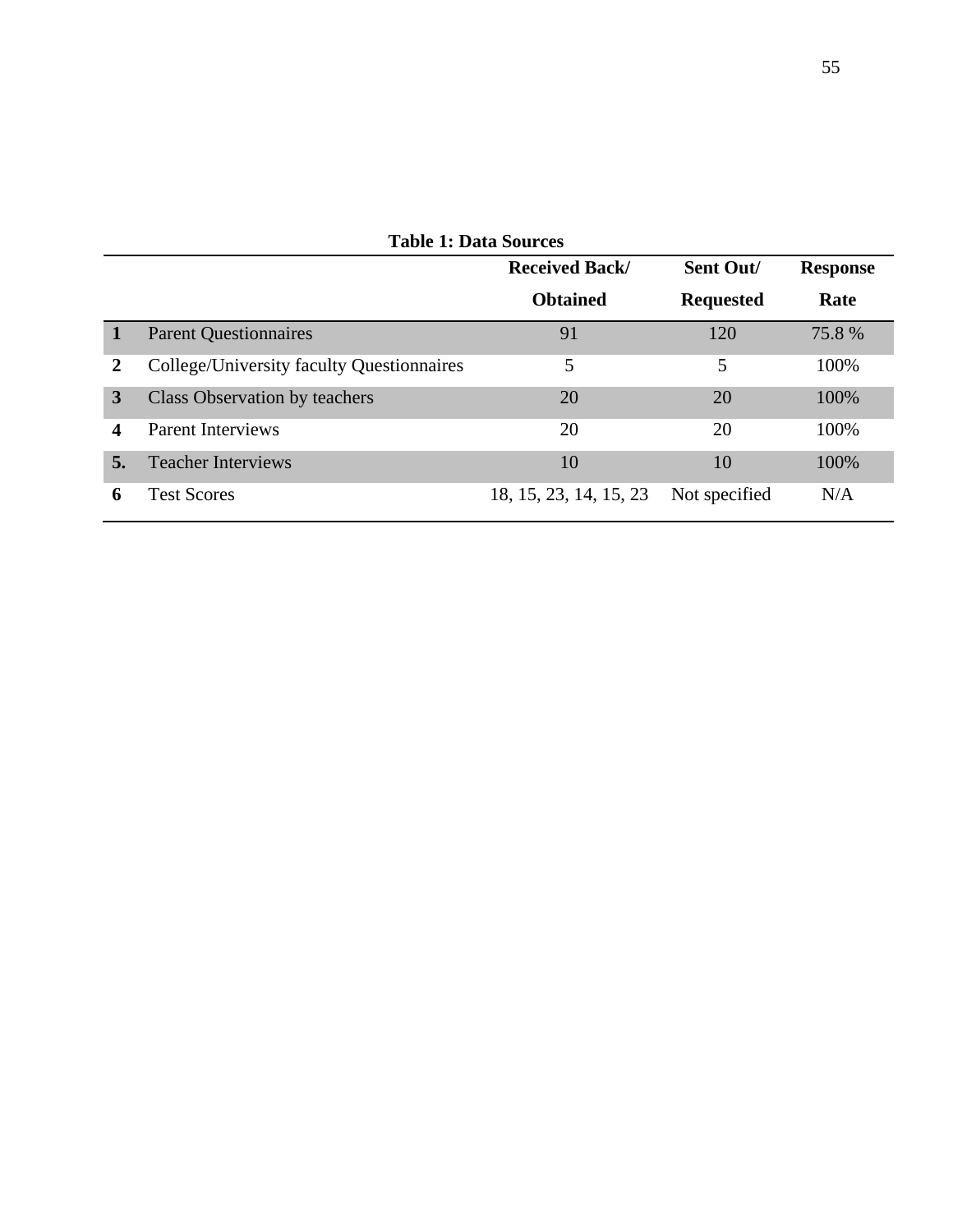|                                                                     | <b>Mathematics</b> | <b>Science</b> | <b>Kiswahili</b> | <b>English</b>   | <b>Overall</b><br><b>Percent</b> |
|---------------------------------------------------------------------|--------------------|----------------|------------------|------------------|----------------------------------|
| <b>Multiple Languages</b>                                           |                    |                |                  |                  |                                  |
| support academic progress                                           | 58 (65.2%)         | 59 (66.3%)     | 51 (57.3%)       | 49<br>$(55.0\%)$ | 61%                              |
| <b>Multiple Languages</b><br>undermine academic<br>progress         | 21 (23.6%)         | $17(19.1\%)$   | $25(28.1\%)$     | 33<br>$(37.1\%)$ | 27%                              |
| <b>Multiple Languages have</b><br>no effect on academic<br>progress | $3(3.4\%)$         | $11(12.4\%)$   | $12(13.5\%)$     | $7(7.9\%)$       | 9%                               |
| "Spoiled" responses                                                 | $7(7.8\%)$         | $2(2.2\%)$     | $1(1.1\%)$       | $0(0\%)$         | 3%                               |
| <b>Total</b>                                                        | 89 (100%)          | 89 (100%)      | 89 (100%)        | 89 (100%)        | 100%                             |

**TABLE 2: Multiple Languages and School Performance: Parents' Views**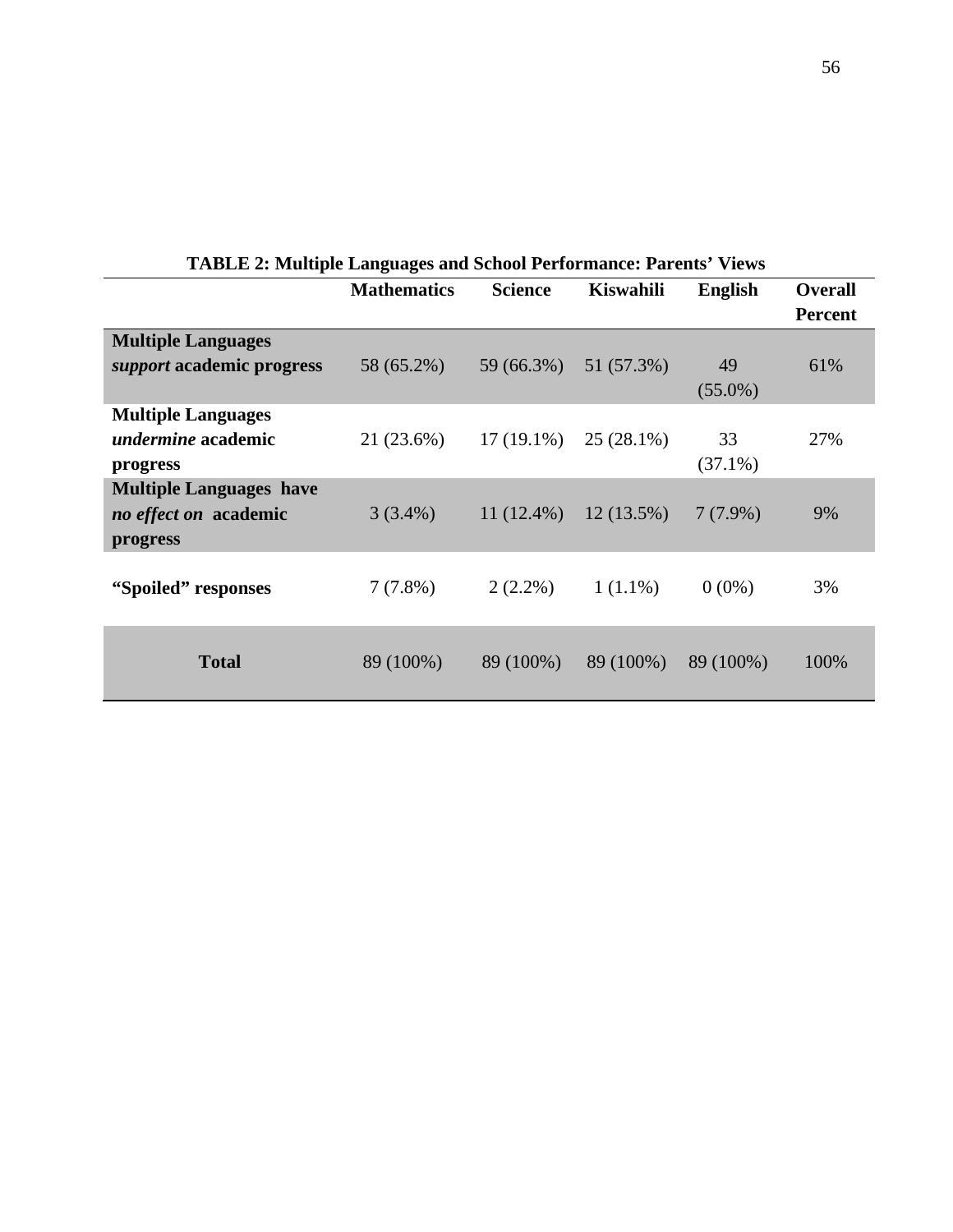| <b>Student</b>           |                | <b>Rank</b>    |                  |                |                    |
|--------------------------|----------------|----------------|------------------|----------------|--------------------|
| Sch.3 Grd 1A             | <b>Math</b>    | <b>Science</b> | <b>Kiswahili</b> | <b>English</b> | Out of 46          |
| 1. (female)              | $\mathbf{A}$   | B              | $\mathbf{A}$     | A              | 2 <sup>nd</sup>    |
| 2. (female)              | $\mathbf{A}$   | $\mathbf{A}$   | $\bf{B}$         | $\bf{B}$       | $3.5^{\text{th}}$  |
| 3. (male)                | $\bf{B}$       | A              | $\bf{B}$         | $\bf{B}$       | $3.5^{\text{th}}$  |
| <b>4.</b> (male)         | $\bf{B}$       | $\bf{B}$       | $\bf{B}$         | $\overline{C}$ | 6 <sup>th</sup>    |
| Sch <sub>3</sub> Grd. 1B |                |                |                  |                | Out of 40          |
| 1. (female)              | $\mathbf{A}$   | $\bf{B}$       | $\mathbf{A}$     | $\mathbf{A}$   | 2 <sup>nd</sup>    |
| $2.$ (male)              | $\bf{B}$       | $\mathbf{A}$   | $\bf{B}$         | B              | 4 <sup>th</sup>    |
| <b>3.</b> (male)         | B              | $\mathbf{B}$   | $\bf{B}$         | $\mathbf{B}$   | 7 <sup>th</sup>    |
| Sch <sub>3</sub> Grd. 2B |                |                |                  |                | Out of 35          |
| 1. (female)              | $\overline{A}$ | $\mathbf{A}$   | $\mathbf{A}$     | $\mathbf{A}$   | 3 <sup>rd</sup>    |
| 2. (female)              | $\mathbf{A}$   | $\mathbf{A}$   | $\mathcal{C}$    | A              | 7 <sup>th</sup>    |
| <b>3.</b> (male)         | $\mathbf C$    | D              | $\bf{B}$         | D              | $21^{st}$          |
| Sch <sub>3</sub> Grp 3   |                |                |                  |                | Out of 62          |
| 1. (female               | B              | $\mathbf{A}$   | $\bf{B}$         | B              | 3 <sup>rd</sup>    |
| 2. (female)              | $\bf{B}$       | $\bf{B}$       | $\, {\bf B}$     | B              | 5 <sup>th</sup>    |
| 3. (female)              | $\mathcal{C}$  | $\, {\bf B}$   | $\, {\bf B}$     | $\mathcal{C}$  | $18.5^{\text{th}}$ |
| Sch <sub>3</sub> Grp 4   |                |                |                  |                | Out of 91          |
| $1.$ (male)              | $\mathbf{A}$   | $\mathbf{A}$   | $\mathbf{A}$     | B              | 2 <sup>nd</sup>    |
| 2. (female)              | $\bf{B}$       | $\mathbf{A}$   | $\mathbf{A}$     | $\overline{C}$ | $9.5^{\text{th}}$  |
| 3. (female)              | $\mathbf{A}$   | $\bf{B}$       | $\bf{B}$         | $\bf{B}$       | $14^{\text{th}}$   |
| $4.$ (female))           | $\mathbf{A}$   | $\bf{B}$       | $\mathbf{B}$     | $\mathbf C$    | $17.5^{\rm th}$    |
| 5. (male))               | $\mathbf C$    | $\bf{B}$       | $\bf{B}$         | $\mathbf C$    | $24.5^{\text{th}}$ |

**Table 3A: Comparison of Performance Based on Test Scores**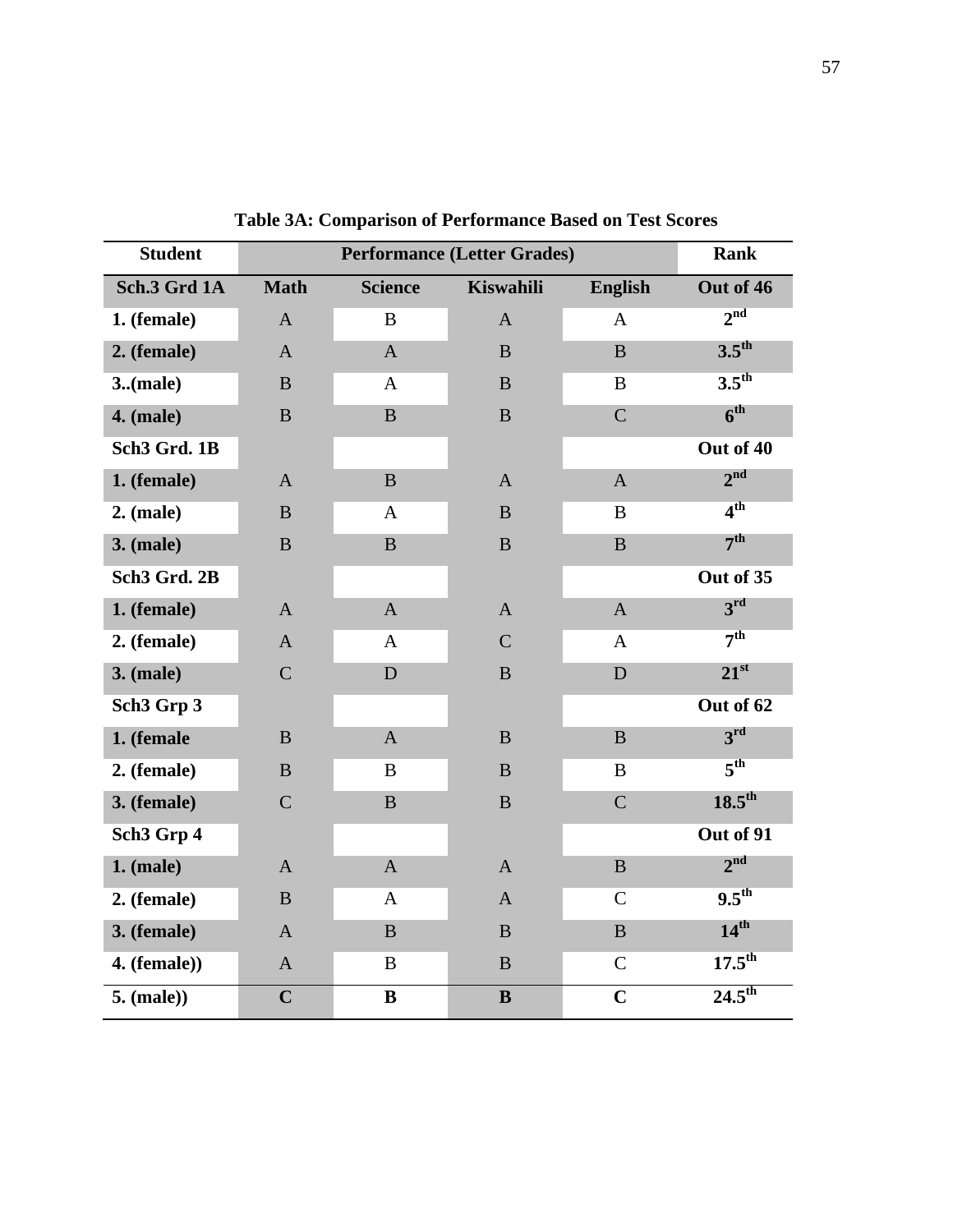| <b>Student</b>      |             | <b>Rank</b>    |                  |                |                  |
|---------------------|-------------|----------------|------------------|----------------|------------------|
| Sch4 Grd. 2         | <b>Math</b> | <b>Science</b> | <b>Kiswahili</b> | <b>English</b> | Out of 89        |
| $1.$ (male)         | 96%         | 40%            | 95%              | 95%            | 4 <sup>th</sup>  |
| 2. (female)         | 84%         | 60%            | 80%              | 85%            | 5 <sup>th</sup>  |
| 3. (female)         | 72%         | 80%            | 75%              | 60%            | 6 <sup>th</sup>  |
| <b>4.</b> (male)    | 88%         | 55%            | 80%              | 60%            | 8 <sup>th</sup>  |
| <b>5.</b> (male)    | 64%         | 65%            | 70%              | 70%            | $11^{\text{th}}$ |
| <b>6.</b> (male)    | 64%         | 79%            | 90%              | 40%            | $12^{\text{th}}$ |
| 7. (female)         | 64%         | 55%            | 95%              | 65%            | $12^{\text{th}}$ |
| <b>8.</b> (male)    | 36%         | 82%            | 85%              | 70%            | 14 <sup>th</sup> |
| $9.$ (male)         | 72%         | 50%            | 85%              | 70%            | 17 <sup>th</sup> |
| <b>10.</b> (male)   | 52%         | 80%            | 70%              | 60%            | $23^{\rm rd}$    |
| 11 (female)         | 80%         | 35%            | 70%              | 50%            | 29 <sup>th</sup> |
| 12 (female)         | 64%         | 65%            | 75%              | 40%            | 30 <sup>th</sup> |
| <b>13.</b> (female) | 64%         | 45%            | 75%              | 45%            | 42 <sup>nd</sup> |
| <b>14.</b> (male)   | 60%         | 50%            | 35%              | 35%            | $55^{\text{th}}$ |
| <b>15. (male)</b>   | 60%         | 14%            | 50%              | 30%            | $74^{\text{th}}$ |

**Table 3B: Comparison of Performance Based on Test Scores**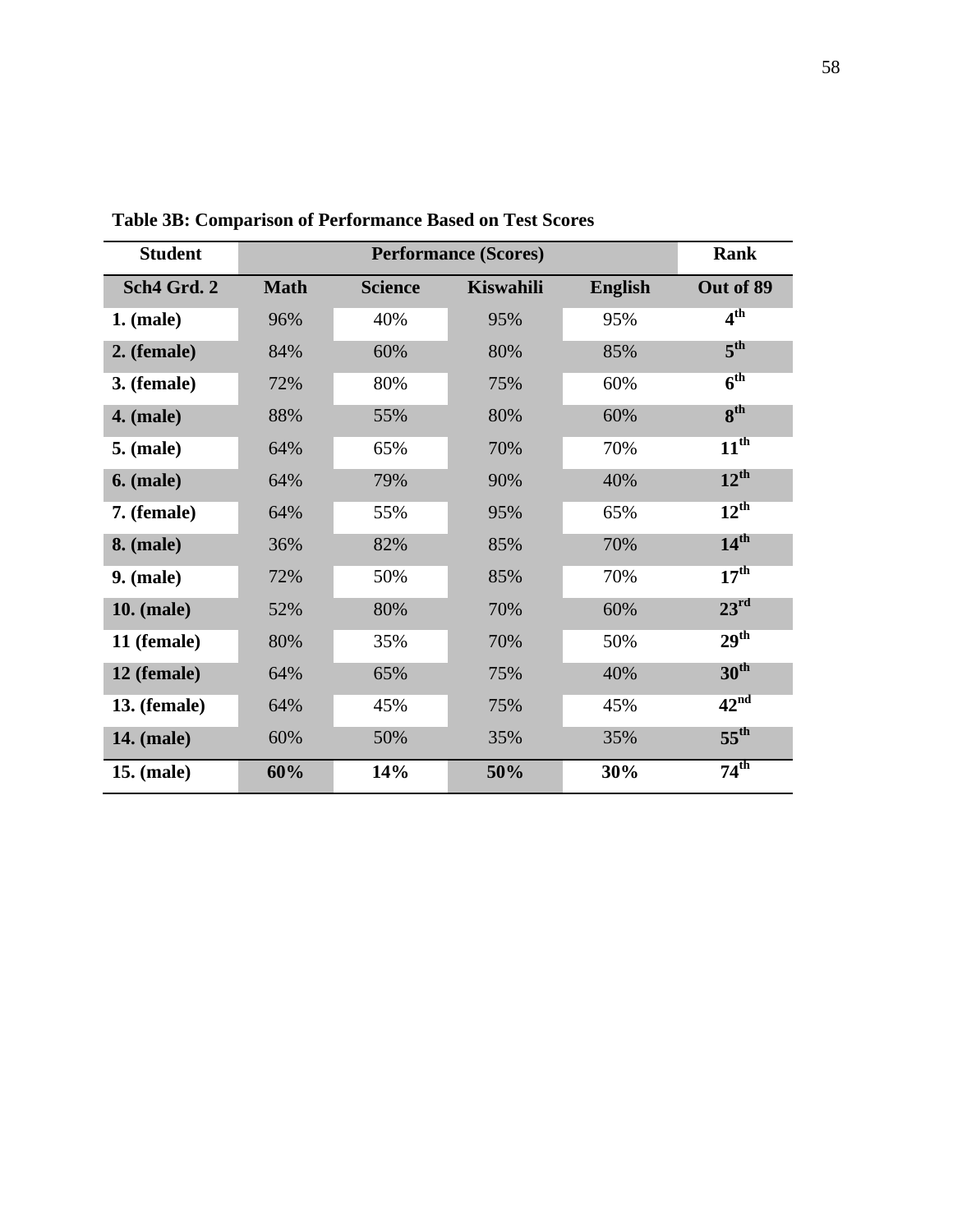| <b>Student</b>      |             | <b>Rank</b>    |                  |                |                  |
|---------------------|-------------|----------------|------------------|----------------|------------------|
| Sch4 Grd 3          | <b>Math</b> | <b>Science</b> | <b>Kiswahili</b> | <b>English</b> | Out of 75        |
| 1. (female)         | 95%         | 80%            | 100%             | 92%            | 1 <sup>st</sup>  |
| 2. (female)         | 95%         | 80%            | 100%             | 85%            | 2 <sup>nd</sup>  |
| $3.$ (male)         | 100%        | 85%            | 100%             | 68%            | 3 <sup>rd</sup>  |
| 4. (female)         | 85%         | 85%            | 100%             | 76%            | 4 <sup>th</sup>  |
| 5. (female)         | 95%         | 75%            | 84%              | 80%            | 5 <sup>th</sup>  |
| 6. (female)         | 95%         | 70%            | 100%             | 64%            | 6 <sup>th</sup>  |
| 7. ((female)        | 95%         | 70%            | 100%             | 64%            | 6 <sup>th</sup>  |
| 8. (female)         | 90%         | 70%            | 96%              | 72%            | <b>gth</b>       |
| <b>9.</b> (male)    | 90%         | 80%            | 96%              | 60%            | $11^{th}$        |
| 10. (female)        | 85%         | 80%            | 80               | 72%            | $12^{th}$        |
| <b>11.</b> (female) | 85%         | 75%            | 100%             | 56%            | $13^{\text{th}}$ |
| <b>12.</b> (female) | 70%         | 70%            | 100%             | 64%            | 18 <sup>th</sup> |
| 13. (female)        | 80%         | 90%            | 96%              | 78%            | 19 <sup>th</sup> |
| <b>14.</b> (male)   | 70%         | 70%            | 100%             | 68%            | 20 <sup>th</sup> |
| <b>15.</b> (female) | 90%         | 60%            | 85%              | 64%            | $21^{st}$        |
| <b>16.</b> (female) | 75%         | 55%            | 92%              | 48%            | 23 <sup>rd</sup> |
| <b>17.</b> (female) | 75%         | 60%            | 100%             | 44%            | 29 <sup>th</sup> |
| <b>18. (male)</b>   | 65%         | 60%            | 76%              | 76%            | 29 <sup>th</sup> |
| 19. (male)          | 70%         | 65%            | 92%              | 40%            | 32 <sup>nd</sup> |
| <b>20.</b> (male)   | 50%         | 60%            | 92%              | 40%            | $40^{\text{th}}$ |
| 21. (female)        | 40%         | 45%            | 92%              | 28%            | 63 <sup>rd</sup> |
| 22 (female)         | 45%         | 45%            | 84%              | 20%            | $71^{st}$        |

**Table 3B: Comparison of Performance Based on Test Scores - Continued**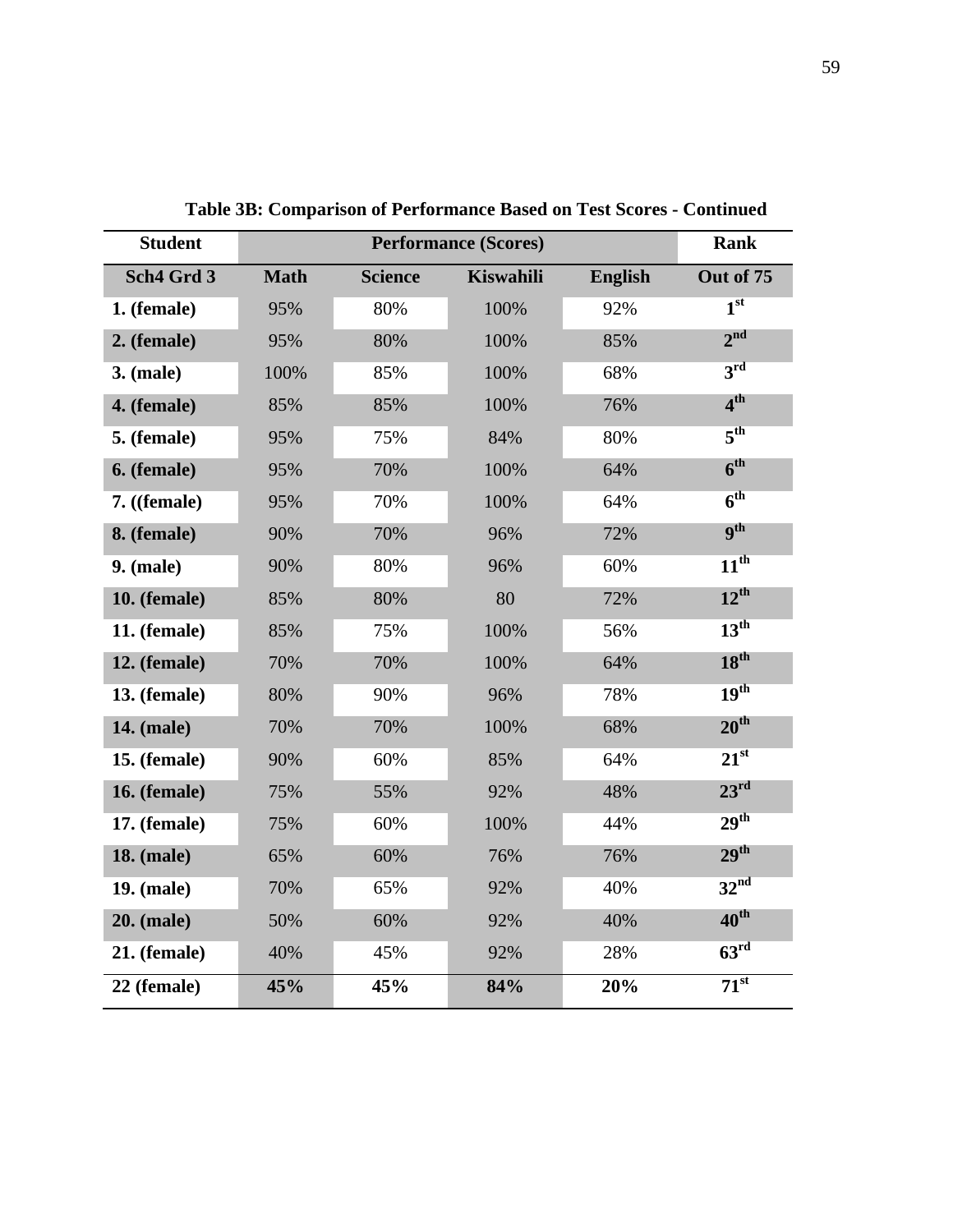| <b>Student</b>      |             | <b>Performance (Scores)</b> |                  |                |                  |  |  |  |  |  |
|---------------------|-------------|-----------------------------|------------------|----------------|------------------|--|--|--|--|--|
| <b>Sch.5 Grd. 2</b> | <b>Math</b> | <b>Science</b>              | <b>Kiswahili</b> | <b>English</b> | Out of 65        |  |  |  |  |  |
| 1. (female)         | 100%        | 100%                        | 90%              | 70%            | 3 <sup>rd</sup>  |  |  |  |  |  |
| $2.$ (male)         | 80%         | 80%                         | 80%              | 70%            | <b>gth</b>       |  |  |  |  |  |
| $3.$ (male)         | 70%         | 80%                         | 70%              | 60%            | $11^{\text{th}}$ |  |  |  |  |  |
| $4.$ (male)         | 705         | 90%                         | 90%              | 80%            | 14 <sup>th</sup> |  |  |  |  |  |
| <b>5.</b> (male)    | 80%         | 100%                        | 40%              | 60%            | 17 <sup>th</sup> |  |  |  |  |  |
| 6. (female)         | 50%         | 90%                         | 50%              | 40%            | $21^{st}$        |  |  |  |  |  |
| 7. (female)         | 90%         | 40%                         | 705              | 30%            | $24^{\text{th}}$ |  |  |  |  |  |
| 8. (female)         | 70%         | 60%                         | 40%              | 70%            | 37 <sup>th</sup> |  |  |  |  |  |
| 9. (female)         | 50%         | 80%                         | 40%              | 30%            | 42 <sup>nd</sup> |  |  |  |  |  |
| 10. (female)        | 40%         | 70%                         | 50%              | 10%            | 44 <sup>th</sup> |  |  |  |  |  |
| <b>11 (male)</b>    | 70%         | 30%                         | 40%              | 70%            | $45^{\rm th}$    |  |  |  |  |  |
| 12 (female)         | 90%         | 70%                         | 50%              | --             | 48 <sup>th</sup> |  |  |  |  |  |
| <b>13. (male)</b>   | 90%         | 20%                         | 10%              | 30%            | $56^{\text{th}}$ |  |  |  |  |  |
| <b>14.</b> (male)   | 50%         | 50%                         | 30%              | 10%            | $64^{\text{th}}$ |  |  |  |  |  |

**Table 3C: Comparison of Performance Based on Test Scores**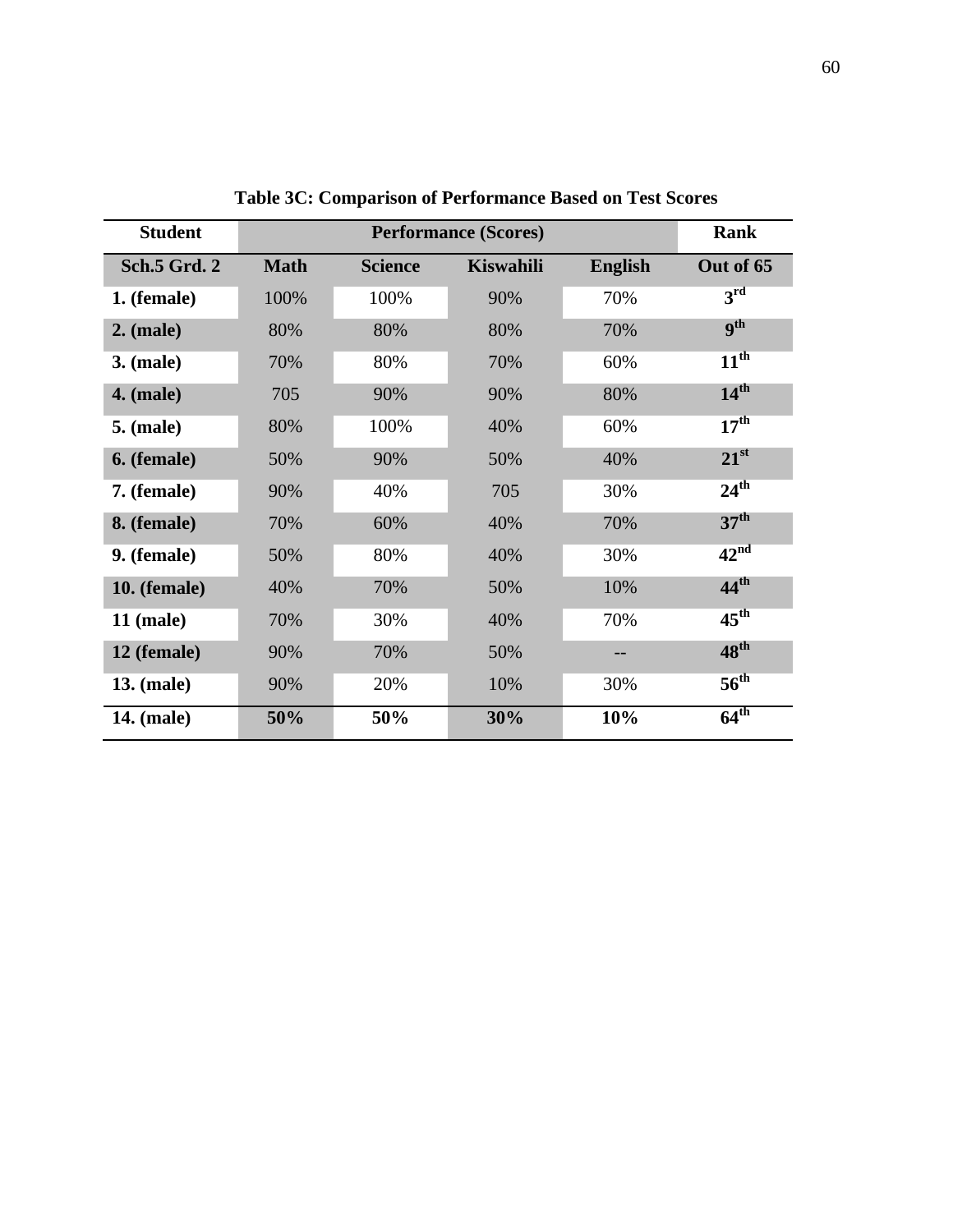| <b>Student</b>    |                               |      | <b>Performance (Scores)</b> |                | Rank             |
|-------------------|-------------------------------|------|-----------------------------|----------------|------------------|
| Sch.5 Grd 3       | <b>Math</b><br><b>Science</b> |      | <b>Kiswahili</b>            | <b>English</b> | Out of 75        |
| $1.$ (male)       | 70%                           | 85%  | 90%                         | 85%            | $3^{\rm rd}$     |
| 2. (female)       | 75%                           | 100% | 80%                         | 60%            | 3 <sup>rd</sup>  |
| <b>3.</b> (male)  | 75%                           | 95%  | 100%                        | 55%            | 5 <sup>th</sup>  |
| <b>4.</b> (male)  | 55%                           | 90%  | 90%                         | 50%            | 8 <sup>th</sup>  |
| <b>5.</b> (male)  | 65%                           | 85%  | 90%                         | 70%            | 8 <sup>th</sup>  |
| 6. (female)       | 50%                           | 90%  | 80%                         | 55%            | $12^{\text{th}}$ |
| $7.$ ((female)    | 65%                           | 55%  | 85%                         | 75%            | 14 <sup>th</sup> |
| 8. (female)       | 55%                           | 85%  | 80%                         | 65%            | $16^{\text{th}}$ |
| <b>9.</b> (male)  | 35%                           | 100% | 90%                         | 65%            | 18 <sup>th</sup> |
| 10. (female)      | 80%                           | 65%  | 75%                         | 80%            | $20^{\text{th}}$ |
| 11. (female)      | 60%                           | 60%  | 85%                         | 45%            | 28 <sup>th</sup> |
| 12. (female)      | 35%                           | 45%  | 70%                         | 25%            | $46^{\text{th}}$ |
| <b>13. (male)</b> | 30%                           | 25%  | 75%                         | 30%            | $51^{\rm st}$    |
| <b>14.</b> (male) | 30%                           | 25%  | 50%                         | 40%            | $60^{\text{th}}$ |
| <b>15. (male)</b> | 65%                           | 5%   | 25%                         | 15%            | 73 <sup>rd</sup> |

**Table 3C: Comparison of Performance Based on Test Scores - Continued**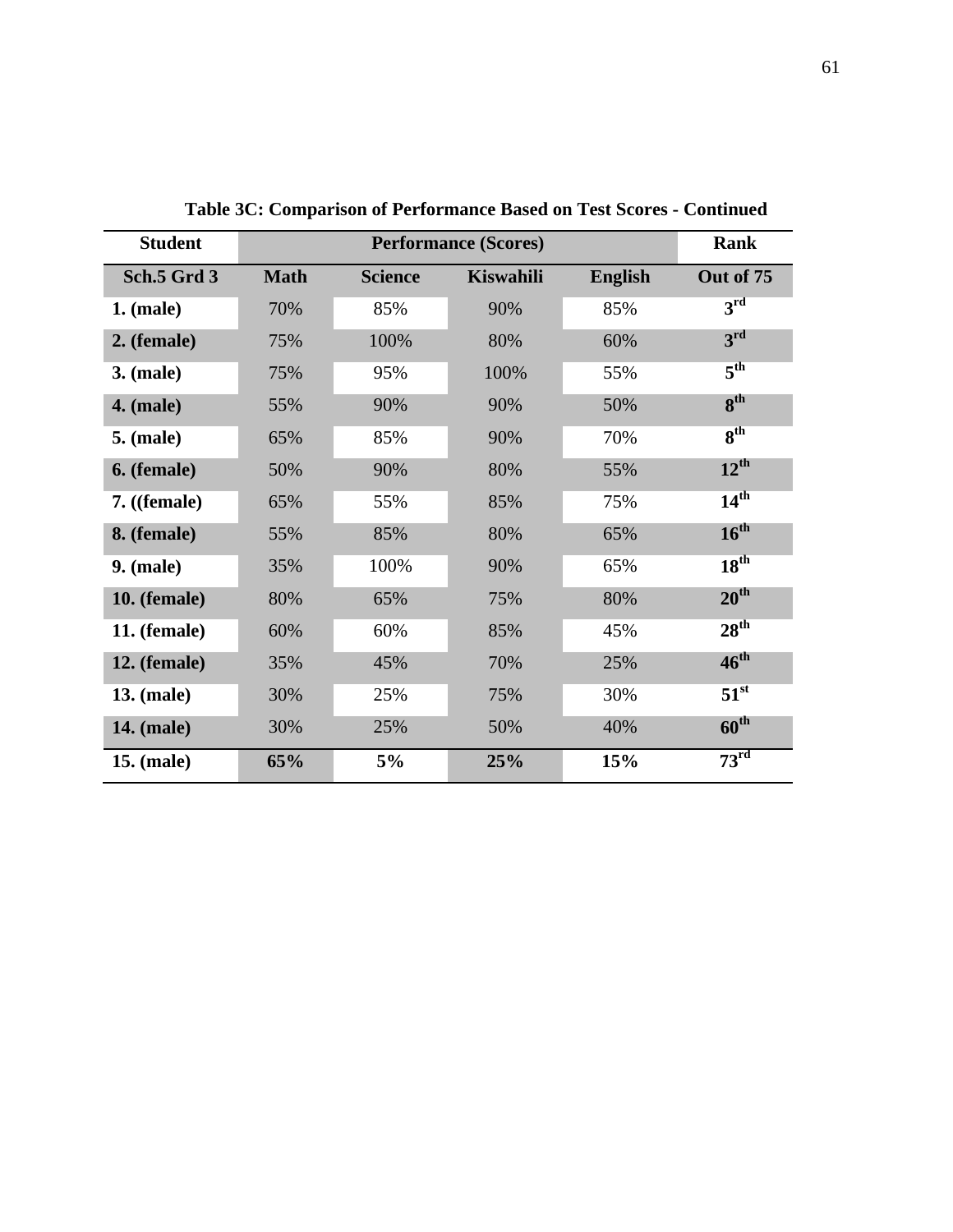| <b>Student</b>      |                | <b>Rank</b>    |                  |                |                     |
|---------------------|----------------|----------------|------------------|----------------|---------------------|
| Sch.5 Grd 4         | <b>Math</b>    | <b>Science</b> | <b>Kiswahili</b> | <b>English</b> | Out of 90           |
| 1. (male)           | $\, {\bf B}$   | $\, {\bf B}$   | $\mathbf{A}$     | $\mathbf{A}$   | 1 <sup>st</sup>     |
| 2. (female)         | $\mathbf B$    | $\mathbf{B}$   | $\mathbf A$      | $\mathbf A$    | 2 <sup>nd</sup>     |
| 3. (female)         | $\mathbf{A}$   | $\mathbf C$    | $\mathbf{A}$     | $\bf{B}$       | 3 <sup>rd</sup>     |
| <b>4.</b> (male)    | $\mathbf{A}$   | $\mathsf{C}$   | $\, {\bf B}$     | $\mathbf A$    | 4 <sup>th</sup>     |
| <b>5.</b> (male)    | $\overline{C}$ | $\bf{B}$       | $\bf{B}$         | $\mathbf{A}$   | 4 <sup>th</sup>     |
| 6. (female)         | $\mathbf{A}$   | $\mathbf{A}$   | $\, {\bf B}$     | $\, {\bf B}$   | 7 <sup>th</sup>     |
| 7. ((female)        | $\, {\bf B}$   | $\bf{B}$       | $\, {\bf B}$     | $\mathbf{A}$   | $\overline{8^{th}}$ |
| 8. (female)         | $\mathcal{C}$  | $\, {\bf B}$   | $\, {\bf B}$     | $\bf{B}$       | $11^{\text{th}}$    |
| $9.$ (male)         | $\, {\bf B}$   | $\mathbf{A}$   | $\mathbf C$      | $\mathbf{A}$   | $11^{th}$           |
| <b>10. (male)</b>   | $\, {\bf B}$   | $\, {\bf B}$   | $\, {\bf B}$     | $\, {\bf B}$   | $13^{\text{th}}$    |
| 11. (female)        | $\mathcal{C}$  | $\mathbf{A}$   | $\bf{B}$         | $\mathsf{C}$   | 16 <sup>th</sup>    |
| <b>12.</b> (male)   | D              | $\mathbf{A}$   | $\mathbf{A}$     | $\bf{B}$       | 18 <sup>th</sup>    |
| <b>13.</b> (female) | $\mathbf{A}$   | $\mathbf C$    | $\, {\bf B}$     | $\bf{B}$       | 19 <sup>th</sup>    |
| <b>14.</b> (male)   | $\bf{B}$       | $\mathbf B$    | $\mathcal{C}$    | $\bf{B}$       | 19 <sup>th</sup>    |
| <b>15.</b> (female) | $\bf{B}$       | B              | $\bf{B}$         | $\bf{B}$       | $23^{\rm rd}$       |
| <b>16. (male)</b>   | $\mathcal{C}$  | $\mathbf C$    | $\mathbf C$      | $\bf{B}$       | $23^{\rm rd}$       |
| 17. (male)          | $\, {\bf B}$   | $\bf{B}$       | $\mathbf{A}$     | $\mathsf{C}$   | 26 <sup>th</sup>    |
| <b>18. (male)</b>   | $\mathcal{C}$  | $\, {\bf B}$   | $\, {\bf B}$     | $\overline{C}$ | 31 <sup>st</sup>    |
| $19$ (male)         | ${\bf D}$      | $\bf{B}$       | $\, {\bf B}$     | $\mathbf C$    | $44^{\text{th}}$    |
| 20 (female0         | $\overline{C}$ | D              | $\mathbf C$      | $\overline{C}$ | $54^{\text{th}}$    |
| $21$ (male)         | $\mathbf D$    | $\mathbf C$    | ${\bf D}$        | $\mathsf{C}$   | $65^{\text{th}}$    |
| $22$ (male)         | ${\bf D}$      | ${\bf E}$      | $\mathbf D$      | $\mathbf D$    | 80 <sup>th</sup>    |
| $23$ (male)         | $\bf{E}$       | $\mathbf D$    | ${\bf E}$        | ${\bf E}$      | $85^{\text{th}}$    |

**Table 3C: Comparison of Performance Based on Test Scores - Continued**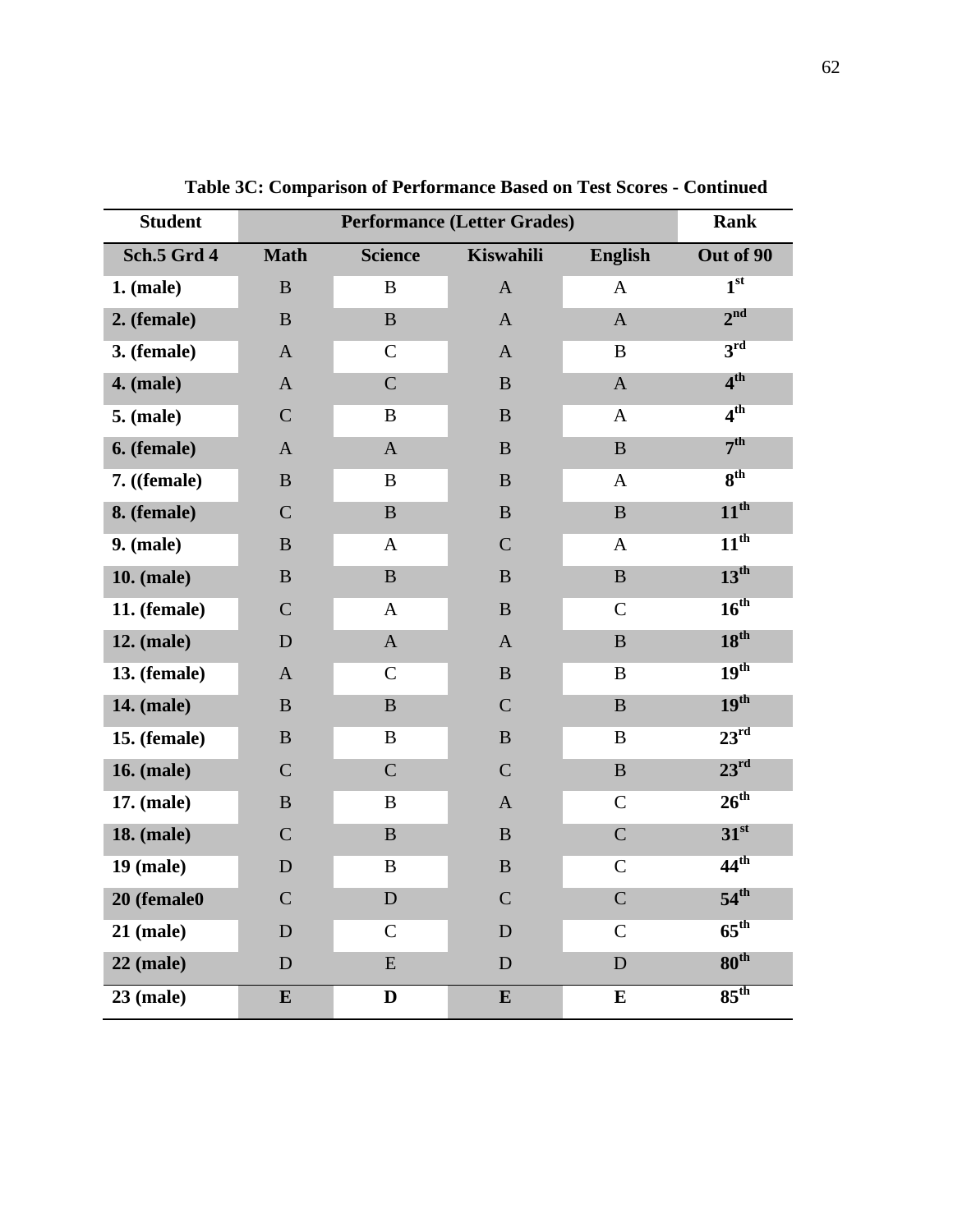**Table 4:** A Summary of Ratings of Parents and College/University Faculty on Whether Multilingual Children are Advantaged or Disadvantaged If They Use Only One of Their Languages in the School Curriculum

| <b>Highly</b><br><b>Disadvantaged</b> | <b>Somewhat</b><br><b>Disadvantaged</b> | <b>Neither</b><br><b>Advantaged nor</b><br><b>Disadvantaged</b> | <b>Somewhat</b><br><b>Advantaged</b> | <b>Highly</b><br><b>Advantaged</b> |
|---------------------------------------|-----------------------------------------|-----------------------------------------------------------------|--------------------------------------|------------------------------------|
| 64                                    | 20                                      |                                                                 |                                      |                                    |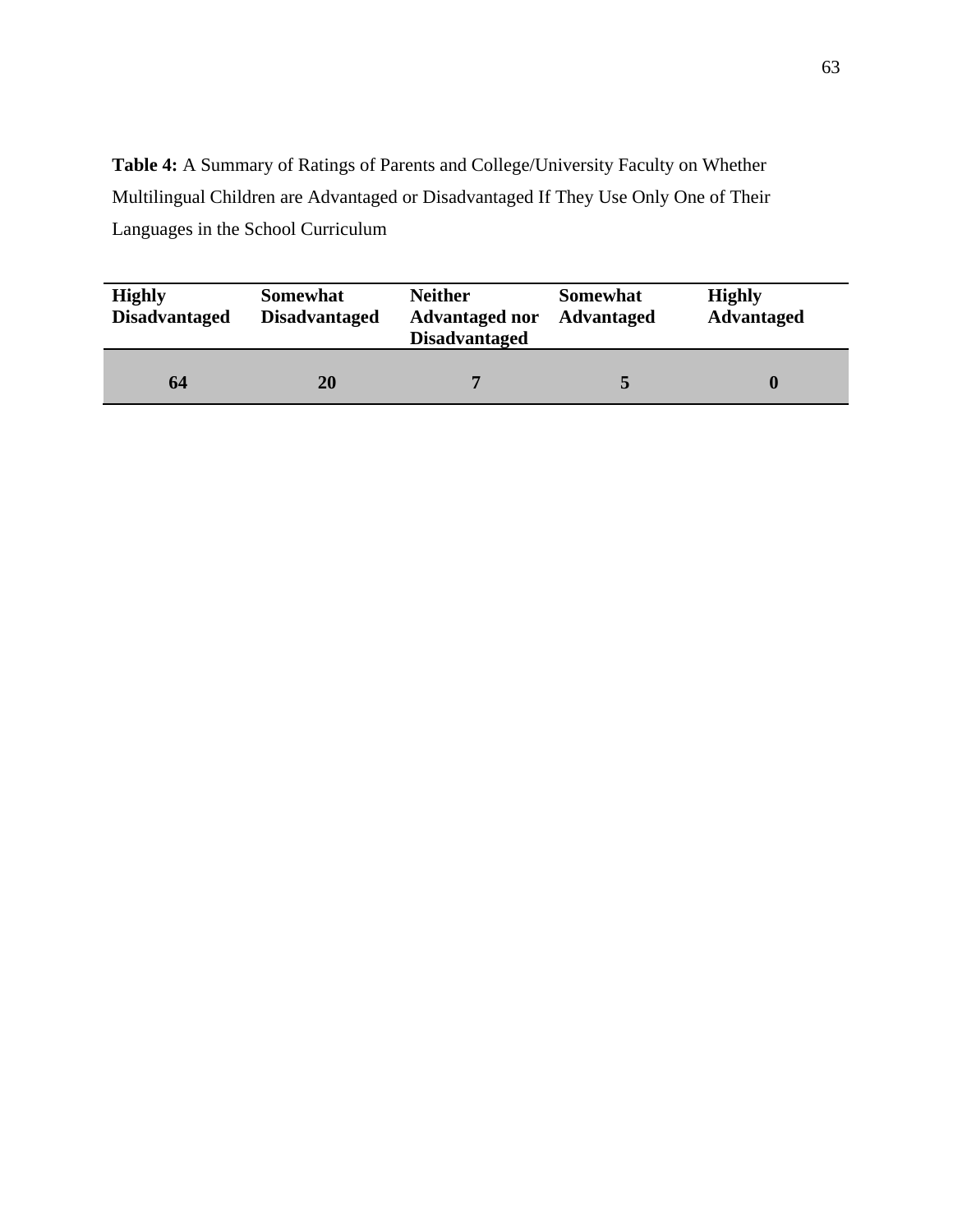|                    | Age of        | Gender        | Grade         | Location      | Number of     | <b>Performance</b> | <b>Performance</b> | <b>Performance</b> | <b>Performance</b> |
|--------------------|---------------|---------------|---------------|---------------|---------------|--------------------|--------------------|--------------------|--------------------|
|                    | child         |               |               | of school     | languages     | in Math            | in Science         | in Kiswahili       | in English         |
|                    |               |               |               |               | spoken        |                    |                    |                    |                    |
|                    |               | .048          | .727          | .163          | .221          | .103               | .013               | .090               | $-.077$            |
| Age of child       | 1.0           | Sig at $.651$ | Sig at .000   | Sig at .124   | Sig at .036   | $Sig$ at .330      | Sig at .165        | Sig at .397        | Sig at $.466$      |
|                    |               | $N = 91$      | $N = 91$      | $N = 91$      | $N=91$        | $N = 91$           | $N = 91$           | $N = 91$           | $N = 91$           |
|                    | .048          |               | $-.001$       | $-.083$       | .048          | .074               | .079               | .125               | .118               |
| Gender             | Sig at $.651$ | 1.0           | Sig at $.990$ | Sig at .432   | Sig at 652    | Sig at $.486$      | Sig at .152        | Sig at .238        | Sig at $.263$      |
|                    | $N = 91$      |               | $N = 91$      | $N = 91$      | $N = 91$      | $N = 91$           | $N = 91$           | $N = 91$           | $N = 91$           |
|                    | .727          | $-.001$       |               | .212          | .361          | .010               | .112               | $-119$             | $-.323$            |
| Grade              | Sig at .000   | Sig at .990   | 1.0           | Sig at $.044$ | Sig at .000   | Sig at .925        | Sig at .098        | Sig at $.261$      | Sig at .002        |
|                    | $N = 91$      | $N = 91$      |               | $N = 91$      | $N = 91$      | $N = 91$           | $N = 91$           | $N = 91$           | $N = 91$           |
| <b>Location of</b> | .163          | $-.083$       | .212          |               | .186          | $-.092$            | .201               | $-.056$            | $-.028$            |
| school             | Sig at $.124$ | Sig at .432   | Sig at $.044$ | 1.o           | Sig at .077   | Sig at .385        | Sig at $.412$      | Sig at $.597$      | Sig at .793        |
|                    | $N = 91$      | $N = 91$      | $N = 91$      |               | $N = 91$      | $N = 91$           | $N = 91$           | $N = 91$           | $N = 91$           |
| <b>Number of</b>   | .221          | .048          | .361          | .186          |               | .355               | .307               | .251               | .155               |
| languages          | Sig at .036   | Sig at 652    | Sig at .000   | Sig at .077   | 1.0           | Sig at $.043$      | Sig at .029        | Sig at $.016$      | Sig at $.142$      |
| spoken             | $N=91$        | $N = 91$      | $N = 91$      | $N = 91$      |               | $N = 91$           | $N = 91$           | $N = 91$           | $N = 91$           |
| <b>Performance</b> | .103          | .074          | .010          | $-.092$       | .355          |                    | .304               | .412               | .411               |
| in Math            | Sig at .330   | Sig at .486   | Sig at .925   | Sig at .385   | Sig at $.043$ | 1.0                | Sig at .003        | Sig at .000        | Sig at .000        |
|                    | $N = 91$      | $N = 91$      | $N = 91$      | $N = 91$      | $N = 91$      |                    | $N = 91$           | $N = 91$           | $N = 91$           |
| <b>Performance</b> | .013          | .079          | .112          | .201          | 307           | .304               |                    | .298               | $-.111$            |
| in Science         | Sig at $.165$ | Sig at $.152$ | Sig at .098   | Sig at $.412$ | Sig at .029   | Sig at .003        | 1.0                | Sig at .006        | $Sig$ at .370      |
|                    | $N = 91$      | $N = 91$      | $N = 91$      | $N = 91$      | $N = 91$      | $N = 91$           |                    | $N = 91$           | $N = 91$           |
| <b>Performance</b> | .090          | .125          | $-.119$       | $-.056$       | .251          | .412               | .298               |                    | .342               |
| in Kiswahili       | Sig at .397   | Sig at .238   | Sig at $.261$ | Sig at .597   | Sig at $.016$ | Sig at .000        | Sig at .006        | 1.0                | Sig at $.001$      |
|                    | $N = 91$      | $N = 91$      | $N = 91$      | $N = 91$      | $N = 91$      | $N = 91$           | $N = 91$           |                    | $N = 91$           |
| <b>Performance</b> | $-.077$       | .118          | $-.323$       | $-.028$       | .155          | .411               | $-.111$            | .342               |                    |
| in English         | Sig at $.466$ | Sig at .263   | Sig at .002   | Sig at .793   | Sig at .142   | Sig at .000        | Sig at $.370$      | Sig at .001        | 1.0                |
|                    | $N = 91$      | $N = 91$      | $N = 91$      | $N = 91$      | $N = 91$      | $N = 91$           | $N = 91$           | $N = 91$           |                    |

Figure 1A: Correlation Matrix of Selected Variables